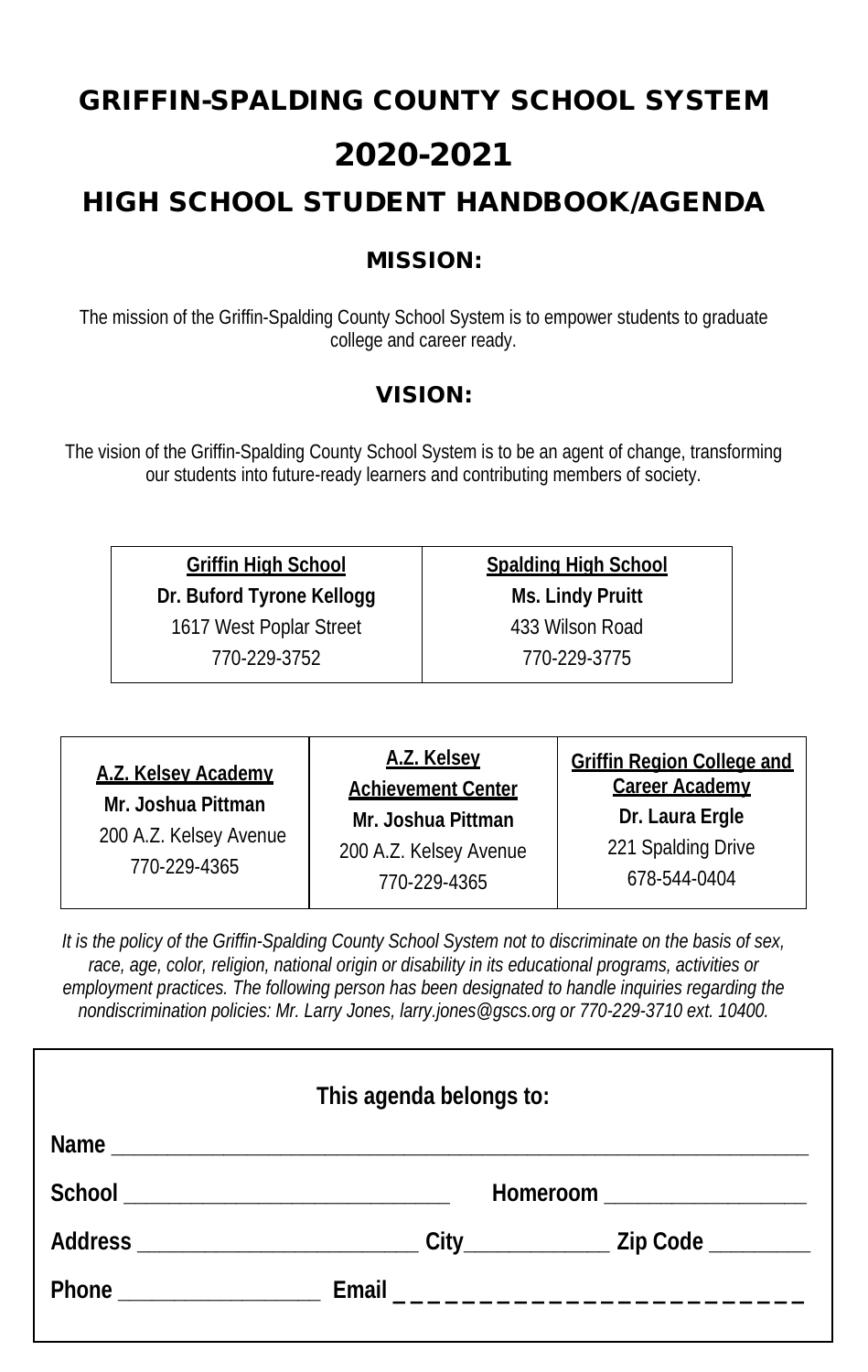# Table of Contents

| Academic Standards Information4<br>Georgia Student Assessments4<br>Georgia Standards of Excellence4<br>College and Career Readiness Index |
|-------------------------------------------------------------------------------------------------------------------------------------------|
|                                                                                                                                           |
| Truancy Administrative Procedure7<br>Early Dismissal from School8                                                                         |
|                                                                                                                                           |
|                                                                                                                                           |
| Clubs and Organizations15                                                                                                                 |
| Complaint Process Steps16                                                                                                                 |
|                                                                                                                                           |
| Family Educational Rights and Privacy Act                                                                                                 |
|                                                                                                                                           |
| Grievance Procedures/Gender Equity in                                                                                                     |
|                                                                                                                                           |
|                                                                                                                                           |
|                                                                                                                                           |
|                                                                                                                                           |
|                                                                                                                                           |
| Loitering at or Disrupting Schools 20                                                                                                     |
| Students w/ disabilities/Special Dietary Needs .21                                                                                        |
|                                                                                                                                           |
| Non-Discrimination Statement23                                                                                                            |

| Parent Resource Centers24                                                                                                                                                                                                                                                                                                                                                                                                                                                                                                                                      |  |
|----------------------------------------------------------------------------------------------------------------------------------------------------------------------------------------------------------------------------------------------------------------------------------------------------------------------------------------------------------------------------------------------------------------------------------------------------------------------------------------------------------------------------------------------------------------|--|
|                                                                                                                                                                                                                                                                                                                                                                                                                                                                                                                                                                |  |
| Positive Behavior Intervention and Support                                                                                                                                                                                                                                                                                                                                                                                                                                                                                                                     |  |
| Protection of Pupil Rights Amendment25                                                                                                                                                                                                                                                                                                                                                                                                                                                                                                                         |  |
|                                                                                                                                                                                                                                                                                                                                                                                                                                                                                                                                                                |  |
|                                                                                                                                                                                                                                                                                                                                                                                                                                                                                                                                                                |  |
| Search and Seizure Policy27<br>School Property Searches Including Lockers27<br>Seizure of Illegal Materials27                                                                                                                                                                                                                                                                                                                                                                                                                                                  |  |
| Secret Societies (Gangs)28                                                                                                                                                                                                                                                                                                                                                                                                                                                                                                                                     |  |
|                                                                                                                                                                                                                                                                                                                                                                                                                                                                                                                                                                |  |
| Special Education Services 29<br>Section 504 Procedural Safeguards 29<br>Notice of Rights of Students and Parents 31<br>Seclusion of Restraint of Students32<br>Students with Disabilities Code of Conduct33<br>Student Conduct Discipline 34<br>Student Code of Conduct35<br>Code of Conduct (JCDA) Application35<br>Authority of the Principal36<br>Progressive Discipline Procedures36<br>Progressive Levels of Discipline37<br>Disciplinary Actions Definition of Terms38<br>Methods of Discipline: Long Term Suspension.40<br>Conduct of Hearing (JCEB)40 |  |
| Punishment Short of Suspension or Expulsion .41<br>Procedures for Disciplinary Hearing Officer or<br>Student Code of Conduct - Parental                                                                                                                                                                                                                                                                                                                                                                                                                        |  |
|                                                                                                                                                                                                                                                                                                                                                                                                                                                                                                                                                                |  |
| Student Code of Conduct - Rules42<br>Rule 1. Disruption and Interference with<br>Rule 2. Damaging or Attempting to Damage<br>Rule 3. Assault or Battery by a Student43<br>Rule 4. Physical Injury Caused, Threatened or<br>Attempted to Be Caused by Student to School<br>Rule 5. Physical Injury Caused, Threatened or                                                                                                                                                                                                                                        |  |
| Attempted to Be Caused, by Student to Another<br>Student or Any Other Person45                                                                                                                                                                                                                                                                                                                                                                                                                                                                                 |  |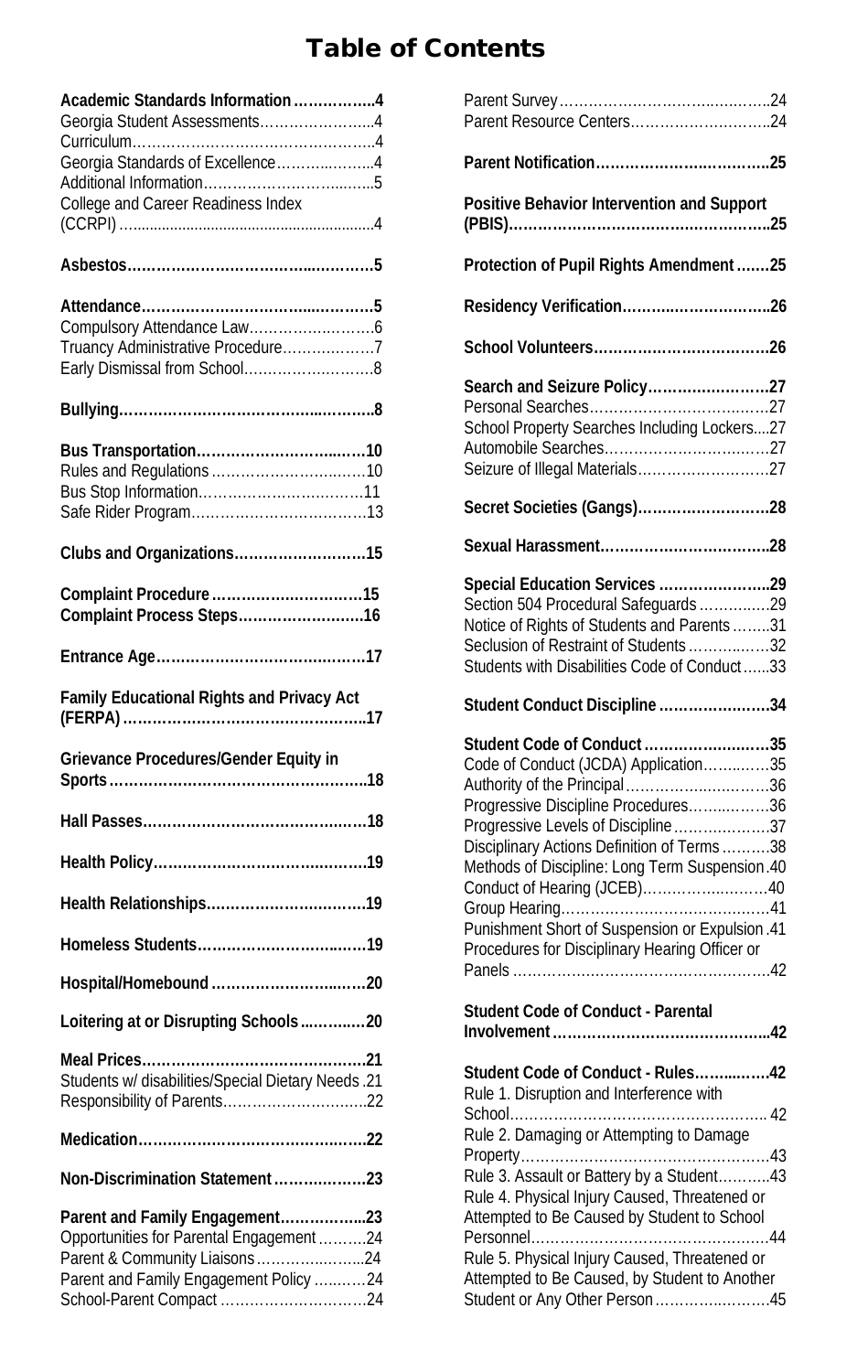| Rule 6. Weapons, Fire Arms and Hazardous<br>Rule 7. Alcoholic Beverages, Narcotics,<br>Stimulant Drugs, and Controlled Substances |
|-----------------------------------------------------------------------------------------------------------------------------------|
| Rule 8. Disregard of Directions or Commands                                                                                       |
|                                                                                                                                   |
| Rule 9. Unexcused Absences (JBD)47                                                                                                |
| Rule 10. Dress and Grooming (JCDB)47                                                                                              |
| Rule 11. Additional Regulations47                                                                                                 |
| Rule 12. Electronic Communication Devices49                                                                                       |
| Rule 13. Electronic Communications System49                                                                                       |
| Rule 14. Bullying (JCDAG) 49                                                                                                      |
|                                                                                                                                   |
| Rule 16. Loitering/Trespassing49                                                                                                  |
|                                                                                                                                   |
| Rule 18. Suspension Accumulation 49                                                                                               |
| Rule 19. Falsifying Reports of Alleged                                                                                            |
| Inappropriate Behavior by Teacher/School                                                                                          |
|                                                                                                                                   |
| Rule 20. Secret Societies (Gangs)50                                                                                               |
| Rule 21. Offenses Involving False                                                                                                 |
|                                                                                                                                   |
| Rule 22. Influencing Witnesses 51                                                                                                 |
| Rule 23. Failure to Obey Subpoena51                                                                                               |
|                                                                                                                                   |
|                                                                                                                                   |
| Student Support Processes Policy (IGB)54                                                                                          |
| Student Support Team54                                                                                                            |

#### Griffin-Spalding County Schools Executive Administrative Staff

Mr. James D. "Jim" Smith, Superintendent jim.smith@gscs.org

Dr. Kiawana Kennedy, Deputy Superintendent kiawana.kennedy@gscs.org

Mr. Anthony Aikens, Executive Director of Administrative Services anthony.aikens@gscs.org

Mrs. Sara Jones, Executive Director of Instructional Services sara.jones@gscs.org

Dr. Norman Sauce, Executive Director of Elementary Education norman.sauce@gscs.org

Dr. Donald Warren, Executive Director of Secondary Education donald.warren@gscs.org



| Technology Acceptable Use Policy54                                                                                                                    |  |
|-------------------------------------------------------------------------------------------------------------------------------------------------------|--|
| Title I Information<br>. 56<br>What is Every Student Succeeds Act (ESSA)56<br>What are Targeted Assistance Schools56<br>What are Schoolwide Schools56 |  |
|                                                                                                                                                       |  |
|                                                                                                                                                       |  |
| 2020/2021 GSCS Calendar58                                                                                                                             |  |
| Acknowledgement of Receipt of Parent                                                                                                                  |  |
| Acknowledgement of Receipt of Student<br>Handbook/Code of Conduct59                                                                                   |  |
| Acknowledgement of Receipt of Compulsory<br>Attendance Law Requirements59                                                                             |  |
| Acknowledgement of Receipt of Safe Rider                                                                                                              |  |
| Parental Opt-Out of Club Participation 60                                                                                                             |  |
| Parental Opt-Out of Healthy Relationships60                                                                                                           |  |
| Technology Acceptable Use Agreement60                                                                                                                 |  |

#### Griffin-Spalding County Schools Board of Education

#### District 1

#### District 2

**R. Syntel Brown** 1101 Crossings Place Griffin, Georgia 30223 (770) 743-9925 syntel.brown@gscs.org Term expires 12/31/2022

**Will Doss, Chairman** 112 Millwood Drive Griffin, GA 30224 (678) 283-0550 will.doss@gscs.org Term expires 12/31/2020

#### District 3

**Zachery Holmes, Vice Chairman** 357 Moreland Road Griffin, Georgia 30224 (770) 228-6756 zach.holmes@gscs.org Term expires 12/31/2022

#### District 4

**Barbara Jo Cook** 419 Country Club Drive Griffin, Georgia 30223 (678) 544-5919 barbarajo.cook@gscs.org Term expires 12/31/2020

#### District 5

**Sue McDonald** 113 Magic Lily Drive Griffin, Georgia 30224 (770) 344-8469 sue.mcdonald@gscs.org Term expires 12/31/2022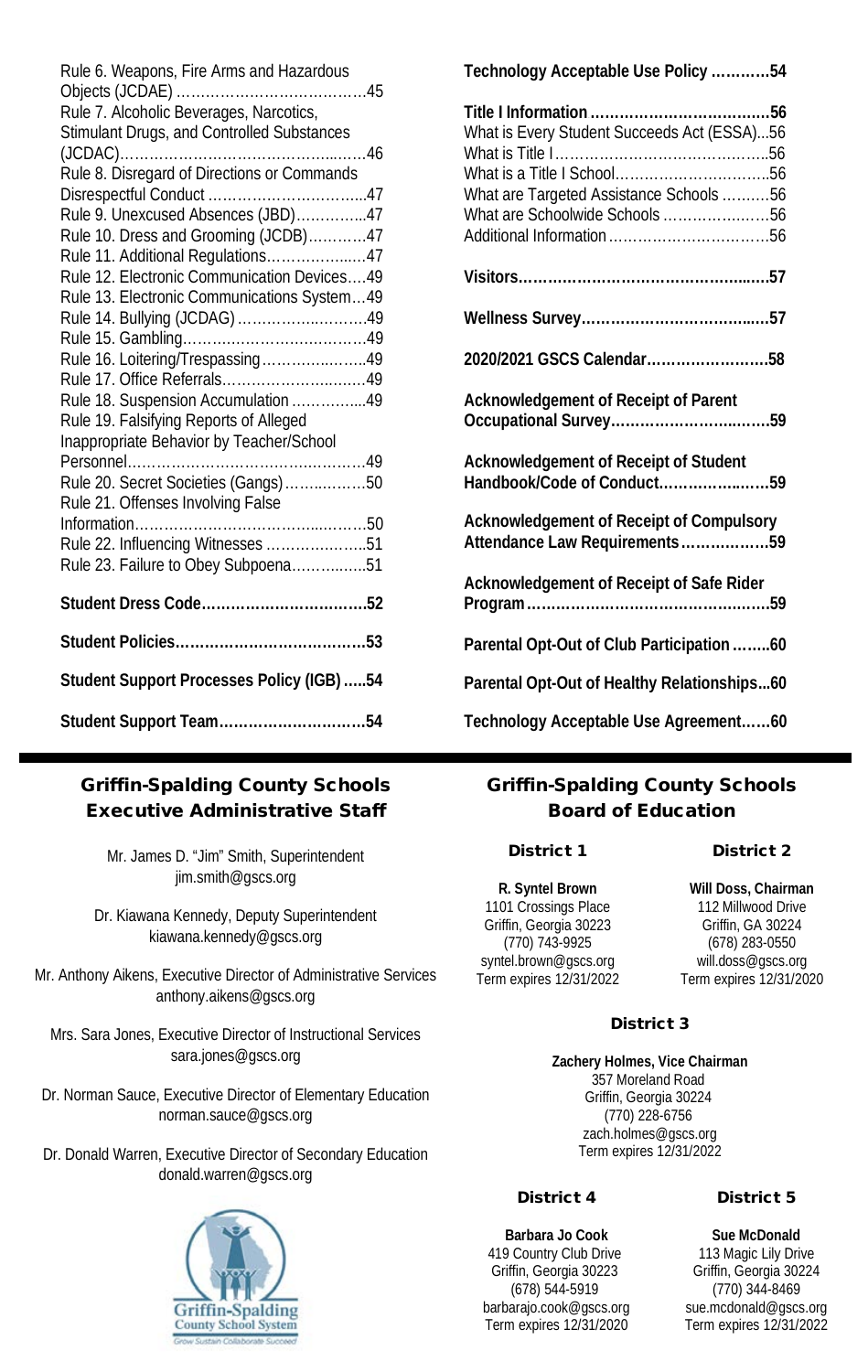# ACADEMIC STANDARDS INFORMATION

#### **GEORGIA STUDENT ASSESSMENTS**

The purpose of the Georgia Student Assessment Program is to measure student achievement on the state-adopted content standards and increase efforts to improve teaching and learning. Results of the assessment program are utilized to identify students failing to achieve mastery of content, to provide teachers with feedback about instructional practice and to assist school districts in identifying strengths and weaknesses in order to establish priorities in planning educational programs. The primary assessments include the Georgia Milestones Assessment System: End of Grade (EOG) in grades 3-8 and End of Course (EOC) in grades 9-12. The school system will continue to administer the Georgia Kindergarten Inventory of Developing Skills (GKIDS) in kindergarten and the Georgia Alternate Assessment (GAA) in grades 3-8 and 11. Other assessments include Assessing Comprehension and Communication in English State to State (ACCESS) for English Learner (EL) students and the National Assessment of Educational Progress (NAEP). Students are also offered opportunities to participate in the PSAT, SAT, ACT and Advanced Placement (AP). In addition to these assessments, the Griffin-Spalding County School System administers assessments for ELA, math, science and social studies through the year with the Mastery Connect and Measures of Academic Progress (MAP) platforms in a variation of grades 1-12. Schools also develop their own assessments to indicate student mastery of content.

#### **CURRICULUM**

The Griffin-Spalding County School System (GSCS) will teach the Georgia Standards of Excellence (GSE) in K-12 English Language Arts, Mathematics, Science and Social Studies. Information about Additional grade and content specific information on the standards that outlines exactly what students are expected to know and be able to do can be found at https://www.georgiastandards.org/Georgia-Standards/Pages/default.aspx.

GSCS has created curriculum guides using the Rigorous Curriculum Design (RCD) model. The curriculum guides serve as road maps that provide guidance to teachers to ensure that all students have access to a rigorous curriculum. These will be used in all schools. For more information on RCD, please go to: http://www.spalding.k12.ga.us/Students--Parents/index.html.

#### **GEORGIA STANDARDS OF EXCELLENCE**

The State Board of Education (SBOE) requires school systems to use the Georgia Standards of Excellence for English language arts, mathematics, science, and social studies.

#### **ADDITIONAL INFORMATION**

Additional information regarding the summary of changes for the GSE Standards can be found at: ELA Georgia Standards of Excellence:

https://www.georgiastandards.org/Georgia-Standards/Pages/ELA.aspx

Math Georgia Standards of Excellence:

https://www.gadoe.org/Curriculum-Instruction-and-Assessment/Curriculum-and-Instruction/Pa ges/Mathematics.aspx

Science Georgia Standards of Excellence:

https://www.georgiastandards.org/Georgia-Standards/Pages/Science.aspx

Social Studies Georgia Standards of Excellence:

https://www.georgiastandards.org/Georgia-Standards/Pages/Social-Studies.aspx

#### **COLLEGE AND CAREER READY PERFORMANCE INDEX (CCRPI)**

Georgia's current accountability index is the College and Career Ready Performance Index (CCR-PI). It is designed to rate school performance. The reporting method is calculated with appropriate indicators for elementary, middle and high schools and will yield an in-depth analysis of students'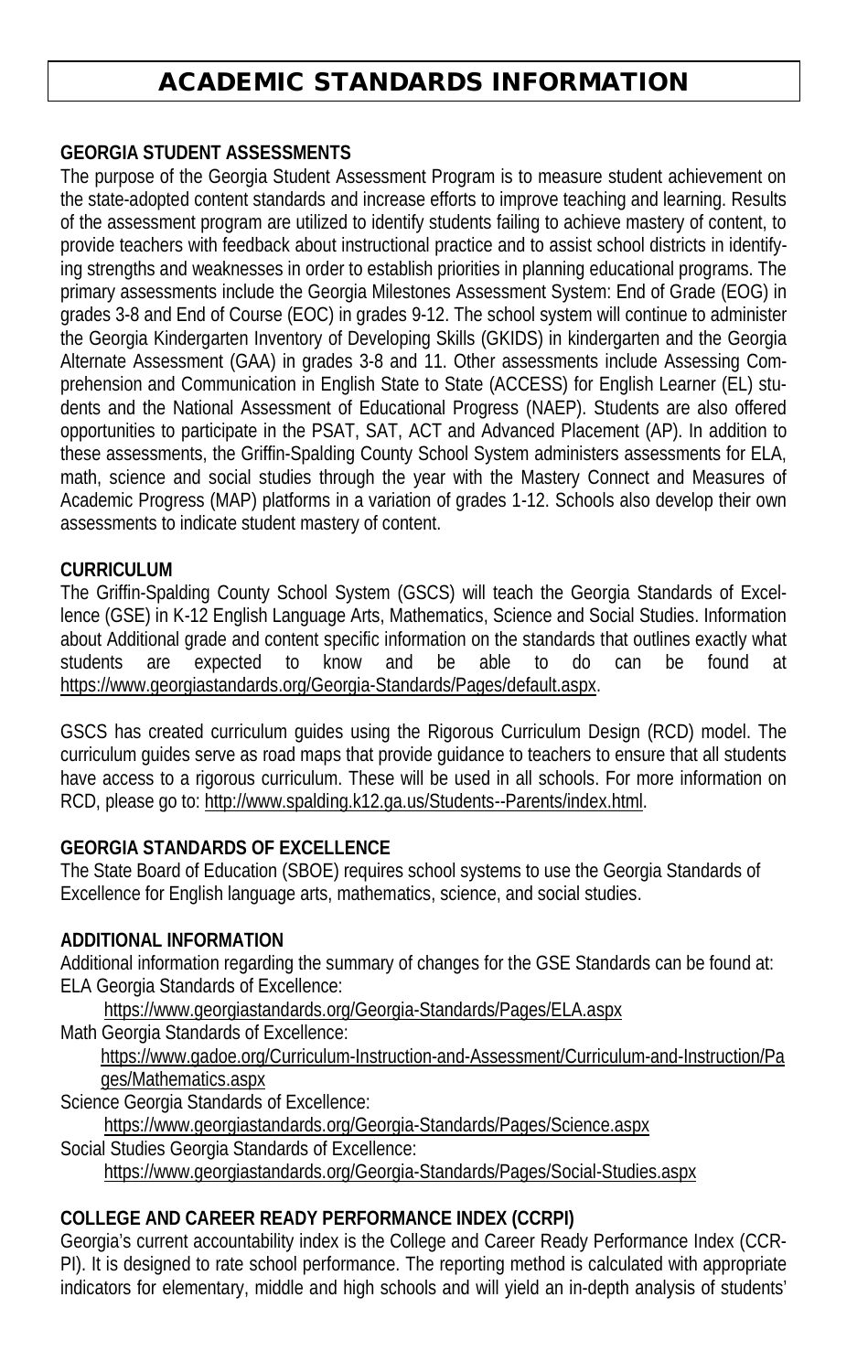college and career readiness. It will measure the extent to which a school, school district and the state are successfully making progress in a number of key areas, such as content mastery, student attendance and the next level of preparation. Stakeholders will now have a complete and comprehensive picture of where a school or district is meeting performance expectations and where it is not. As of December 2012, every school in the state will receive a numerical index score out of 100 points called the College and Career Ready Performance Index (CCRPI) score. Additionally, a percentage of Title I schools will be identified as Comprehensive Support and Improvement or Targeted Support and Improvement Schools. These new school designations provide a deeper understanding of what resources schools need in order to be successful in their efforts to prepare students to be college and career ready.

#### **REFERENCES:**

Information obtained from the following websites:

- **GA DOE Website:** http://www.gadoe.org/Pages/Home.aspx
- **US DOE Website:** http://www.ed.gov

# ASBESTOS

Each school has an Asbestos Hazard Emergency Response Act plan, implemented on July 9, 1989. This is to notify students and parents of the plan, which is open for public inspection in the Office of the Principal during normal operating hours. If you have any questions concerning the asbestos report, please direct them to the Principal. The Griffin-Spalding County School System has an ongoing program for all custodial and maintenance personnel in the identification and handling of asbestos materials.

# ATTENDANCE

Regular school attendance is indicative of a positive attitude toward learning and self-discipline. Therefore, it is in each student's best interest to attend school every day. School day defined: The length of the school day includes not less than six hours of instruction, excluding class changes and lunch periods. The Griffin-Spalding County School System's policy is to allow a student no more than seven unexcused absences from any class per semester. If absences exceed seven days, excuses must be brought to the attendance office and cleared for a student to receive credit.

Absence from school is excused for the following reasons:

- 1. Personal illness
- 2. Serious illness or death in family
- 3. Condition making attendance impossible
- 4. Religious holidays
- 5. Serving as Page in the General Assembly (counted present for class)
- 6. Trips approved by the local school board (first two days only)
- 7. Approved school events
- 8. Required court appearance
- 9. Certain military pre-induction physical and military testing
- 10. Official visits to colleges or universities

Any other absence must first be approved "**excused**" by the principal to be considered excused. Parents of students who have unexcused absences totaling five days will be notified by letter as to the student's unexcused absence. Parents of students who have unexcused absences totaling seven or more days may be notified by the school social worker as to their expectations of their child attending school and the consequences of continued non-attendance. Parents of students who have unexcused absences totaling ten days will be notified by letter as to the student's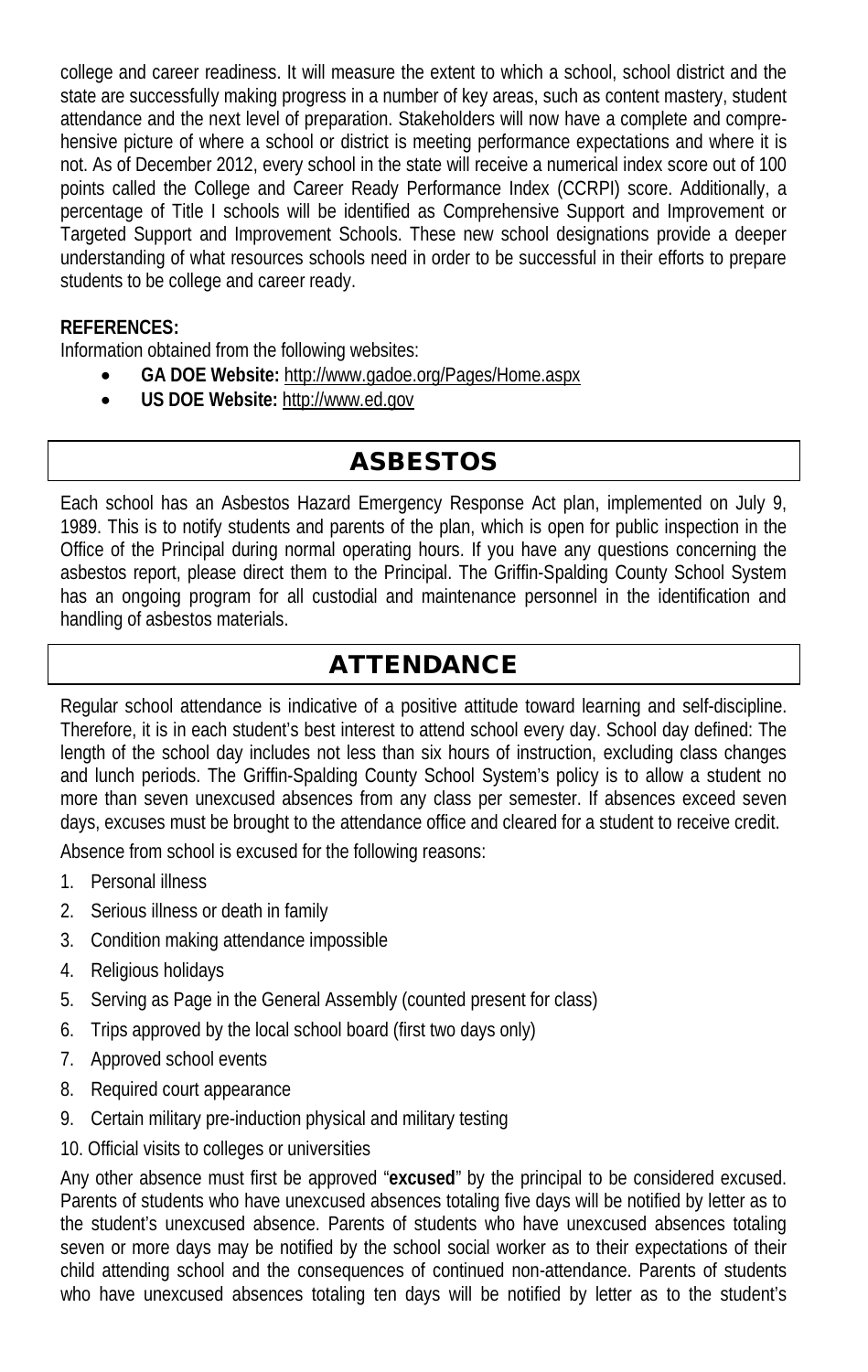unexcused absence. If the student is under 16 years of age, legal action within the court system may be taken by the school.

If a student is over 16 years of age, the student may be withdrawn from Griffin-Spalding County School System due to non-attendance.

#### **Reminders**:

- 1. All excuses must be taken to the attendance office to get your absence changed from unexcused to excused.
- 2. Keep a record of your absence should you ever need it.
- 3. It is the student's responsibility to obtain work from teachers whose classes he/she missed in accordance with school policy.

# ATTENDANCE – COMPULSORY ATTENDANCE LAW (SECONDARY)

The Griffin-Spalding County Board of Education's Policy JBA (www.spalding.k12.ga.us) requires that elementary and secondary students miss no more than 15 days each school year. Students in middle and high school shall have no more than seven (7) absences per semester. Middle and high school students who are absent more than seven (7) days per semester will receive credit only if the student adheres to the makeup work provisions described in Griffin-Spalding County Board of Education Policies JBA and JBD and brings a doctor's excuse or presents acceptable extenuating circumstances for the absences.

#### **Driver's License:**

A Certificate of Enrollment Form will be issued to an eligible student who is:

Enrolled in and not under expulsion from school.

The school attendance law for Georgia is as follows: A Section 20-2-690.1 **(a)** Every parent, guardian, or other person residing within this state having control or charge of any child or children between their sixth and sixteenth birthdays shall enroll and send such child or children to a public school, a private school, or a home study program that meets the requirements for a public school, a private school, or a home study program under such penalty, for noncompliance with this subsection as is provided in Chapter 11 of Title 15, unless the child's failure to enroll and attend is caused by the child's parent, guardian, or other person, in which case the parent, guardian, or other person alone shall be responsible. **(b)** Any parent, guardian, or other person residing in the state who has control or charge of a child or children and who shall violate this Code section shall be guilty of a misdemeanor and, upon conviction thereof, shall be subject to a fine not less than \$25.00 and not greater than \$100.00, imprisonment not to exceed 30 days, community service, or any combination of such penalties, at the discretion of the court having jurisdiction. Each day's absence from school in violation of this part after the child's school system notifies the parent, guardian, or other person who has control or charge of a child of five unexcused days of absence for a child shall constitute a separate offense. After two reasonable attempts to notify the parent, guardian, or other person who has control or charge of a child of five unexcused days of absence without response, the school shall send a notice to such parent, guardian, or other person by first class mail.

Any child subject to compulsory attendance who during the school calendar year has more than five days of unexcused absences is considered truant.

#### **SUMMARY**

The Compulsory Attendance Law (O.C.G.A. 20-2-690.1) requires that the parent, guardian, or other person who has control or charge of a child or children sign a statement indicating he/she has received a written statement of possible consequences and penalties. In addition, the law requires children, who are age ten years or older by September 1, to sign a statement indicating he/she has received a written statement of possible consequences and penalties. Pursuant to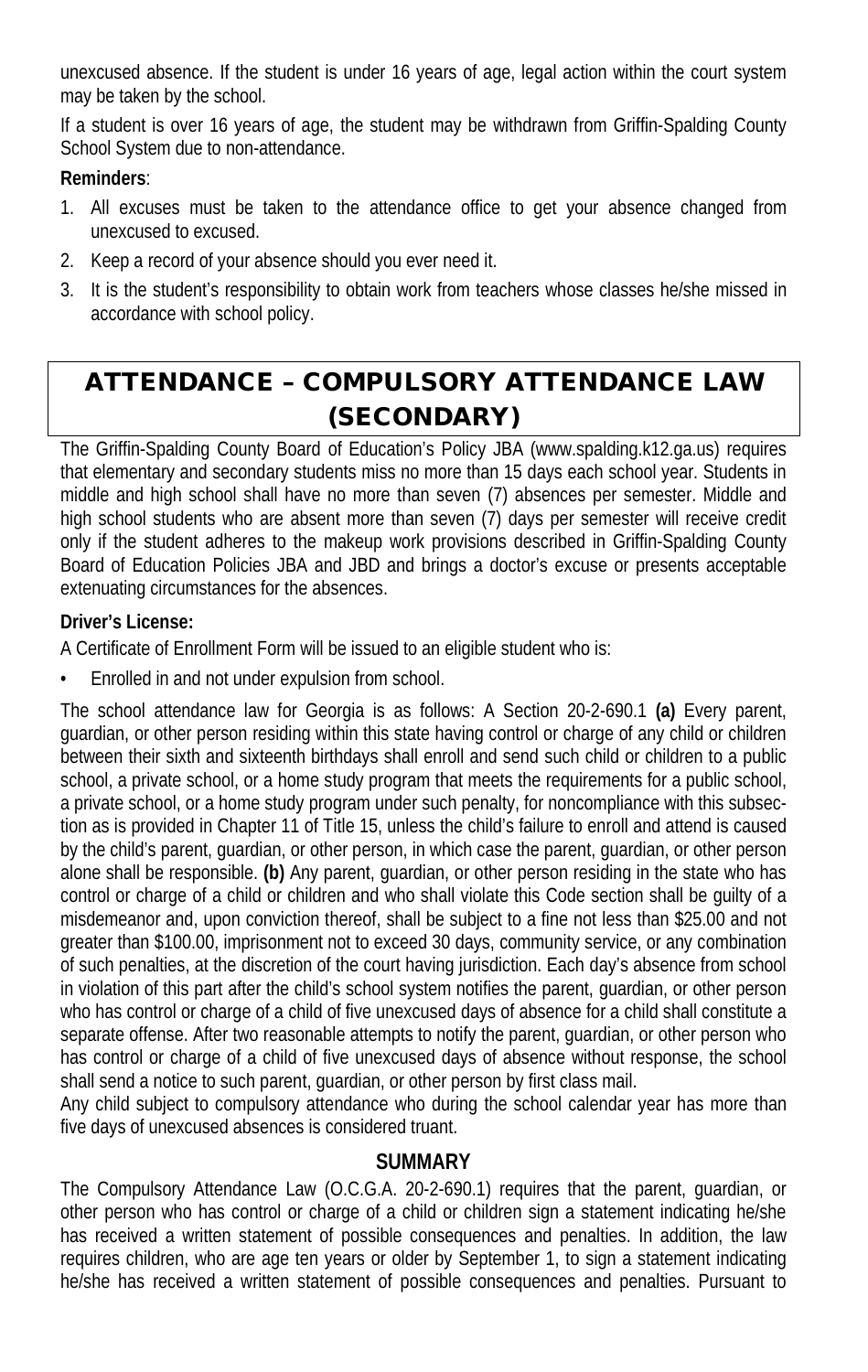O.C.G.A. 20-2-690.1, the Griffin-Spalding County Board of Education, requires that notification be given to the parent, guardian, or other person having control or charge of each child enrolled in the Griffin-Spalding County School System of possible consequences and penalties for failing to comply with compulsory attendance under O.C.G. A. 20-2-690.1. These possible consequences and penalties are as follows:

- Guilty of a misdemeanor and upon conviction thereof, shall be subject to a fine not less than \$25.00 and not greater than \$100.00.
- Imprisonment not to exceed 30 days, community service, or any combination of such penalties, at the discretion of the court having jurisdiction.
- Each day's absence from school in violation of the Compulsory Attendance Law shall constitute a SEPARATE OFFENSE.

# ATTENDANCE - TRUANCY ADMINISTRATIVE PROCEDURES

- **1.** The parent, guardian, or other person who has control or charge of a child or children shall sign a statement indicating receipt of a written statement (Exhibit) of possible consequences and penalties for failing to comply with the Georgia Compulsory Attendance Statute. (O.C.G.A. § 20-2-690)
- **2**. Students who are age ten years or older by September 1, shall sign a statement indicating receipt of a written statement of possible consequences and penalties for failing to comply with Georgia Compulsory Attendance Statute. (O.C.G.A. § 20-2-690) After two reasonable attempts by the school to secure such signature or signatures, the school shall be considered to be in compliance if it sends a copy of the statement, via first class mail, to such parent, guardian, or other person who has control or charge of the child, or children. Certified mail, return receipt requested, still must be used to notify parents prior to any action to begin judicial proceedings for violations of the compulsory attendance law. The school principal shall retain signed copies of statements through the end of the school year.
- **3. After Five Unexcused Absences**: Documentation will be sent from a school administrator/designee to the parent/guardian regarding the number of days absent and the consequences of excessive absences. After two reasonable attempts to notify the parent or guardian, or other person who has control or charge of a child of five unexcused days of absence without response, the school system shall send a notice to such parent, guardian, or other person by first class mail. The parents, guardian, or other person who has control or charge of a child having five unexcused days of absence, shall be given a written summary of possible consequences and penalties for failing to comply with the Georgia Compulsory Attendance Statute. (O.C.G.A. § 20-2-690)
- **4. After Seven Unexcused Absences**: A copy of this documentation shall be sent to the School Social Worker. A referral shall be made to the School Social Worker using the social work form. An administrator must sign the form and all relevant correspondence and documentation must be attached. The Social Worker shall involve appropriate agencies and services such as mental health, social service agencies, school nurse, student, and parent groups as required.
- **5**. **After Ten Unexcused Absences**: If previous interventions have been unsuccessful, a referral should be made to the Attendance Task Force. In accordance with O.C.G. A. § 15-11-67, a possible consequence for students shall include possible dispositions for unruly children in Juvenile Court. Pursuant to the Georgia Compulsory Attendance Statute, O.C.G.A. § 20-2-690, *et seq*., "Any parent, guardian, or other person residing in the state who has control or charge of a child or children and who shall violate this Code section shall be guilty of a misdemeanor and, upon conviction thereof, shall be subject to a fine not less than \$25.00 and not greater than \$100.00, imprisonment not to exceed 30 days, community service, or any combination of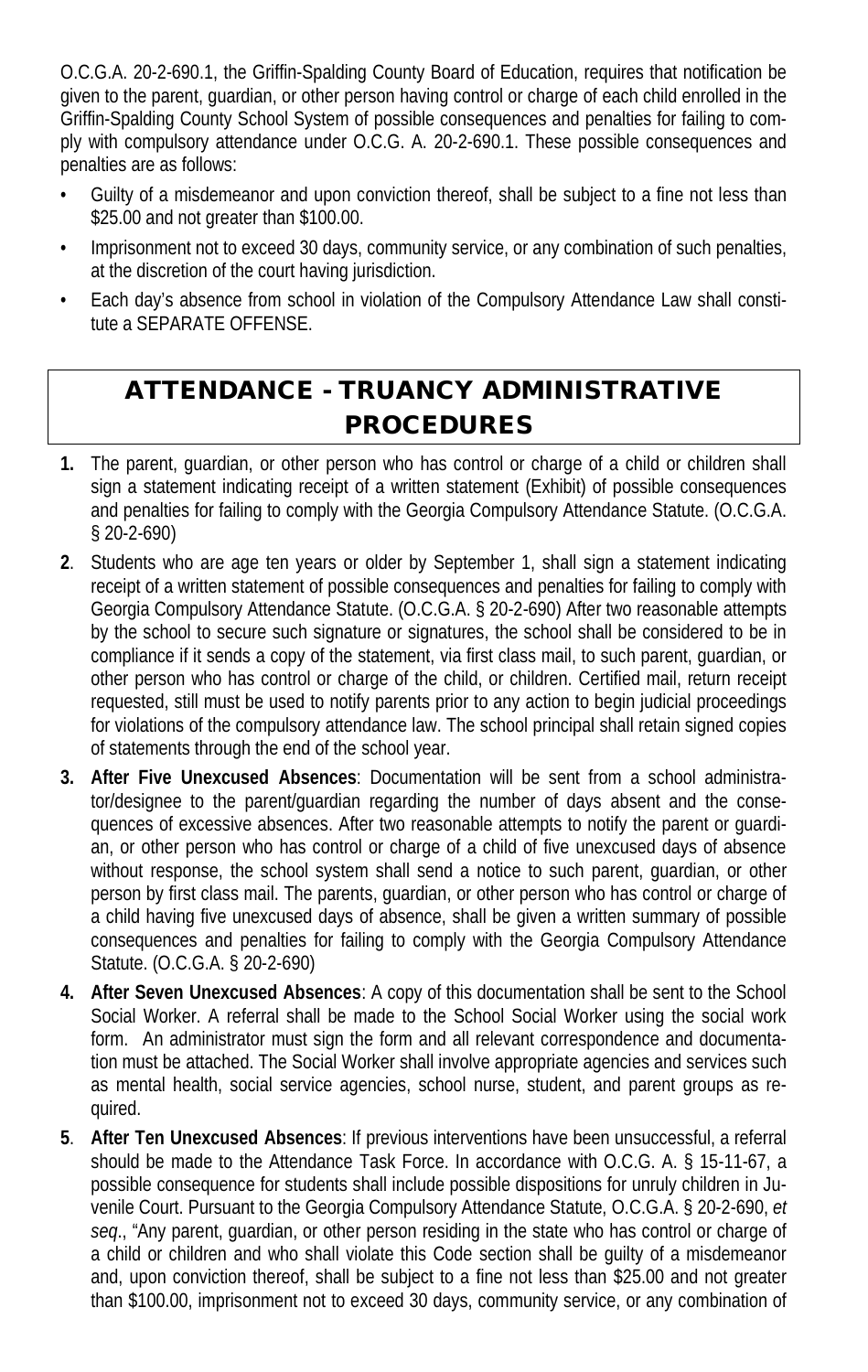such penalties, at the discretion of the court having jurisdiction. **Each day's absence from school in violation of this part after the child's school system notifies the parent, guardian, or other person who has control or charge of a child of five unexcused days of absence for a child shall constitute a separate offense.** After two reasonable attempts to notify the parent, guardian, or other person who has control or charge of a child of five unexcused days of absence without response, the school system shall send a notice to such parent, guardian, or other person by certified mail, return receipt requested. Public schools shall provide to the parent, guardian, or other person having control or charge of each child enrolled in public school a written summary of possible consequences and penalties for failing to comply with compulsory attendance under this Code section for children and their parents, guardians, or other persons having control or charge of children. The parent, guardian, or other person who has control or charge of a child or children shall sign a statement indicating receipt of such written statement of possible consequences and penalties; children who are age ten years or older by September 1 shall sign a statement indicating receipt of such written statement of possible consequences and penalties. After two reasonable attempts by the school to secure such signature or signatures, the school shall be considered to be in compliance with this subsection if it sends a copy of the statement, via certified mail, return receipt requested, to such parent, guardian, other person who has control or charge of a child, or children. Public schools shall retain signed copies of statements through the end of the school year."

#### **6. Tardies or Early Dismissals:**

- **A**. At 5 unexcused tardies or early dismissals, or any combination totaling 5 tardies and/or early dismissals, the principal or his/her designee will send a copy of the Compulsory School Attendance Law Principal's Letter to the parent(s) and refer the child and parent(s) to the school counselor.
- **B.** Upon the 10th unexcused tardy, early dismissal, or any combination totaling 10 tardies and early dismissals, a referral is made to the School Social Worker, who will, if necessary, refer the student and parent(s) to the Griffin-Spalding County Attendance Task Force Committee.

# ATTENDANCE - EARLY DISMISSAL FROM SCHOOL

Griffin-Spalding County School System discourages early dismissals from school. Students need to be in class every day and every class period in order to maximize their school experience. Occasionally students need to leave school early for doctor appointments, court appearances, dental appointments, becoming ill while at school, etc. If a student must leave school early, he/she must:

- 1. Present a written note signed by the student's parents or legal guardian to the Attendance Office BEFORE SCHOOL BEGINS THAT DAY. If a student becomes ill during school, the student should secure an early dismissal slip from the Attendance Office.
- 2. Secure an early dismissal slip from the Attendance Office; Please note: early dismissal from school will not be allowed based on a telephone call to the attendance office.
- 3. Wait in the classroom until the time to depart has arrived. Students will not be allowed to wait in front of the school.

# BULLYING

The Griffin-Spalding County School System believes that all students can learn better in a safe school environment. Behavior that infringes on the safety of students will not be tolerated. Bullying, as the term is defined in Georgia law, of a student by another student is strictly prohibited. Such prohibition shall be included in the Student Code of Conduct for all schools within the school system.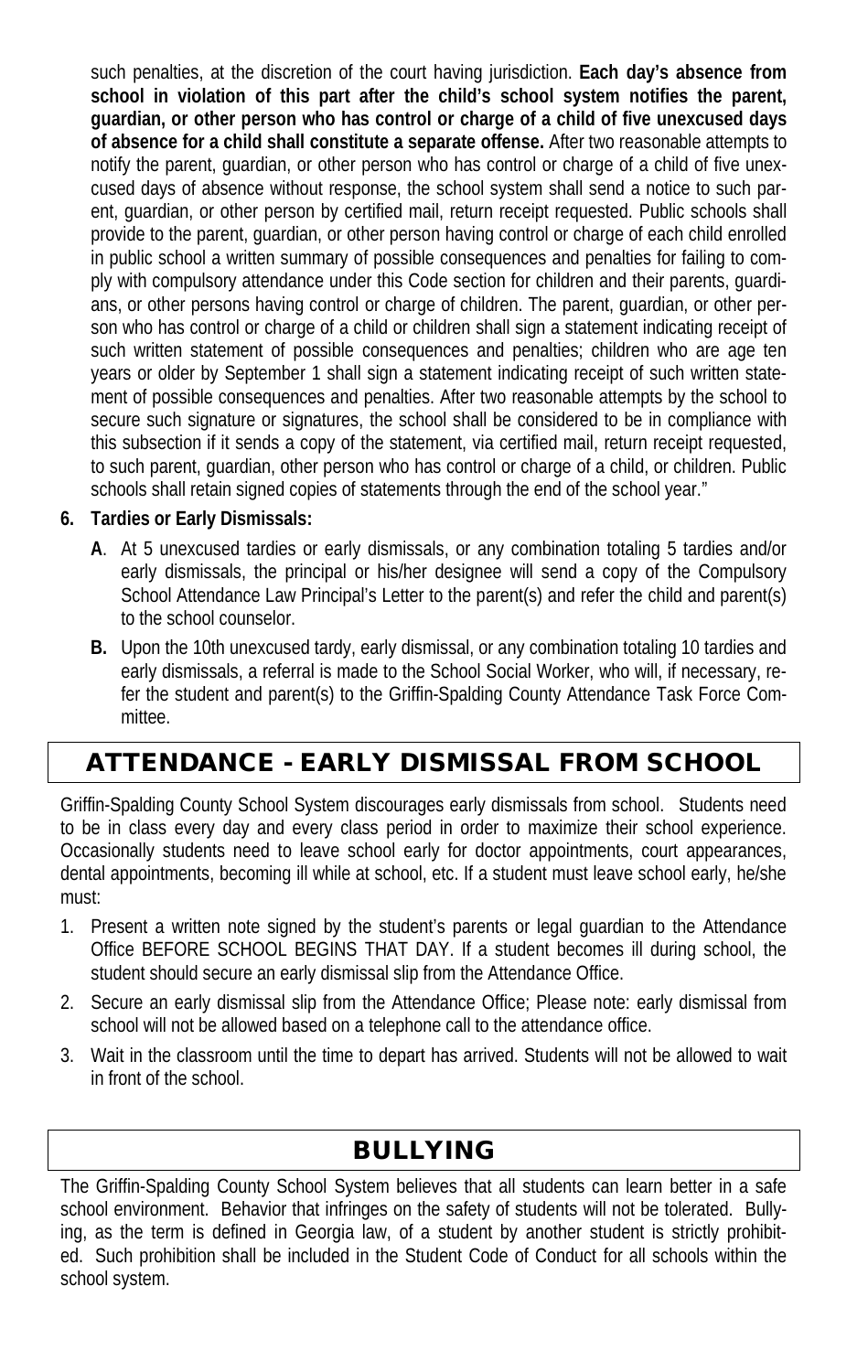Bullying is defined as an act that is:

- 1. Any willful attempt or threat to inflict injury on another person, when accompanied by an apparent present ability to do so;
- 2. Any intentional display of force such as would give the victim reason to fear or expect immediate bodily harm; or
- 3. Any intentional written, verbal, or physical act, which a reasonable person would perceive as being intended to threaten, harass, or intimidate, that:
	- a. Causes another person substantial physical harm within the meaning of Code Section 16-5-23.1 or visible bodily harm such as term is defined in Code Section16-5-23-1;
	- b. Has the effect of substantially interfering with a student's education;
	- c. Is so severe, persistent, or pervasive that it creates an intimidating or threatening educational environment; or
	- d. Has the effect of substantially disrupting the orderly operation of the school.

The term applies to acts which occur on school property, on school vehicles, at designated school bus stops, or at school related functions or activities or by use of data or software that is accessed through a computer, computer system, computer network, or other electronic technology of the Griffin-Spalding County School System. The term also applies to acts of cyberbullying which occur through the use of electronic communication, whether or not electronic act originated on school property or with school equipment, if electronic communication (1) is directed specifically at students or school personnel, (2) is maliciously intended for the purpose of threatening the safety of those specified or substantially disrupting the orderly operation of the school, and (3) creates a reasonable fear of harm to the students' or school personnel's person or property or has a high likelihood of succeeding in that purpose. Electronic communication includes, but is not limited to, any transfer of signs, signals, writing, images, sounds, data or intelligence of any nature transmitted in whole or in part by a wire, radio, electromagnetic, photo electronic or photo optical system.

Procedures may be developed at each school encouraging a teacher or other school employee, student, parent, guardian, or other person who has control or charge of a student, either anonymously or in the person's name, at the person's option, to report or otherwise provide information on bullying activity. Any teacher or other school employee who, in the exercise of his or her personal judgment and discretion, believes he or she has reliable information that would lead a reasonable person to suspect that someone is a target of bullying is encouraged to immediately report it to the school principal. Any report will be appropriately investigated by the administration based on the nature of the complaint in a timely manner to determine whether bullying has occurred, whether there are other procedures related to illegal harassment or discrimination that should be implemented and what other steps should be taken. Any report of retaliation for reporting bullying will also be investigated and addressed as called for in this policy and in accordance with school procedures.

Acts of bullying shall be punished by a range of consequences through the progressive discipline process, as stated in the Code of Conduct. However, upon a finding by the disciplinary hearing officer, panel or tribunal that a student in grades 6-12 has committed the offense of bullying for the third time in a school year, the student shall be assigned to an alternative school.

Upon a finding by a school administrator that a student has committed an act of bullying or is a victim of bullying, the administrator or designee shall notify the parent, guardian, or other person having control or charge of the student by telephone call or through written notice, which may be done electronically.

Students and parents will be notified of the prohibition against bullying and the penalties for violating the prohibition by posting information at each school and by including such information in the student/parent handbooks.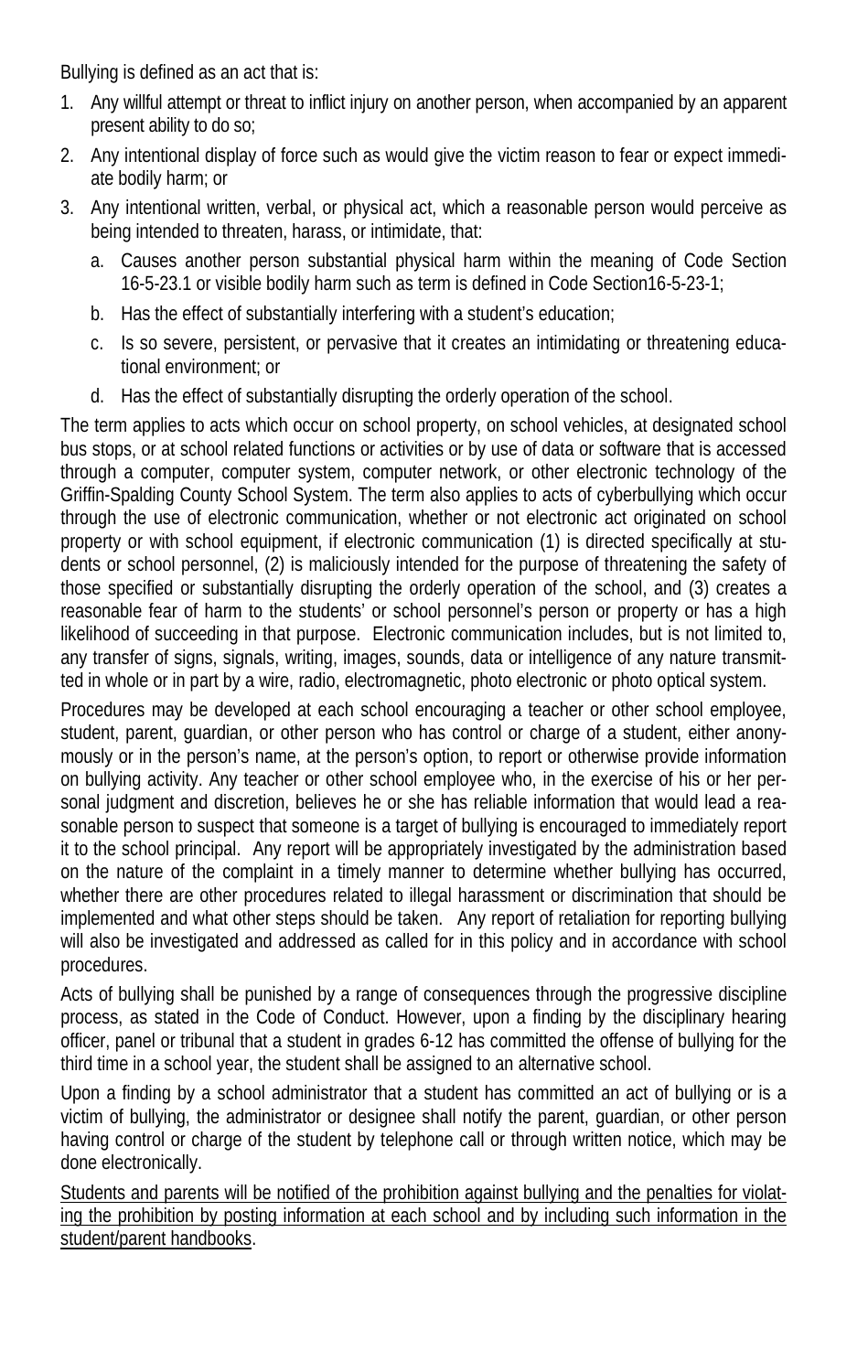# BUS TRANSPORTATION REGULATIONS FOR STUDENTS TRANSPORTED BY GSCS

Students being transported are under the authority of the bus driver and are expected to obey the following rules:

- 1. Be at your assigned bus stop on time. Students and accompanying parents should arrive at the scheduled stop location at least 5 minutes before scheduled pick up time.
- 2. Wait patiently for the bus to arrive. Students should remain 12 to 15 feet from the roadway. Students required to cross the street should never approach the bus before the driver signals them to do so. Students who are not required to cross the street should never approach the bus until the driver opens the door. When entering or exiting a bus, students should remove headphones of any type and secure any loose items on clothing or book bags. If something is dropped, never return to the bus. Instead, move quickly to the 12-foot safety zone and wait for the driver's signal.
- 3. Use the steps and handrail when entering or exiting the bus.
- 4. Take seats quietly and quickly without crowding or pushing.
- 5. Remain seated while the bus is in motion with hands, heads, arms or objects safely inside the windows. At no time should a student be up on his/her knees facing the rear of the bus or crawling on the floor of the bus.
- 6. Never throw anything inside the bus or from the bus window.
- 7. Food, drinks, candy, or chewing gum are not allowed on bus except in a closed lunch container or bag. Schools should refrain from handing out the described items immediately prior to dismissal.
- 8. Tobacco/tobacco products are not allowed at school, on the school grounds, or the school bus.
- 9. No glass containers are allowed on the school bus.
- 10. Observe the appropriate school dress code.
- 11. Students should only utilize their assigned bus and their assigned bus stop. The school may approve a temporary bus pass if needed. This request must be submitted by the parent before 9 AM if approved the student may use an alternate bus, but service will only be provided to an existing bus stop location. Bus passes cannot be used to establish a new bus stop location or to alter an existing route schedule. A bus pass can be denied by the Transportation Department if it compromises the current capacity of the bus in question.
- 12. Do not use loud or screaming voice while entering the bus, on the bus, or exiting the bus.
- 13. Do not use vulgar, abusive, or rude language or act in an obscene manner, including obscene hand gestures to other students, bus drivers, and other personnel.
- 14. Respectful conduct toward the school bus drivers and other persons is required.
- 15. Keep books, book bags, feet and legs out of the aisle. Do not have pencils, pens and other objects out of book bags while on the bus.
- 16. Be courteous to the bus driver, fellow students, passers-by, and other motorists.
- 17. Fighting or possession of weapons on the bus are not allowed and will result in suspension from the bus.
- 18. Do not talk to the bus driver while the bus is in motion unless there is an emergency situation.
- 19. Face the front of the bus and use the front entrance to exit the bus, except in cases of emergency. Do not jump down the steps when exiting the bus.
- 20. Any object brought on a school bus must fit safely under the passenger's seat or be held in the student's lap. If held in the lap, the object cannot extend any higher than the passenger's abdomen (below the chest). No items can block the aisle or emergency exit. This includes but is not limited to large band instruments, science projects, athletic equipment, and any field trip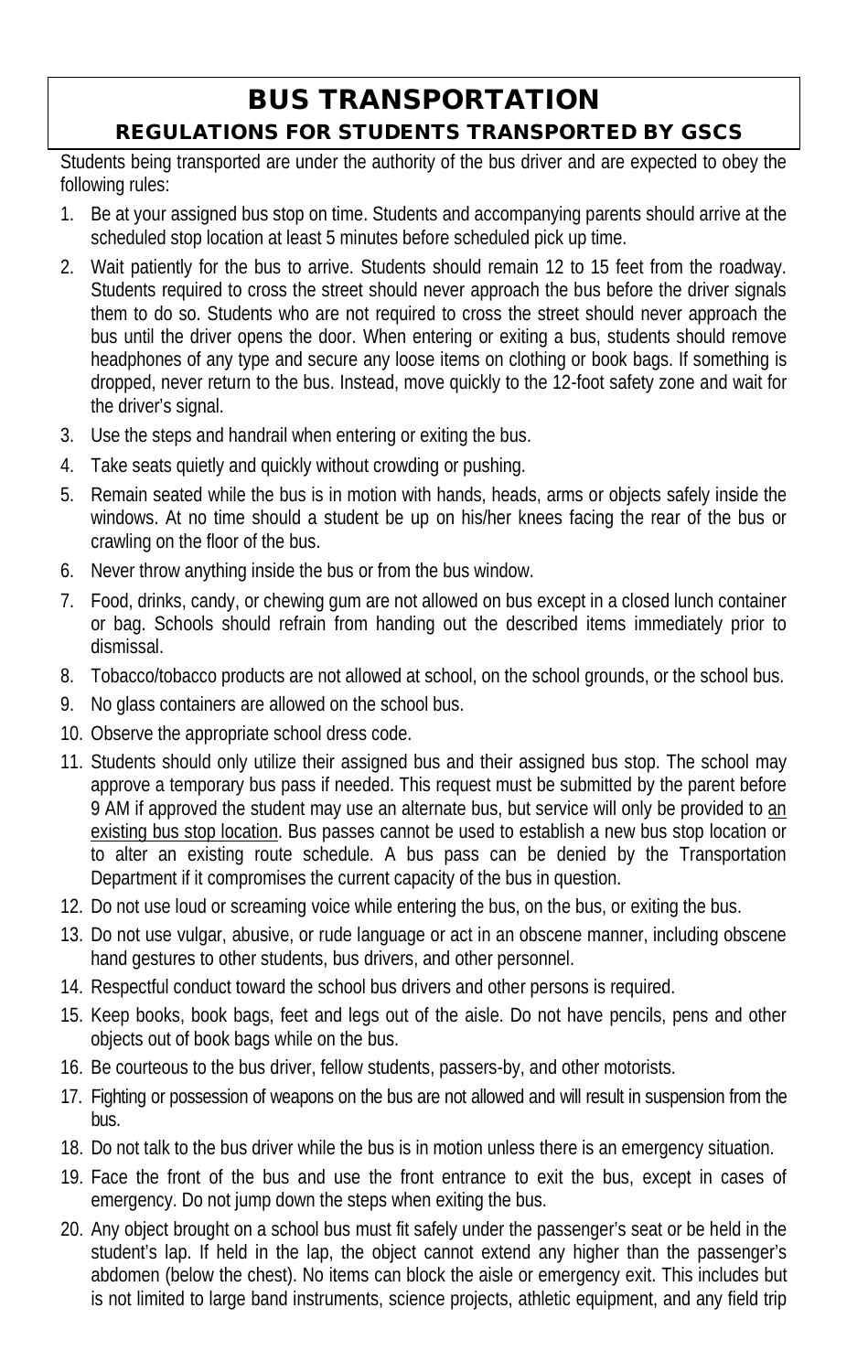supplies. If students are on board, no exit or aisles can be blocked regardless of the need. Do not bring any type of live animals on the bus (this includes insects and reptiles).

- 21. Avoid displaying affection while on the bus.
- 22. The 12-foot zone around the bus is the danger zone. All students must move outside the danger zone as quickly as possible. At no time should students enter this zone unless the bus is stopped and the driver signals the student it is safe to approach the bus. If it is necessary to cross the highway after leaving the bus, follow these rules: Make certain the bus is stationary and the door is still open. Wait for the bus driver to give a signal to cross, look both ways, stay out of the line of traffic until the roadway is free of danger, then, proceed across the highway after the bus driver signals you to cross.
- 23. Students should never use emergency exits unless a drill or actual emergency is taking place.
- 24. Students shall not use mirrors, lasers, flash cameras or any lights or reflective devices or otherwise act in a manner that might interfere with the school bus driver's operation of the bus.
- 25. Students shall not commit, or threaten to commit, an act of violence upon another student, any teacher, bus driver, or school official or employee while riding a school bus or while waiting to board a school bus. (See Rule 3 of the Student Disciplinary/Conduct Code).
- 26. Students shall not cause or threaten to attempt to cause physical injury or behave in such a manner as could reasonably be interpreted to cause an assault, battery or physical injury to a teacher, bus driver, or other school employee while riding a school bus or waiting to board a school bus **(Code 20-2-751.6).** In addition, if a student is found to have engaged in acts of physical violence on a school bus, as defined in Rule 4 of the Student Disciplinary/Conduct Code, the student shall be disciplined according to the provisions of Rule 4.
- 27. Students shall refrain from acts of bullying other students while riding a school bus or waiting to board a school bus. (See Rule 14 of the Student Disciplinary/Conduct Code). If a student is found to have engaged in bullying or to have committed a physical assault or battery of another student on the school bus or at the bus stop, in addition to other punishment provided under the Student Disciplinary/Conduct Code, it shall be required that the student and a parent/guardian for the student meet with the appropriate school official to develop a school bus behavior contract for the student as required by O.C.G.A. § 20-2-751.5(2).
- 28. Students shall refrain from acts of vandalism, graffiti, or defacing property.
- 29. Students shall refrain from other bus misconduct which includes, but is not limited to, misconduct that involves drugs or alcohol.

### **Bus Stop Information**

**A bus stop location will be assigned to each student once they are enrolled in their school and have registered for transportation services. Assigned bus stop locations are based on the stops proximity to a student's primary address in the student information system (Infinite Campus.) Communal Bus Stops (stops that serve multiple students and multiple addresses) will be utilized whenever possible. Door to door stops will be eliminated where possible. Students residing on roadways deemed "walk hazards" by the Transportation Department will have stops placed as close to their residence as possible. Bus stops may be placed on these roadways, but student foot travel will be minimized and eliminated if possible. General education students will not be allowed to utilize multiple addresses, buses, or bus stops according to the time of day or given day of the week. Each student must utilize one bus and one bus stop (see Rule #11 for exceptions.)**

**Parents and guardians are responsible for ensuring the safe travel of their students to and from the student's assigned location. Parents, guardians or their designees (must be 15 years of age or older) are expected to both escort and meet students 8 years old and younger at their assigned bus stop location. Students 9 years of age and older will be allowed to exit the bus without a parent or guardian present. Parents of all students should**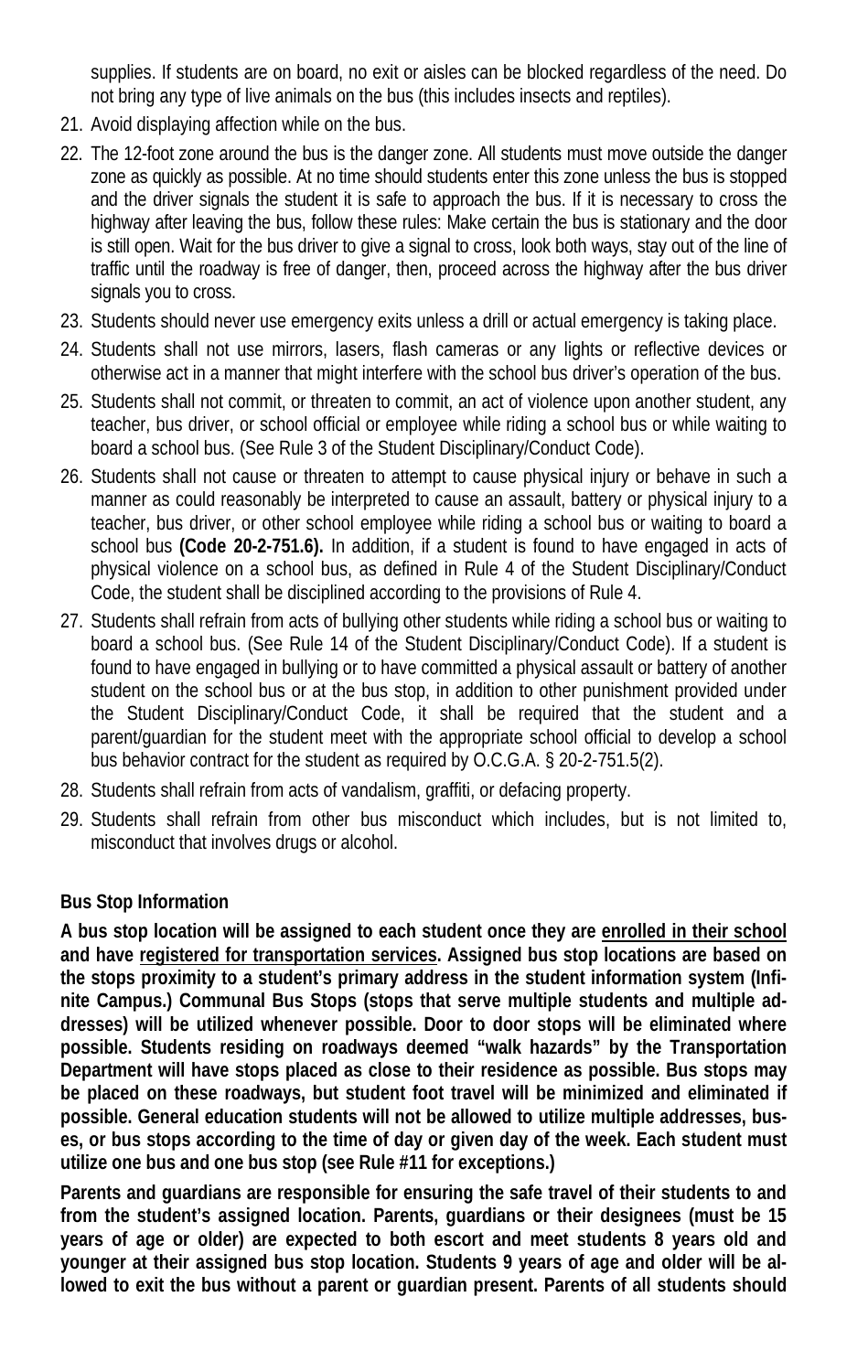**however recognize their child's individual abilities and ensure that all needed supervision is provided regardless of the student's age. Student safety remains our primary concern, and we view parents and guardians as partners in this effort to ensure that all students are kept in the safest atmosphere as possible. If a parent or guardian has concerns about an existing bus stop location or the safety conditions around an existing bus stop location, they should go to the district's transportation web site:** 

**http://www.spalding.k12.ga.us/pages/GSCS\_District-Central/Departments/Transportation2 to view the stop placement criteria and the available methods of communicating their concerns.**

*RIDING THE BUS IS A PRIVILEGE! STUDENTS RIDING THE BUS MUST COMPLY WITH THE REQUESTS OF THE DRIVER AND ALL BUS REGULATIONS OF THE GRIFFIN-SPALDING COUNTY SCHOOL SYSTEM. STUDENTS WHO REFUSE TO OBEY ALL BUS REGULATIONS MAY FORFEIT THEIR PRIVILEGE TO RIDE.*

*These regulations will be amended as the needed.*

#### **Initiating Transportation Services (General Education Buses):**

- Prior to riding a GSCS school bus a student must be: **a.** Registered in the school system **b**. Enrolled in a GSCS school **c.** Eligible for Transportation Services **d.** Registered for transportation services **e.** Formally assigned a bus number and a bus stop location.
- Students will not be placed on a GSCS school bus until all of the criteria listed above have been met. Once a student is registered, enrolled and identified as a bus rider, the assignment process will begin. This generally takes 1 to 3 operational days to complete, according to the individual request. Same day bus passes will not be issued to newly enrolled students. Parents and guardians should arrange transportation for their student(s) until their formal bus assignment has been confirmed.
- All related transportation services for students with special needs will be will be identified and requested through the IEP process. Should you have any questions pertaining to special needs transportation services please contact your current school of enrollment or the GSCS Transportation Department at 770-229-3725.

#### **Registering for Transportation Services:**

- A district wide pre-registration process will take place at the end of each school year for the upcoming year. Registration forms will be sent home with each Elementary and Middle school student. High school students will define their own transportation needs through a query process established at each school.
- Parents and Guardians may register their student(s) for transportation services any time during the operational school year by notifying their school's front office or by contacting the GSCS Transportation Department at 770-229-3725.

#### **Confirming a Student's Bus information:**

- Bus information for all pre-registered students will be available at your school of enrollment at the beginning of each school term and any time during the operational year.
- Transportation Staff will be on site for all annual open house ceremonies to assist parents and guardians seeking bus information.
- Parents and guardians can also confirm their student(s) bus information at any time by logging in to the GSCS Transportation web site and utilizing the E-link option. Your student's school ID number will serve as both the username and password. If you do not know your student's Id number, please contact your school of enrollment.

### **Bus Pass Procedures:**

• Bus Passes are frequently used by schools to define temporary alternate means of transportation for a student. The Bus Pass grants permission for a student to use an alternate bus or bus stop inside their school's attendance zone. The district realizes that parents and guardians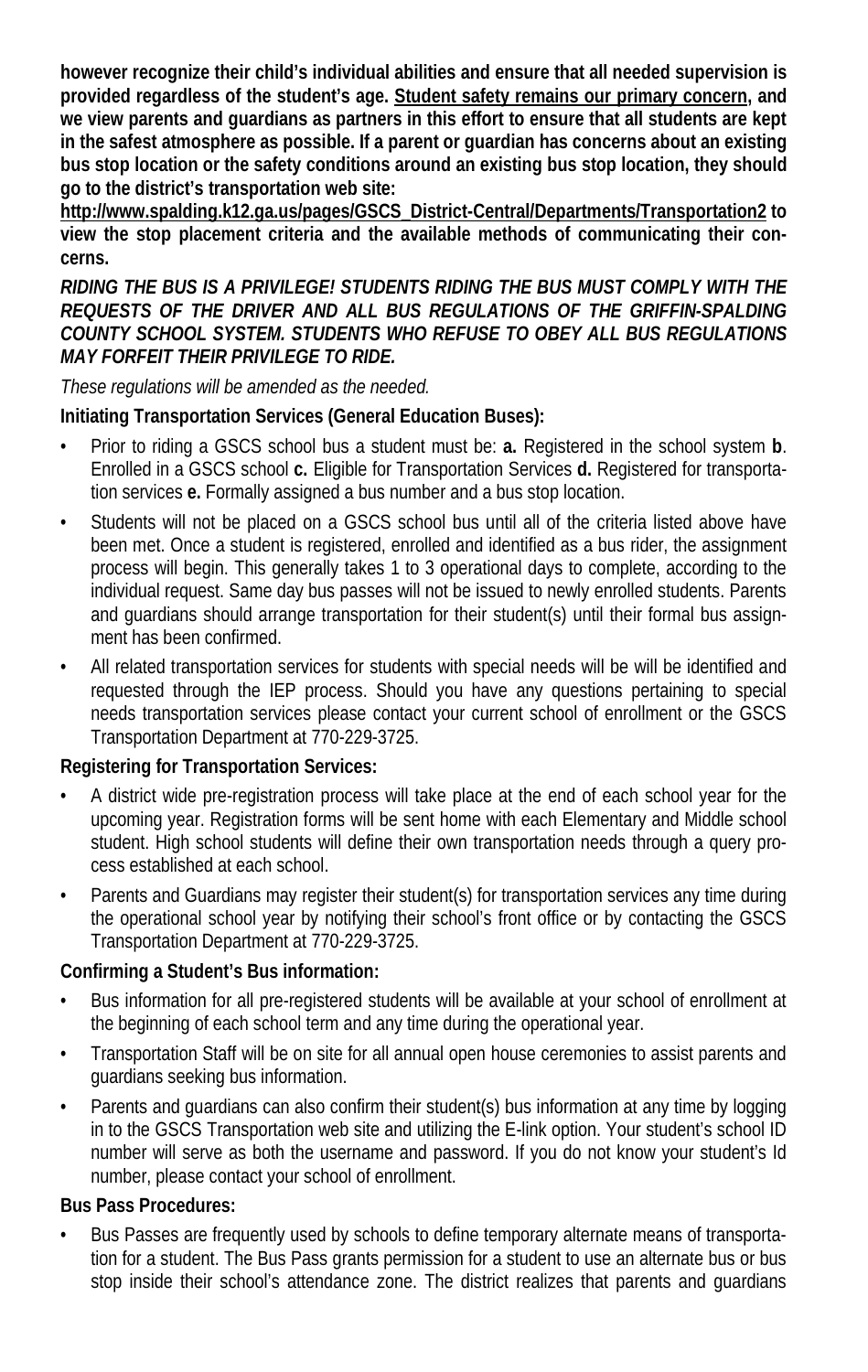may encounter unplanned circumstances or emergencies that may require a short-term change to their student's normal transportation plans. That is the purpose of a bus pass. However, consistent processes must be followed to ensure the safety of our students. The following procedures will be followed by all GSCS schools, when issuing Bus Passes.

- o All Bus Pass requests must come from a parent or guardian in person or in writing (email is acceptable). A Bus Pass request will not be accepted or approved over the phone.
- o "Same day" Bus Pass requests for High School students and Elementary students must be submitted by a parent or guardian prior to 1:00 PM.
- o "Same day" Bus Pass requests for Middle School students must be submitted by a parent or guardian prior to 1:30 PM.
- o Bus Passes will not be issued for more than 10 consecutive operational days. If additional time is needed, a parent or guardian may request another Bus Pass.
- o Students utilizing an alternate bus or bus stop must provide the bus driver with a copy of the approved Bus Pass, when boarding. Students that do not have a copy of an approved Bus Pass will be required to use their regularly scheduled means of transportation.
- o Bus passes will only be issued for existing bus stop locations. Bus Passes will not be used to establish new bus stop locations or to change existing route schedules.
- Bus Passes will not be issued for stop locations outside of a school's attendance zone.

**NOTE:** There may be occasions when an existing bus stop location cannot safely accommodate a specific Bus Pass request. On these rare occasions, the Transportation Department will notify the school and the request will be denied.

# BUS TRANSPORTATION Safe Rider Program (Middle and High School)

The GSCS Transportation Department would like to introduce you to the "Safe Rider Program". The safety of our students remains our number one operational priority. To ensure student safety, we must first ensure that our students understand the bus rules and that they adhere to the district's expectations when riding a GSCS school bus. That is the purpose of the "Safe Rider Program." "The Safe Rider Program" implements valuable student training and consistent processes to address those situations when students choose to behave unsafely both on and around the bus. The program includes a defined and graduated discipline plan with the core of the program promoting personal accountability and empowering students to correct their unsafe behavior themselves.

**This program does require your partnership. Please review and share all Safe Rider information with your student, and sign the Safe Rider Acknowledgment of Receipt. This is required for all GSCS bus riders. Thank you for your support.**

## **SAFE RIDER BEHAVIOR POLICIES AND REGULATIONS**

**Students shall follow all Safe Rider Policies and Regulations while on the school bus and at the bus stop. The school bus is an extension of the classroom and riding the bus is a privilege. GSCS and the Transportation Department's established rules include but are not limited, to the following:**

- 1. Student and accompanying parents should arrive at their scheduled stop location at least 5 minutes prior to the scheduled pick up time.
- 2. Students should remain 12 to 15 from the roadway and never approach the bus or attempt to cross the street until they have received a signal from the driver.
- 3. Always use the handrail when entering or exiting the bus.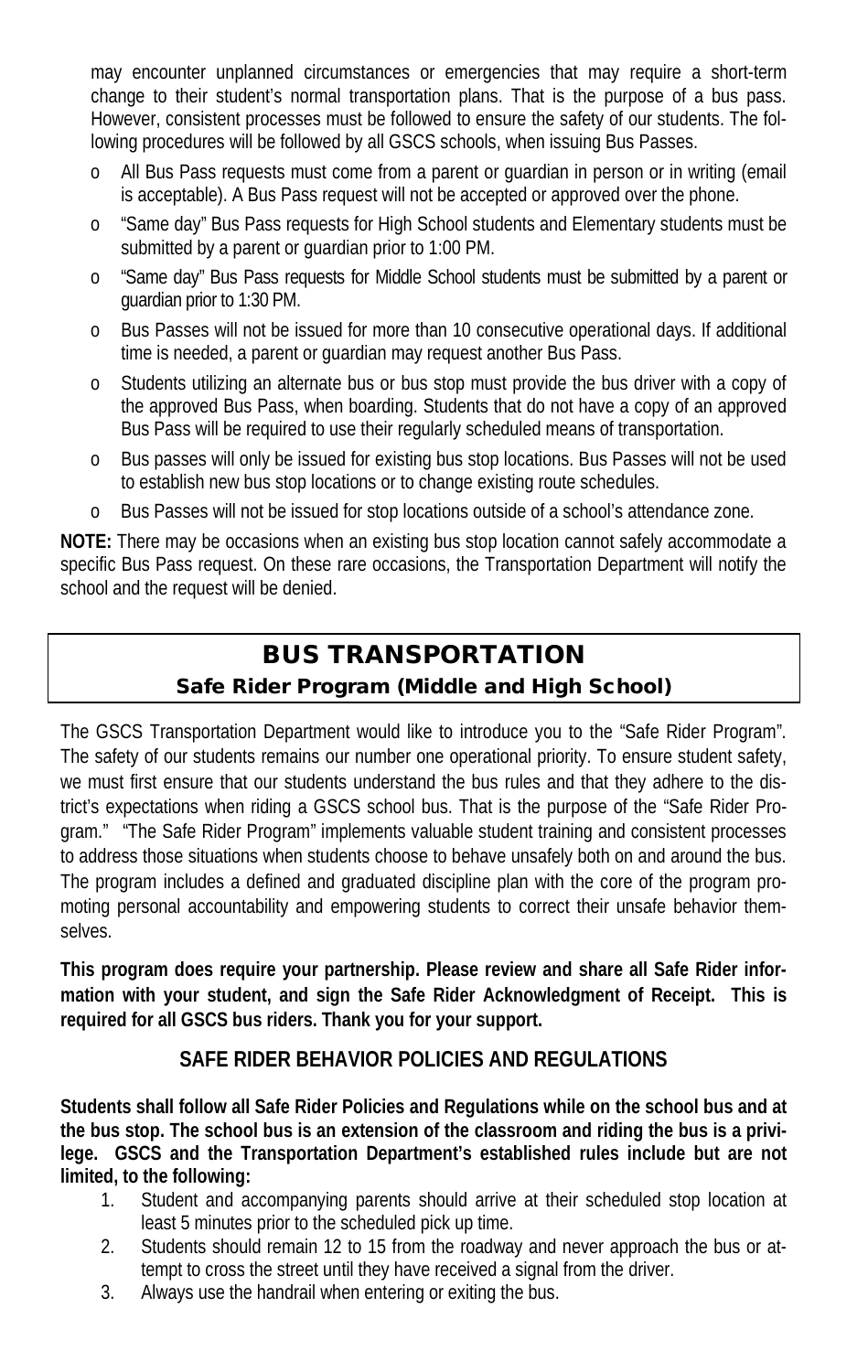- 4. Take your seats quietly and quickly without crowding or pushing.
- 5. Remain seated while the bus is in motion. "Bottom to Bottom and Back to back".
- 6. Hands, Head and arms must remain inside the windows.
- 7. Never throw objects on the bus or out of the bus windows.
- 8. Food, drinks, candy and gum are not allowed on the school bus except in a closed lunch container or bag.
- 9. Tobacco product are prohibited on the school bus.
- 10. Glass containers are prohibited on the school bus.
- 11. Always observe the appropriate dress code.
- 12. Students may only use their assigned bus and assigned bus stop.
- 13. Never use a loud or distracting voice when riding the bus or while loading and unloading.
- 14. Do not use vulgar, abusive or rude language or act in an obscene manner. This includes obscene hand gestures.
- 15. Respectful conduct towards the bus driver and all other personnel is required.
- 16. Keep all items in your book bag and keep your book bag in your lap.
- 17. Always be courteous to the bus driver, fellow students and community members.
- 18. Keep your hands to yourself. Avoid all types of horseplay.
- 19. Fighting on a school bus is prohibited and will be addressed through the district's J policies.
- 20. Weapons are prohibited from the school bus.
- 21. The use or possession of Illegal drugs and alcohol are prohibited on the school bus.
- 22. Do not talk to the bus driver while the bus is moving unless there is an emergency.
- 23. Always use the front door. Emergency exits should only be used in the event of an actual emergency or a drill.
- 24. All objects carried on the bus must be placed under the seat or in the student's lap. Objects held in a student's lap cannot extend above chest level. If the object is too big it cannot be transported on the bus. No objects can be stored in the aisle.
- 25. Avoid all displays of affection on the school bus.
- 26. Always respect the 12-foot danger zone around the bus. Move in and out of this area as quickly as possible. All students are expected to adhere to the GA DOE annual safe riding practices provided each school year.
- 27. Student shall not use mirrors, lasers, flash cameras or any lights or reflective devices or other act in a manner which may interfere with the driver's ability to operate the school bus.
- 28. Students shall not use any electronic devices during the operation of a school bus, including but not limited to: cell phones, pagers, radios, tape players, and compact disc players *without headphones*; or any other electronic device that may interfere with the bus's communication equipment or the driver's operation of the school bus. Students may not use any electronic device to video or audio record while on school provided transportation vehicle. Also, **electronic devices and headphones are not to be in use while entering or exiting the bus**.
- 29. Students shall not commit or threaten to commit an act violence upon another person while riding the school bus or waiting to board a school bus.
- 30. Students shall refrain from acts of bullying other students while riding or waiting to board a school bus.
- 31. Students shall refrain from acts of vandalism and all other means of defacing school property or the property of others.

Any behavior that is considered disruptive or unsafe by the school bus driver will be handled through the use of "The Safe Rider Program". Serious offenses will be administered through Student J-Policies. District J policies will always override SRP regulations.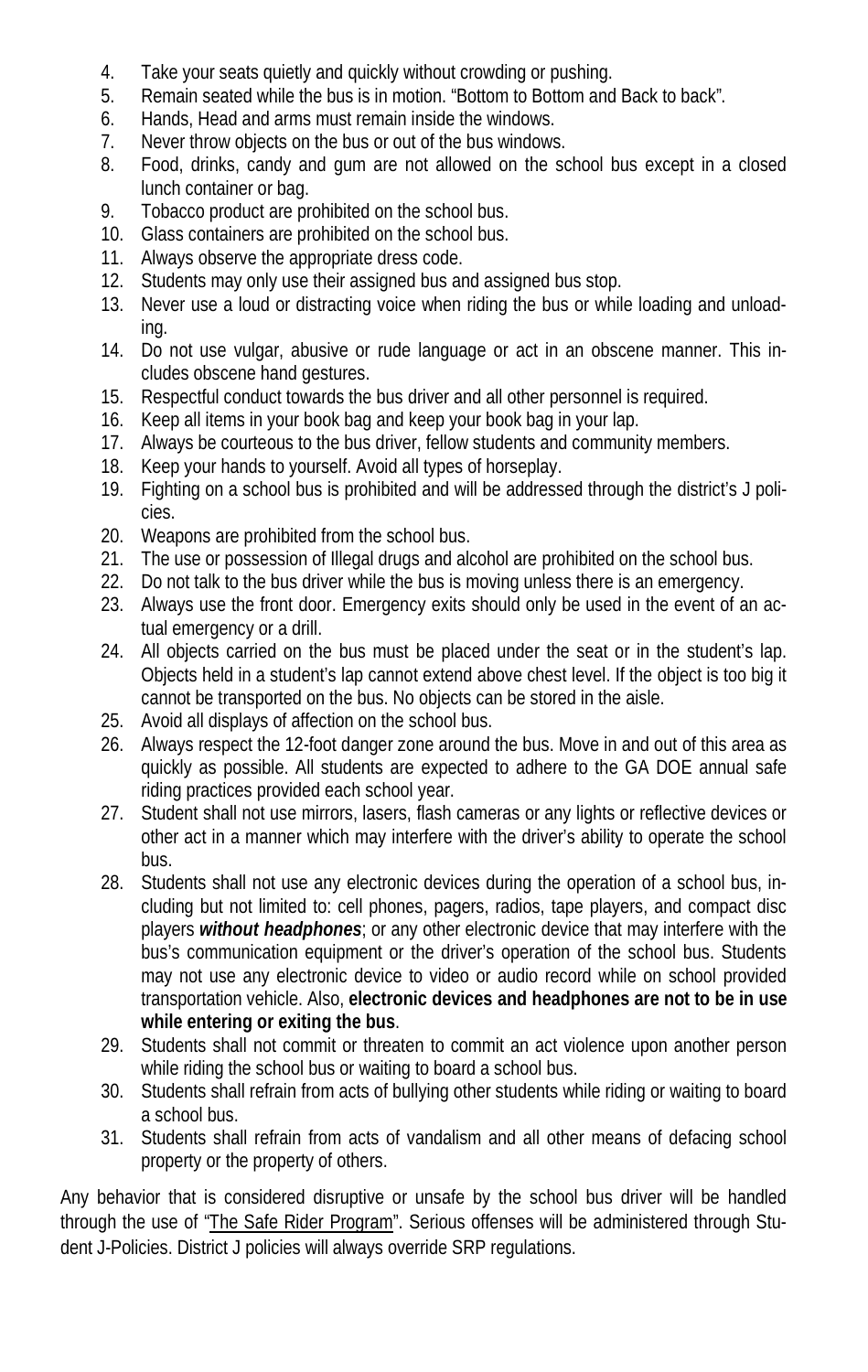#### **Unsafe Behavior on the Ride Home:**

- $\triangleright$  If unsafe behavior occurs before the bus leaves the school, the student will be provided with two options: (1) Correct the behavior and continue home (behavior documented), or (2) Be removed from the bus and stay at the school with staff supervision until a parent or guardian can pick up the student (behavior documented).
- $\triangleright$  If unsafe behavior occurs after the bus leaves the school, the driver will contact the dispatch office. A transportation administrator will assess the situation and if necessary, instruct the driver to return the student to the school to remain under staff supervision until a parent or guardian can pick the student up.
- $\triangleright$  If either of the above instances occurs, the defined graduated discipline plan will apply.

### **Graduated Discipline Plan (Middle/High School):**

- **1st Offense** Driver Student Conference & Parent Contacted (Courtesy Notice). Student on probation and re-assigned to a seat toward the front of the bus for (1) week.
- **2nd Offense** Driver Student Conference & Parent Contacted (Courtesy Notice). Student on probation and re-assigned to a seat toward the front of the bus for (2) weeks.
- **3rd Offense** Referral submitted, **3 Day Bus Suspension**. *Upon return, student placed on probation and re-assigned seat toward the front of the bus for (1) week*.
- **4th Offense** Referral submitted, **5 Day Bus Suspension**. \**Conference required before returning to the school bus.*
- **5th Offense** Referral submitted, Transportation Director recommends **Bus Suspension for the remainder of the school year.**

#### **Note:** *Steps may be skipped if a student violates a rule while on a re-assigned seat or during a probation period.*

# CLUBS AND ORGANIZATIONS

Clubs and organizations are defined as "clubs and organizations comprised of students who wish to organize and meet for common goals, objectives, or purposes and which are directly under the sponsorship, direction, and control of the school" (O.C.G.A. 20-2-705). Please refer to "Our Schools Link" on the Home Page of www.spalding.k12.ga.us for a complete listing of clubs, mission or purpose of the clubs, faculty advisor of the clubs, and a description of past or planned activities of clubs offered at your child's school.

# COMPLAINT PROCEDURE (POLICY KN)

It is the policy of the Griffin-Spalding County Board of Education that grievances and complaints relating to school matters are to be recognized and addressed in an orderly manner. Grievances and complaints shall be addressed from parents, students, staff, private schools and other concerned organizations or individuals in the general public. Grievances and complaints shall be handled and resolved, whenever possible, as close to their origin as possible. For the purposes of this policy, a grievance is defined as any claim by a member of the public that the action or operation of the school district or the Board of Education is in violation of the law or Board policy. Any claim that does not meet the definition of grievance will be considered a complaint and it will be handled through routine administrative procedures. Additional Griffin-Spalding County Board policies that address grievances are:

• Board Policy BCAE addresses grievances relating to matters of local controversy in reference to the construction or administration of the school law.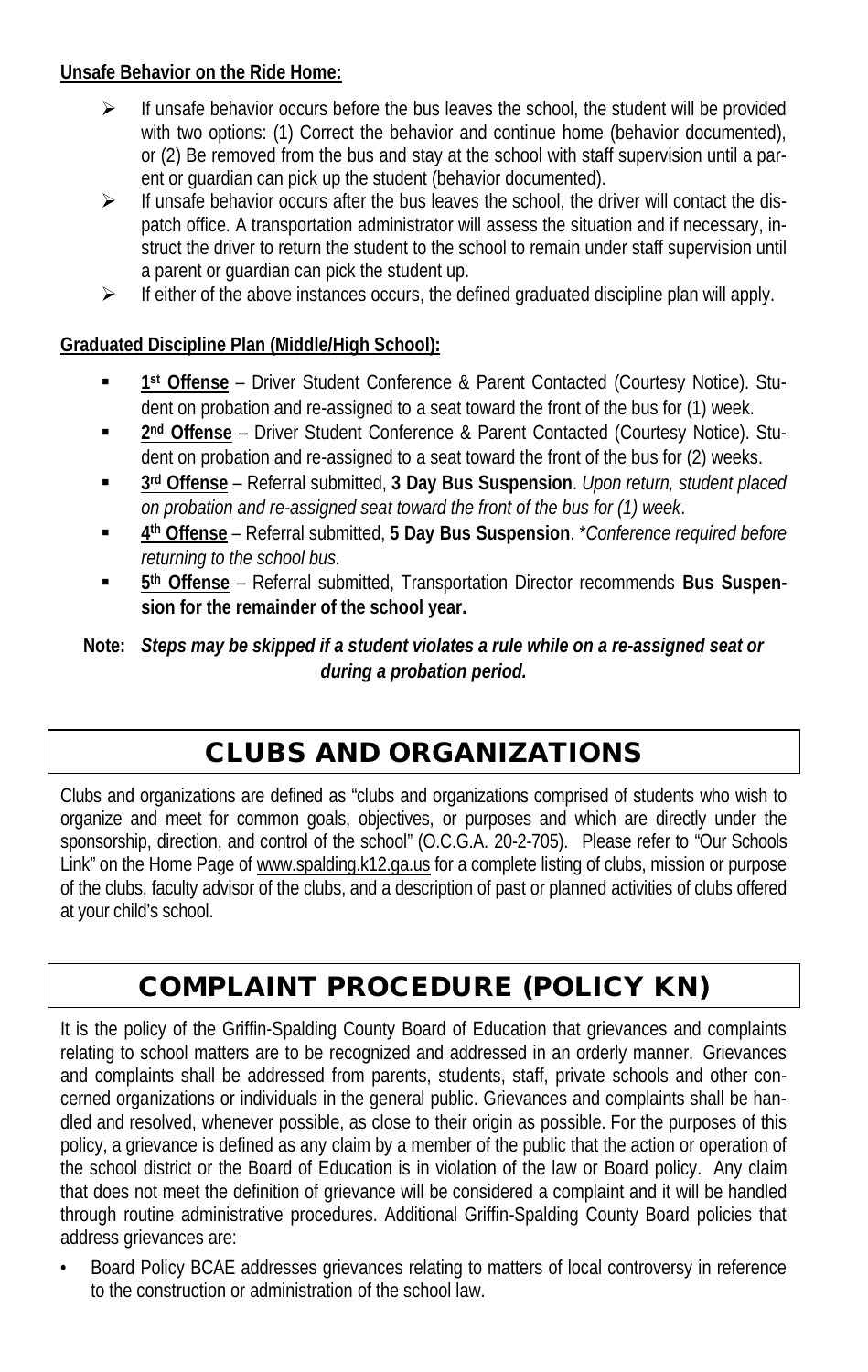- Board Policy GAAA/JAA addresses grievances involving requirements of Title VI, Title IX, Non-discrimination, Section 504 of the Rehabilitation Act of 1973, and the Americans with Disabilities Act.
- Board Policy GAE addresses grievances relating to matters affecting employment relationships of certified personnel.
- Board Policy JCDA addresses grievances about disciplinary actions.

The Title VI Coordinator is Larry Jones, 234 E. Taylor Street, Griffin, GA 30223, telephone number is 770-229-3710, ext. 10400.

The Title IX Coordinator is Anthony Aikens, 216 S. 6th Street, Griffin, GA 30224, telephone number is 770-229-3710, ext. 10460

The Section 504 and American with Disabilities Act Coordinator is Charles Kelley, 216 S. 6th Street, Griffin, GA 30224, telephone number is 770-229-3710, ext.10333.

The Sports Equity Coordinator is Eddie Payne, 216 S. 6th Street, Griffin, GA 30224, telephone number is 770-229-3710, ext. 10334.

# COMPLAINT PROCESS

## Steps to the High School Parent Complaint Process

*It is the practice of school personnel to address complaints in a timely, responsive, and cooperative manner. We believe that most issues are best resolved by the individuals closest to the matter. We appreciate your working with us throughout this process to reach a resolution.*

- 1. Contact your child's teacher/coach via email regarding the complaint. Please allow one to two school days for a reply.
- 2. At a time and in a manner that is agreeable to both you and your child's teacher/coach, conference to discuss the concern with your child's teacher/coach and agree upon an appropriate resolution to your concern. Then allow ample time for your child's teacher/coach to address the concern and implement resolution you discussed.
- 3. If after ample time is provided to the teacher/coach to implement the agreed upon resolution, the concern remains or a new concern arises, repeat steps 1 & 2.
- 4. If after a reasonable amount of time your concern remains, contact your child's designee as indicated below for additional support. Please allow one to two school days for a reply from the designee. You may copy the principal on the email if desired.
- 5. Allow ample time, as determined in the conference, for the designee to address the concern and seek to implement the resolution within the school.
- 6. The designee will follow up with the parent and report on progress after an agreed upon reasonable time frame.
- 7. If after direct communication and collaboration with the school designee, the concern is not resolved, contact the principal for further review.
- *8.* If after direct communication and collaboration with the school administration, the concern is not resolved, contact the Griffin-Spalding County Schools Department of Student Services to file an official complaint form *(as per GSCS Board Policy KN).*
- 9. The Department Secretary distributes the formal complaint to the Principal, Director of Student Services, Executive Secretary of Administrative Services, and the Executive Director of Secondary Education.
- 10. The Executive Director of Secondary Education follows up with the Principal and parent to assist in resolving the complaint.

**Designees:** Athletic Director and School Counselors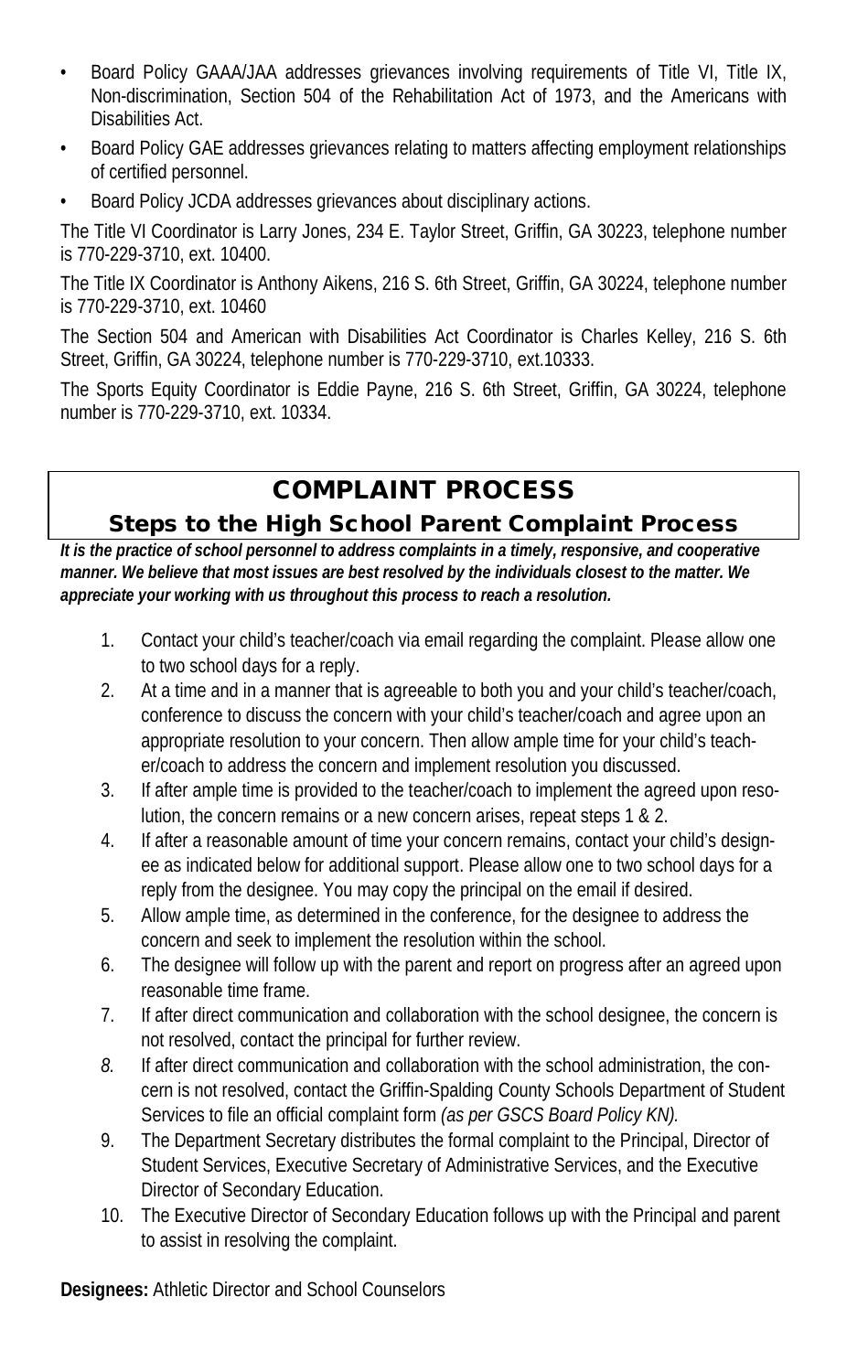# ENTRANCE AGE

In accordance with Georgia law, every parent, guardian or other person residing within the state having control or charge of any child or children between their sixth and sixteenth birthdays shall enroll and send such child or children to a public school, a private school or a home study program. All children enrolled for 20 school days or more in the public schools of this state prior to their sixth birthday shall become subject to the provisions of the compulsory school attendance law.

**Please visit www.spalding.k12.ga.us to review the complete Entrance Age Policy - Refer to Policy JBB**

# FAMILY EDUCATIONAL RIGHTS AND PRIVACY ACT (FERPA)

Student records are governed by the Family Educational Rights and Privacy Act ("FERPA"). Under FERPA, a student record is anything maintained by the district about a student that contains personally identifiable information recorded in any way, including but not limited to, handwriting, print, computer media, video or audio tape, film, microfilm and microfiche.

The Griffin-Spalding County School System has designated the following information as directory information:

- 1. Each student's name, address, telephone number, and where parents can be contacted in emergencies
- 2. The date and place of birth of each student
- 3. Each student's participation in clubs and sports
- 4. The weight and height of a student if he or she is a member of an athletic team
- 5. Dates of attendance at an elementary, middle, or high school in the Griffin-Spalding County School System
- 6. Honors and awards received during the time enrolled in the Griffin-Spalding County School System
- 7. Information contained in the school annual
- 8. Occasionally a student's photograph, name, or examples of class work may be published on the school system's media, which includes, but is not limited to, a web site, closed circuit television, and the school system's promotional video (this includes video, audio, film images, publications, or recordings) and names, addresses, and phone numbers of student are provided to military recruiters upon request
- 9. Student's email address
- 10. Grade level

Unless you as a parent/guardian or eligible student request otherwise, this information may be disclosed to the public upon request. You have the right to refuse to allow all or any part of the above information to be designated as directory information as to be disclosed to the public upon request. If you wish to exercise this right, you must notify the principal of the school at which the student is enrolling in writing within 3 days after enrollment. \*By including this information in the student handbook, the principal would meet the requirements of this Act.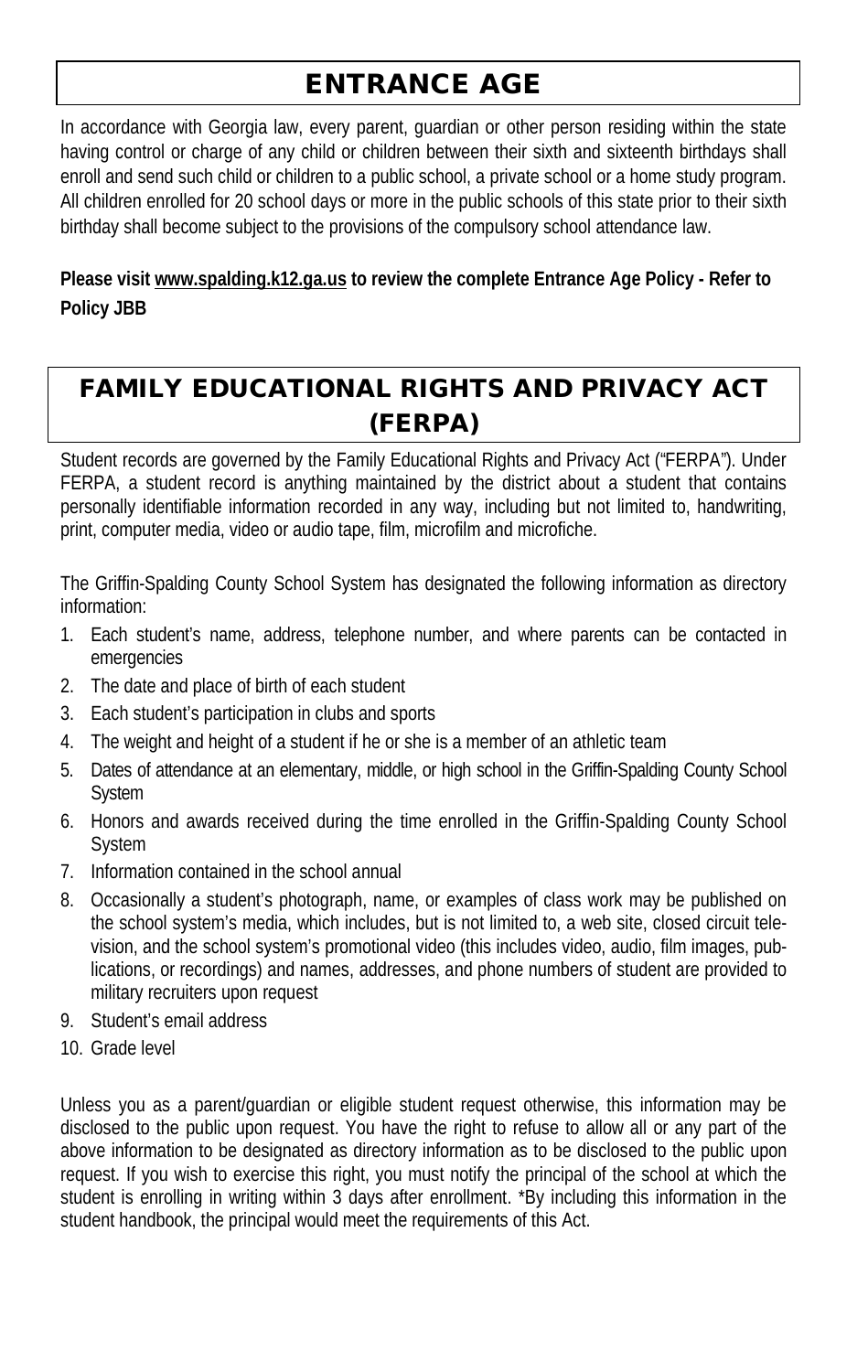# GRIEVANCE PROCEDURES/GENDER EQUITY IN SPORTS

It is the policy of the Griffin-Spalding County Board of Education ("Board") to prohibit discrimination based on gender in its elementary and secondary school athletic programs, in accordance with the Georgia Equity in Sports Act. The following grievance procedures are hereby adopted to provide for prompt and equitable resolution of written student complaints, including those brought by a parent or guardian on behalf of his or her minor child who is a student, alleging any action which would be a violation of the Georgia Equity in Sports Act.

The student, parent, or guardian must submit a complaint on the form included in KN-E(1) and submit the completed form to the sports equity coordinator. The sports equity coordinator shall date-stamp the complaint when received. The sports equity coordinator shall take all reasonably necessary steps to ascertain the essential facts regarding the circumstances surrounding the complaint. The sports equity coordinator may obtain additional information from the complainant and/or other individuals that may have knowledge of the circumstances surrounding the alleged violation.

The confidentiality of any information obtained shall be maintained in accordance with federal and state law and the school system's policies on confidentiality of student and employee information. The sports equity coordinator shall render a decision in writing no later than 30 calendar days after receipt of the complaint, and such decision shall set forth the essential facts and rationale for the decision. A copy of such decision shall be provided to the complainant within five calendar days of the date of the decision, either by certified mail or hand delivery to the address provided by the complainant on the complaint form.

A complainant shall have the right to appeal such decision to the Board within 35 calendar days of the date of the decision. The request for appeal must be submitted by the complainant in writing to the Superintendent. The Superintendent's office shall date-stamp the complaint when received. The Board shall review all materials related to the matter and render a decision in writing no later than 30 calendar days or at the next regularly scheduled Board meeting after receipt of the appeal, whichever is later, and such decision shall set forth the essential facts and rationale for the decision. A copy of such decision shall be provided to the complainant within five calendar days of the date of the decision, either by certified mail or hand delivery to the address. A complainant may appeal a decision of the Board to the state Board of Education in accordance with the procedures specified in O.C.G.A./20-2-315 (h). This form must be completed in its entirety and submitted to: Sports Equity Coordinator Eddie Payne, Griffin-Spalding County School System, 216 South 6th Street, Griffin, GA 30224, 770-229-3700.

# HALL PASSES

Except during the five-minute change of classes, students in grades 6 – 12 must have a teacher-signed hall pass. Hall passes are required of students at all times during class periods. If you are in the hall, your pass must be with you and ready for submission to authorized personnel to review. Students will not be allowed in the hallways during the first ten minutes of class, nor shall students be allowed in the hallways during the last ten minutes of class. Students without the proper identification and hall pass will be subject to in-school suspension and/or out-of-school suspension. Teachers will also be notified if a student is out of their class without the proper hallway pass. If a student loses his handbook, he may purchase another in the front office for \$5.00 as long as supplies last.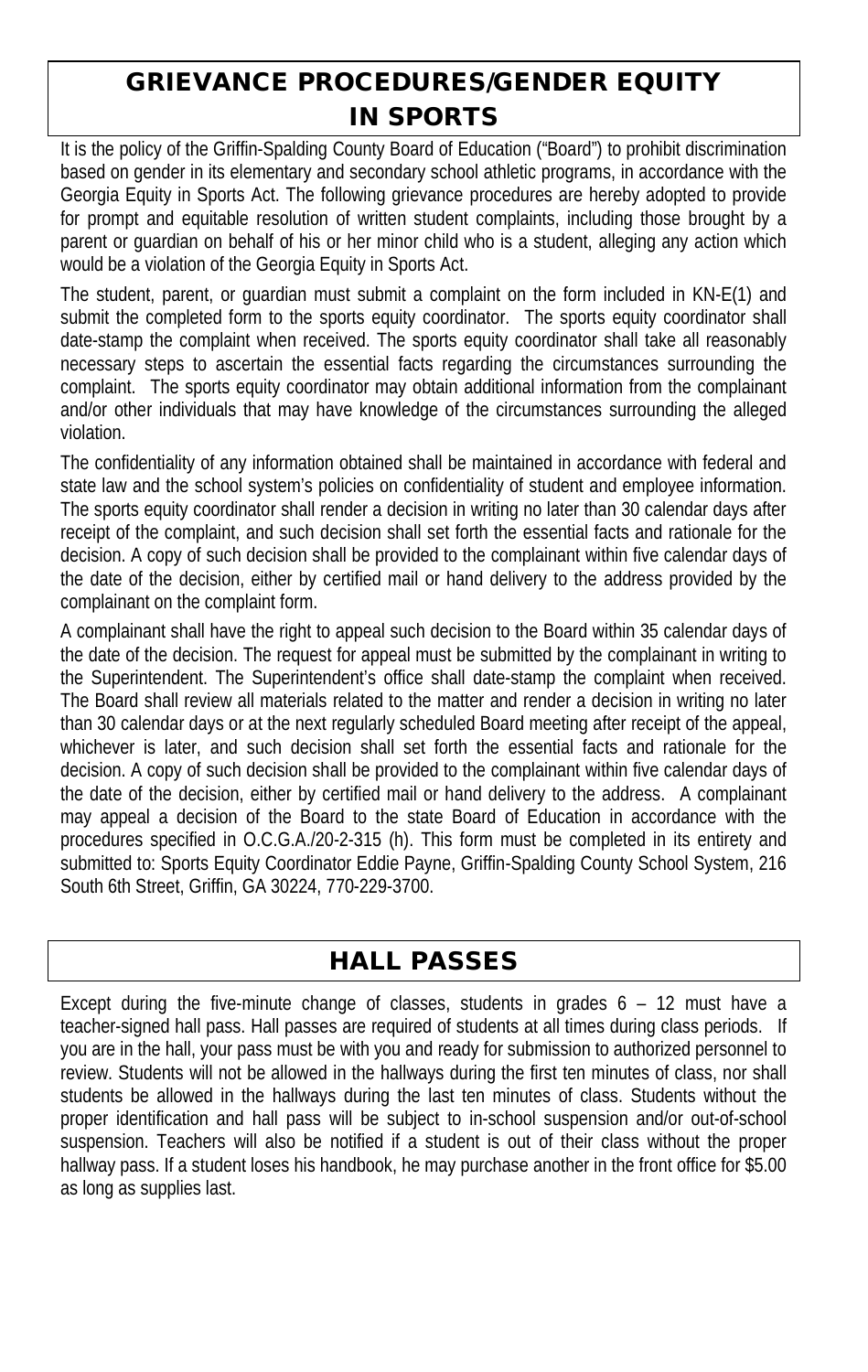# HEALTH POLICY

- 1. The Griffin-Spalding County School System follows Georgia State Law in regards to health, hearing and vision testing.
- 2. The health education curriculum is comprehensive and far-reaching.
- 3. In an emergency situation, physicians and local hospital services are adequate and extensive when deemed necessary.
- 4. Students must have on file with the school a current up-to-date immunization certificate. This certificate is kept on file in Infinite Campus. Check with your school nurse to make sure your certificate is up-to-date.

# HEALTHLY RELATIONSHIPS

Senate Bill 401 was passed in Georgia's 2018 Legislative Session. This bill mandates required annual, age-appropriate sexual abuse and assault awareness and prevention education in grades K-9 and in-service training for school personnel.

The Griffin-Spalding County School System will use the *Second Step-Child Protection Unit that is a part of our Second Step Curriculum*, in Grades K-5 each school year, to meet this state required mandate.

This unit features research-based prevention and intervention components, including training and resources for school staff, classroom lessons and activities, and materials for families. Its goal is to develop staff, adult caregiver, and student knowledge and skills for protecting students from unsafe and abusive situations in and outside of school. Specific skills for recognizing and reporting abusive situations and responding in a supportive way to students who disclose abuse.

Middle Schools, in partnership with Promise Place, will offer the Healthy Relationships course to all students in grades 6-8 during their Enrichment/Advisements periods once a year during the months of February and March.

The objectives of this course include defining healthy relationships, identifying signs of healthy relationships, defining teen dating violence, discussing forms of dating abuse and warning signs, and identifying support services within the school and in the community.

High Schools, in partnership with Promise Place, will offer the Healthy Relationships course to all 9<sup>th</sup> grade students during Health and Personal Fitness classes once per semester.

The objectives of this high school course include defining teen dating violence, identifying the forms of dating abuse along with warning signs of abuse, discussing forms of sexual abuse and sexual assault and ways to stay safe, reviewing teen dating violence statistics, discussing prevention strategies of teen dating violence, identifying support/services within the school and in the community, reviewing characteristics of a healthy relationship, and discussing ways teens can help put an end to domestic violence.

# HOMELESS STUDENTS

In accordance with the McKinney-Vento Homeless Assistance Act, the Griffin-Spalding County School District will work with homeless children and youths and their families to provide stability in school attendance and other services.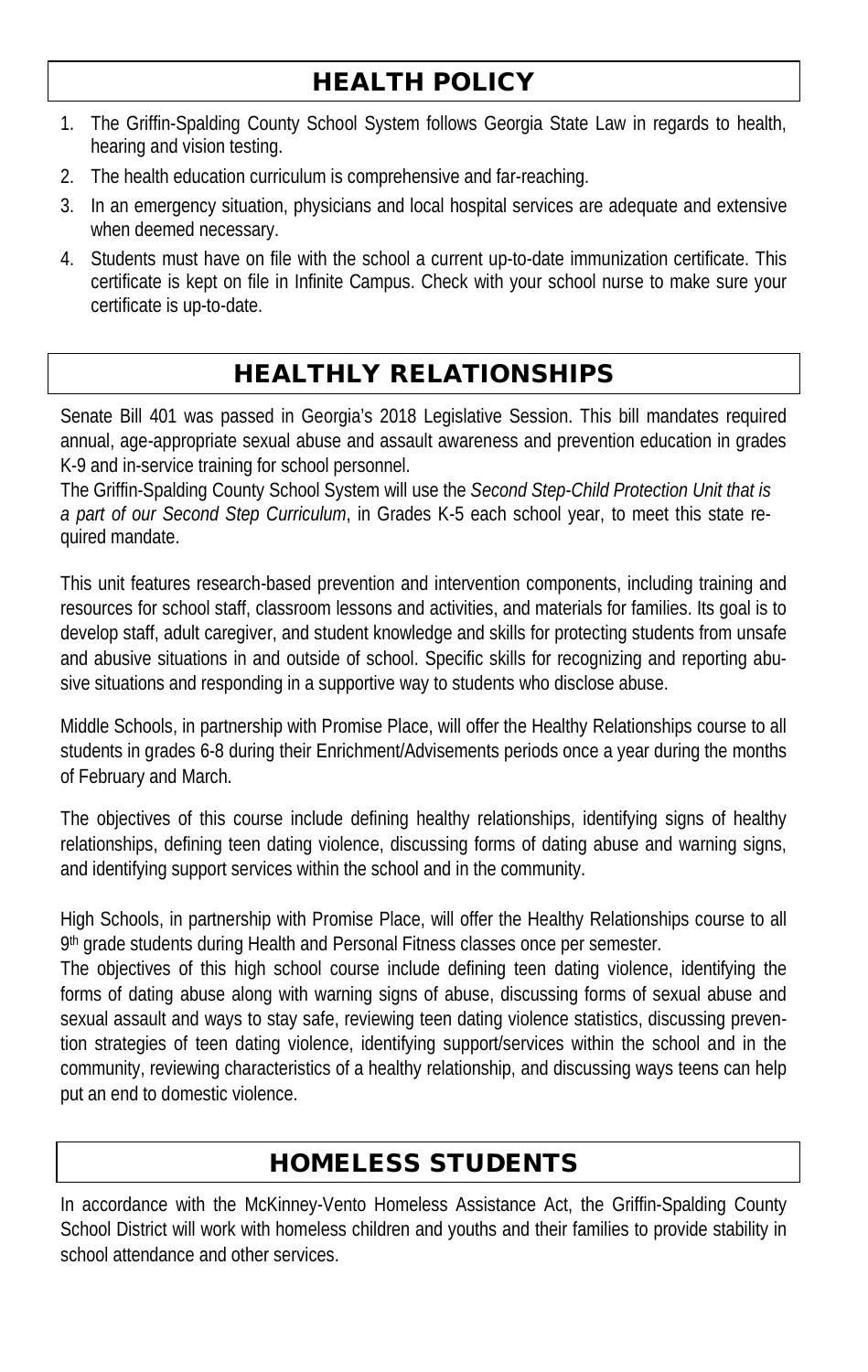**Please visit www.spalding.k12.ga.us to review the complete Homeless Students Policy - Refer to Policy JBC(1)**

# HOSPITAL/HOMEBOUND

Hospital/Homebound (HHB) services are designed to provide continuity of education services between the classroom and home or hospital for students in Georgia public schools, whose medical needs, either physical or psychiatric, do not allow them to attend school for a limited period of time. HHB instruction may be used to supplement the classroom program for students with health impairments whose conditions may interfere with regular school attendance (e.g. students receiving dialysis or radiation/chemotherapy or students with other serious health condition). HHB services are not intended to supplant regular school service and are by design temporary. **The student must be enrolled in the Griffin-Spalding County School System. Private or home school students are NOT eligible for HHB services from a Georgia Public School.**

**Please visit www.spalding.k12.ga.us to review the complete Hospital/Homebound Policy - Refer to Policy IDDC**

# LOITERING AT OR DISRUPTING SCHOOLS

**Official Code of Georgia 20-2-1180**. Loitering in or on a school safety zone; penalty; required check in of visitors; posting signs of required check in.

- (a) It shall be unlawful for any person to remain in or on any school safety zone in this state or to remain in or on any such school safety zone when such person does not have a legitimate cause or need to be present thereon. Each principal or designee of each public or private school in this state shall have the authority to exercise such control over the buildings and grounds upon which a school is located so as to prohibit any person who does not have a legitimate need or cause to be present thereon from loitering upon such premises. Each principal or designee of each public or private school in this state shall notify the appropriate law enforcement agency to prohibit any person who does not have a legitimate need or cause to be present therein from loitering within the school safety zone.
- (b) Any person who:
	- (1) Is present in or on any school safety zone in this state and willfully fails to remove himself or herself from such school safety zone after the principal or designee of such school requests him or her to do so; or
	- (2) Fails to check in at the designated location as required by subsection (c) of this Code section shall be guilty of a misdemeanor of a high and aggravated nature.
- (c) Upon entering any school building between the official starting time and the official dismissal time, any person who is not a student at such school, an employee of the school or school system, a school board member, an approved volunteer following the established guidelines of the school, or a person who has been invited to or otherwise authorized to be at the school by a principal, teacher, counselor, or other authorized employee of the school shall check in at the designated location as stated on posted signs and provide a reason for his or her presence at the school. (c.1.) Subsections (b) and (c) of this Code section shall not apply to: (1) Law enforcement officers, firefighters, emergency medical technicians or paramedics, or any public safety or emergency management officials in the performance of an emergency call or to other persons making authorized deliveries to the school; (2) Any person entering a school on election day, for purposes of voting, when the school serves as an official polling place; or (3) Any person attending or participating in an academic or athletic event while remaining in the au-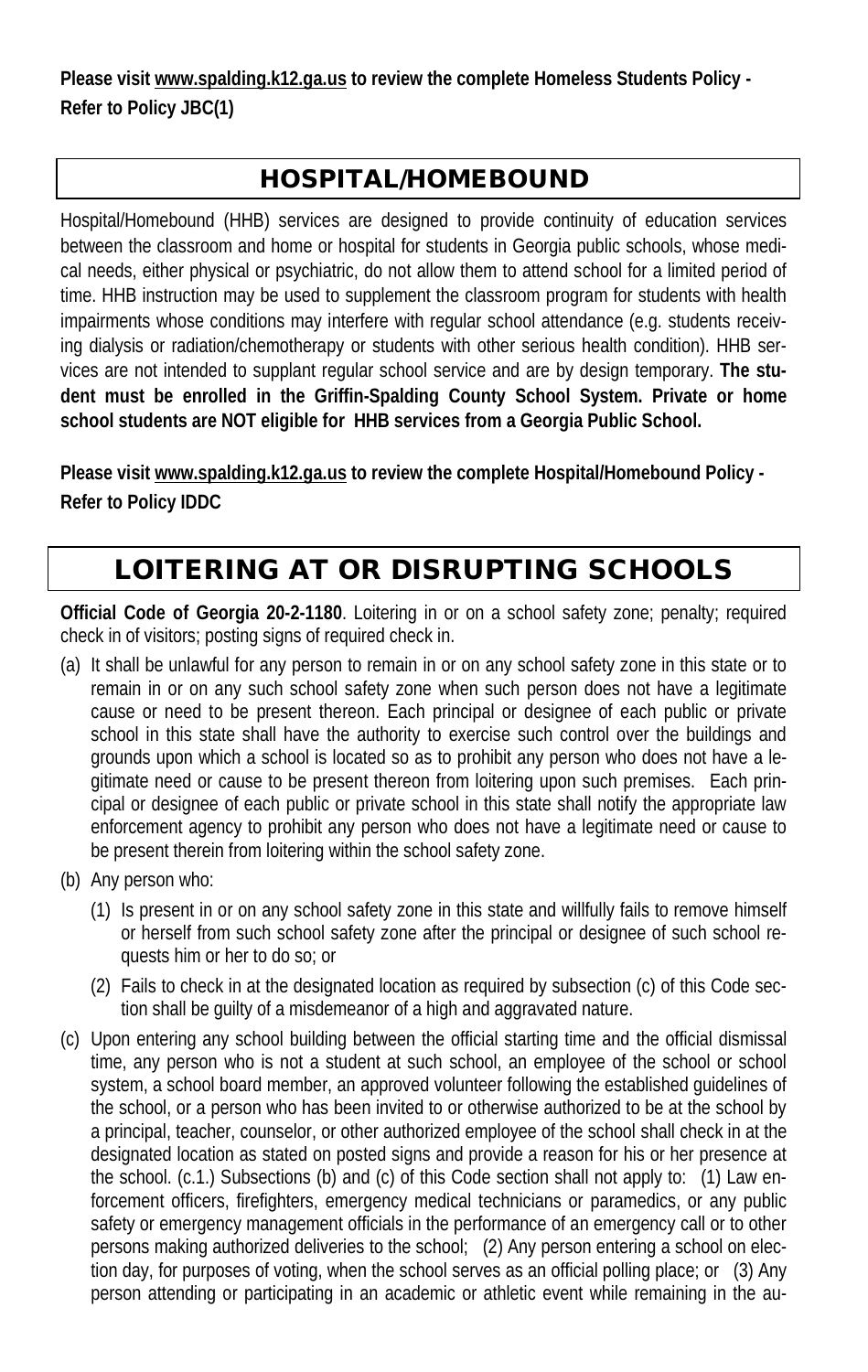thorized area or a parent, grandparent, or guardian listed on a child's pick-up list who fails to sign-in while delivering school supplies, food, clothing, other legitimate business and who has not previously been sanctioned by school officials for disrupting a school.

- (d) A school administrator or his or her designee may ask any visitor to explain his or her presence in the school building at any time when the school is in official session.
- (e) If the school posts signs on entrances to the school requiring visitors to check in at the designated location, such signs shall be deemed prima-facie evidence that persons entering the school were on notice of the requirements of this Code section.
- (f) Nothing in this Code section shall be construed to prohibit school administrators from prohibiting the admission of any person who has violated school policy or state law.
- (g) As used in this Code section, the term "school safety zone" shall have the same meaning as set forth in Code Section 16-11-127.1.

# MEAL PRICES

The Griffin-Spalding County Public School's Nutrition Program strives to offer nutritious meals to the students attending Griffin-Spalding County Public Schools. Breakfast and Lunch are available daily at all schools. Meals served in GSCS meet nutrient standards set by the United States Department of Agriculture (USDA) for students of all grade levels. Food items meet high quality standards and are served by caring, committed staff members.

Federal guidelines do not allow the school nutrition department to cover the cost of meal charges. Please visit the school district's board policy pages to review the current district charge policy. Parents of students should complete the annual free or reduced meal price application for their child yearly. Parents may complete an application online at

https://frapps.horizonsolana.com/SPAC01 . Parents of students are encouraged to prepay for meals using our on-line portal at https://www.mypaymentsplus.com/welcome or by sending payment to the school cafeteria. There is a charge for all returned checks. Meal Prices are subject to change.

# **MEAL PRICES**

|                              | Full Pav | Reduced | Free      | Adult/Visitors |
|------------------------------|----------|---------|-----------|----------------|
| Breakfast (All grade levels) | \$1.25   | \$.30   | No charge | \$2.00         |
| Elementary Lunch             | \$2.25   | \$.40   | No charge | \$3.75         |
| Middle and High Lunch        | \$2.50   | \$.40   | No charge | \$3.75         |

Students attending schools participating in Special Provision 2 may have breakfast and lunch at no charge regardless of income. If students leave these schools and transfer to another school site that does not participate in this program, they will change to full pay status and are responsible for full payment for the meals received.

No student has permission to leave campus for lunch. No student has permission to accept or deliver fast-food on-campus.

### **ACCOMMODATING STUDENTS WITH DISABILITIES AND/OR SPECIAL DIETARY NEEDS**

Griffin-Spalding County Public Schools will make accommodations for children with disabilities whose disability or special dietary need restricts their diet, when that need is certified by a licensed physician. For modifications or substitutions to the school meals, the school's Nurse and Nutrition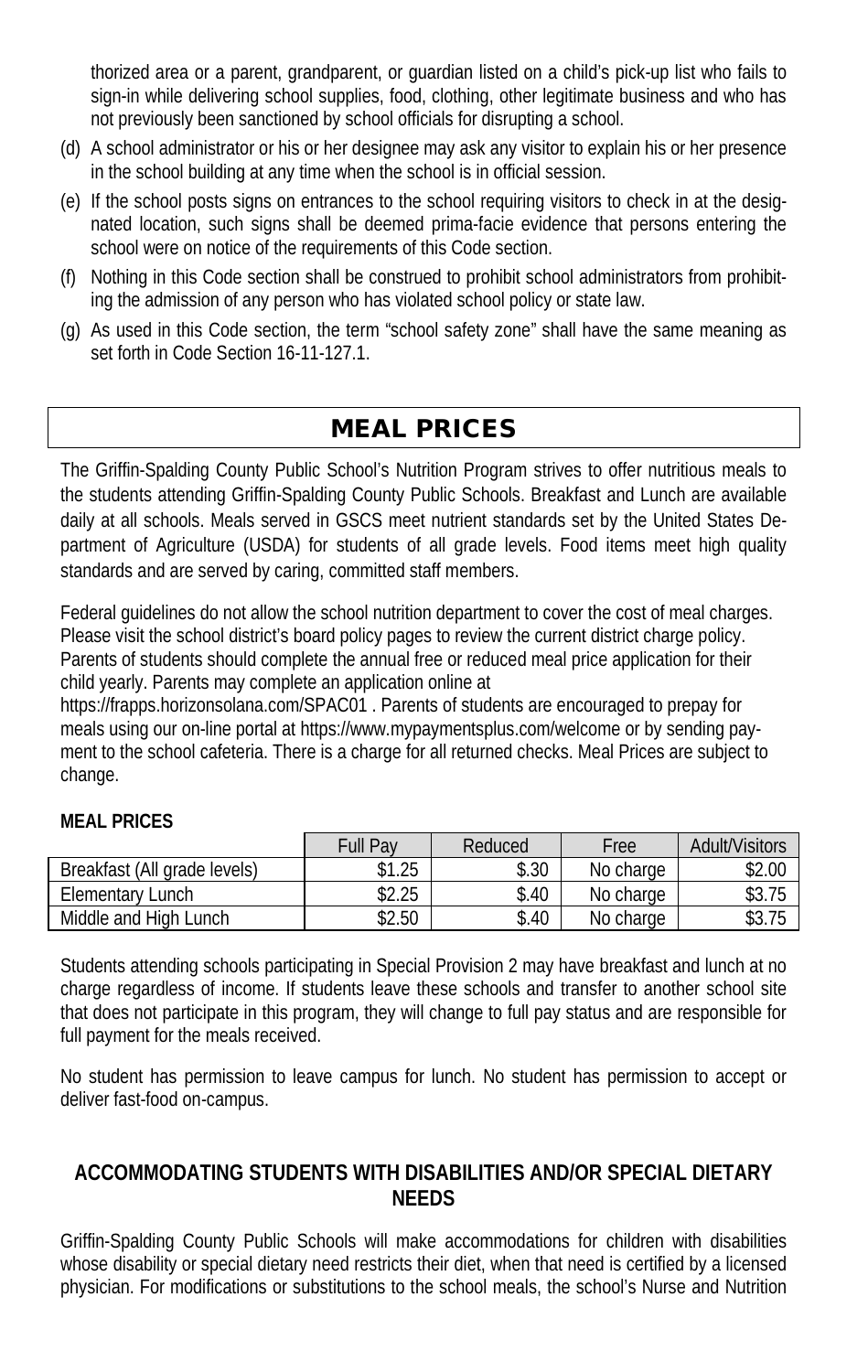Manager must have a written **Medical Statement to Request Accommodations for Disabilities in the School Meal Programs** Form on file that is signed by a licensed physician or licensed health care professional who is authorized to write medical prescriptions under State law.

The Physician's medical statement must identify the specific nutritional needs of the student. This includes listing all dairy, peanut, shellfish, or other types of food allergies. \*Note this form is available on the School Nutrition website under the Special Dietary needs info tab. Parents should have this form completed by the licensed physician or licensed health care professional who are authorized to write medical prescriptions under State law.

Griffin-Spalding County Public Schools does not have peanut or nut free schools. Children have the option to bring meals from home, therefore meals may contain nuts or foods purchased from a facility that processes nuts.

To support the management of special dietary needs, the entire day's menu is posted on the School Nutrition website.

#### **RESPONSIBILITY OF PARENTS WITH STUDENTS REQUIRING SPECIAL DIETARY MEALS**

Notify the School Nurse of any food allergy, disability, or special dietary need regarding their child.

Provide Medical Statements completed by a licensed physician or licensed healthcare professional who is authorized to write medical prescriptions under State law.

Participate in any meetings or discussions regarding the student's meal plan. Maintain a healthy line of communication with the School Nurse, Nutrition Manager, and Nutrition Department Program Coordinator, and others as needed.

Notify the School Nurse of any changes relating to the special dietary need, or needs (a new Medical Statement is required if the diet changes).

Submit a new medical statement each year or verify the accuracy of the medical statement yearly that a child requires special dietary meals or substitutions.

For additional questions regarding the School Nutrition Program, call (770) 229-3710 ext. 10338.

This institution is an equal opportunity provider.

## MEDICATION

Ideally, parents should administer medications at home; however, the Griffin-Spalding County School Board recognizes that children may be unable to attend school without medications prescribed for the treatment of injuries, illnesses, or chronic conditions. Additionally, these same children will require assistance to take their medications at school.

The Griffin-Spalding County Board of Education cannot assume the responsibility for the administration of any medication that is not registered at school. The principal or staff member designated by the principal shall be responsible for administering or assisting student in administration of medication, documentation of administration of medication, and storage of all medications in a locked cabinet in the nursing clinic, except when the parent or physician specifies in writing that the medication may be kept on the student's person. The school nurse and school administrator or designees are the only people allowed to possess medication access keys.

The parent or legal guardian must complete and sign a medication administration authorization form (JGCD-E(1)) for administration of any medication at school detailing the student's physician,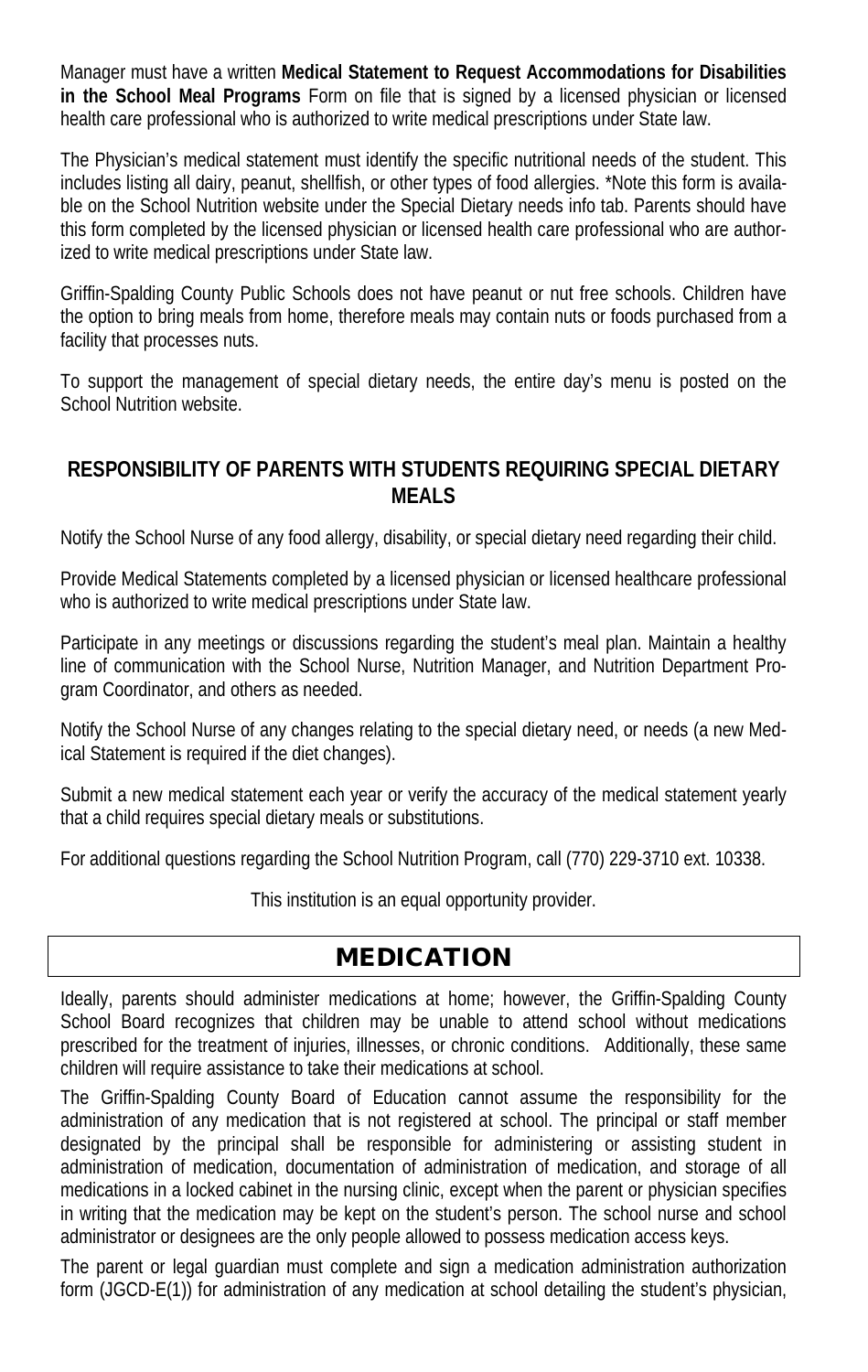medication name, dosage and frequency. The medication will be administered only in accordance with the written instructions from the prescribing physician (properly labeled prescription bottle from pharmacy is sufficient). No change in dosage or time of administration will be honored without written authorization from the physician (copy of order, prescription or newly labeled bottle).

**All guidelines under policy JGCD-R(1) concerning administration of medication will be followed.**

# NON-DISCRIMINATION STATEMENT

Federal law prohibits discrimination on the basis of race, color, or national origin (Title VI of the Civil Rights Act of 1964); sex (Title IX of the Educational Amendments of 1972 and the Carl D. Perkins Vocational and Applied Technology Education Act of 1990); or disability (Section 504 of the Rehabilitation Act of 1973 and The Americans with Disabilities Act of 1990) in educational programs or activities receiving federal financial assistance. Employees, students, and the general public are hereby notified that the Griffin-Spalding County School System does not discriminate in any educational programs or activities or in employment policies. The Griffin-Spalding County School System offers the following career and technical education programs for all students regardless of race, color, national origin, including those with limited English proficiency, sex or disability in grades 9 – 12. AV Technology & Film (GHS Only), Information Technology, Architecture & Construction, Business Technology, Health Science, Early Childhood Education (SHS Only), Engineering, Culinary Arts, Teaching as a Profession, Distribution and Logistics, Flight Operations, Flight Maintenance, Remote Pilot (Drones), and JROTC.

Person seeking further information concerning the career and technical education offerings and specific pre-requisite criteria should contact: Dr. Laura Ergle, Director of CTAE, 214 S. Sixth St., Griffin, GA 30223, 770-229-3700 ext. 10394 or laura.ergle@gscs.org

The following individuals have been designated as the employees responsible for coordinating the School Systems effort to implement this nondiscriminatory policy:

| Perkins Act/CTAEDr. Laura Ergle (770-229-3710, ext. 10394)    |
|---------------------------------------------------------------|
|                                                               |
|                                                               |
| Section 504 and ADA Charles Kelley (770-229-3710, ext. 10333) |
| Homeless Liaison Larry Jones (770-229-3710, ext.10400)        |

Inquiries concerning the application of the Perkins Act, Title VI, Title IX or Section 504 and ADA to the policies and practices of the School System may be addressed to Larry Jones, Director of Student Services, 234 E. Taylor Street, Griffin, GA 30223; Georgia Department of Education, Twin Towers East, Atlanta 30334; to the Regional Office for Civil Rights, Atlanta, 30323; or to the Director, Office for Civil Rights, Education Department, Washington, D.C. 20201.

It is the policy of the Griffin-Spalding County School System not to discriminate on the basis of sex, race, age, color, religion, national origin or disability in its educational programs, activities or employment practices. The following person has been designated to handle inquiries regarding the nondiscrimination policies: Mr. Larry Jones, larry.jones@gscs.org or 770-229-3710 ext. 10400.

# PARENT AND FAMILY ENGAGEMENT INFORMATION

#### **PARENT AND FAMILY ENGAGEMENT**

Parent and family engagement means the participation of parents in regular, two-way and meaningful communication involving student academic learning and other school activities including ensuring that: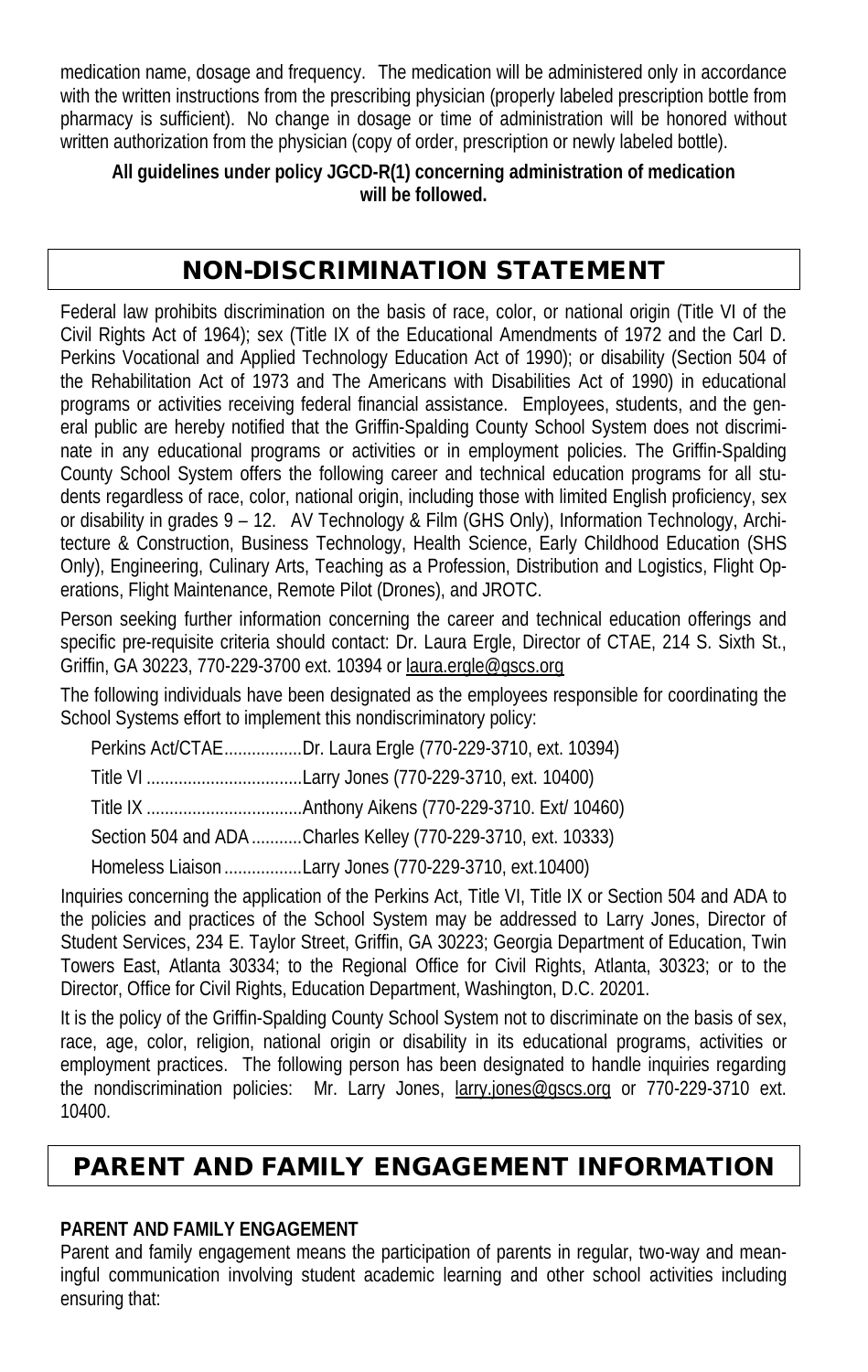- Parents play an integral role in assisting their child's learning.
- Parents are encouraged to be actively engaged in their child's education at school.
- Parents are full partners in their child's education and are included, as appropriate, in decision-making and on advisory committees to assist in the education of their child.
- The carrying out of other activities, such as those described in ESSA.

#### **OPPORTUNITIES FOR PARENT AND FAMILY ENGAGEMENT**

Some opportunities for parent and family engagement include parent workshops, parent advisory committees, school council, PTO, parent volunteers, school planning meetings and parent-teacher conferences.

#### **PARENT AND COMMUNITY ENGAGEMENT LIAISONS**

Each school has a parent and community engagement liaison(s) that coordinates parent activities. For more information, contact your child's school. If you have any comments or suggestions, always feel free to contact your parent liaison. Your liaison will take your feedback to the leadership team of the school and will provide helpful tips to school staff.

#### **PARENT AND FAMILY ENGAGEMENT POLICY**

The purpose of the school parent and family engagement policy is to ensure that strong strategies are in place to build the capacity of parents, to engage parents in an effective partnership with the school and to share and support high student academic achievement. The school and parents must jointly develop and agree on the policy. It is revised every year to meet the changing needs of parents. Finally, the policy is distributed to parents in multiple ways.

The school district also has a district parent and family engagement policy. It is revised every year and a copy of this document is also distributed to parents in multiple ways.

#### **SCHOOL-PARENT COMPACT**

Every year students, parents and school staff sign a compact or agreement. This compact outlines how parents, the entire school staff and students will share the responsibility for improved student achievement and the means by which the school and parents will build and develop a partnership to help children achieve the state's high standards. This compact is revised with parent input at the end of each school year and then is distributed to all parents to be signed at the beginning of the next school year.

#### **PARENT SURVEY**

At the beginning and end of the school year, schools distribute a parent questionnaire. The results of this survey are used to review the effectiveness of parent activities. Feedback from these surveys is very important. The school parent and family engagement policy and school activities are developed from feedback parents give on these surveys.

#### **PARENT RESOURCE CENTERS**

There are two parent resource centers available for your use to support you and the education of your children. The goal of all of the parent resource centers is to share the benefits of parent and family engagement and take advantage of available services that lead to the academic success of children.

#### • **School Parent Resource Centers**

Each Title I school has a parent resource room or area where you can obtain valuable resources on how to support your child's academic efforts in math, science, social studies and English language arts.

- Contact: Your school or Parent and Community Engagement Liaison
- Hours: School hours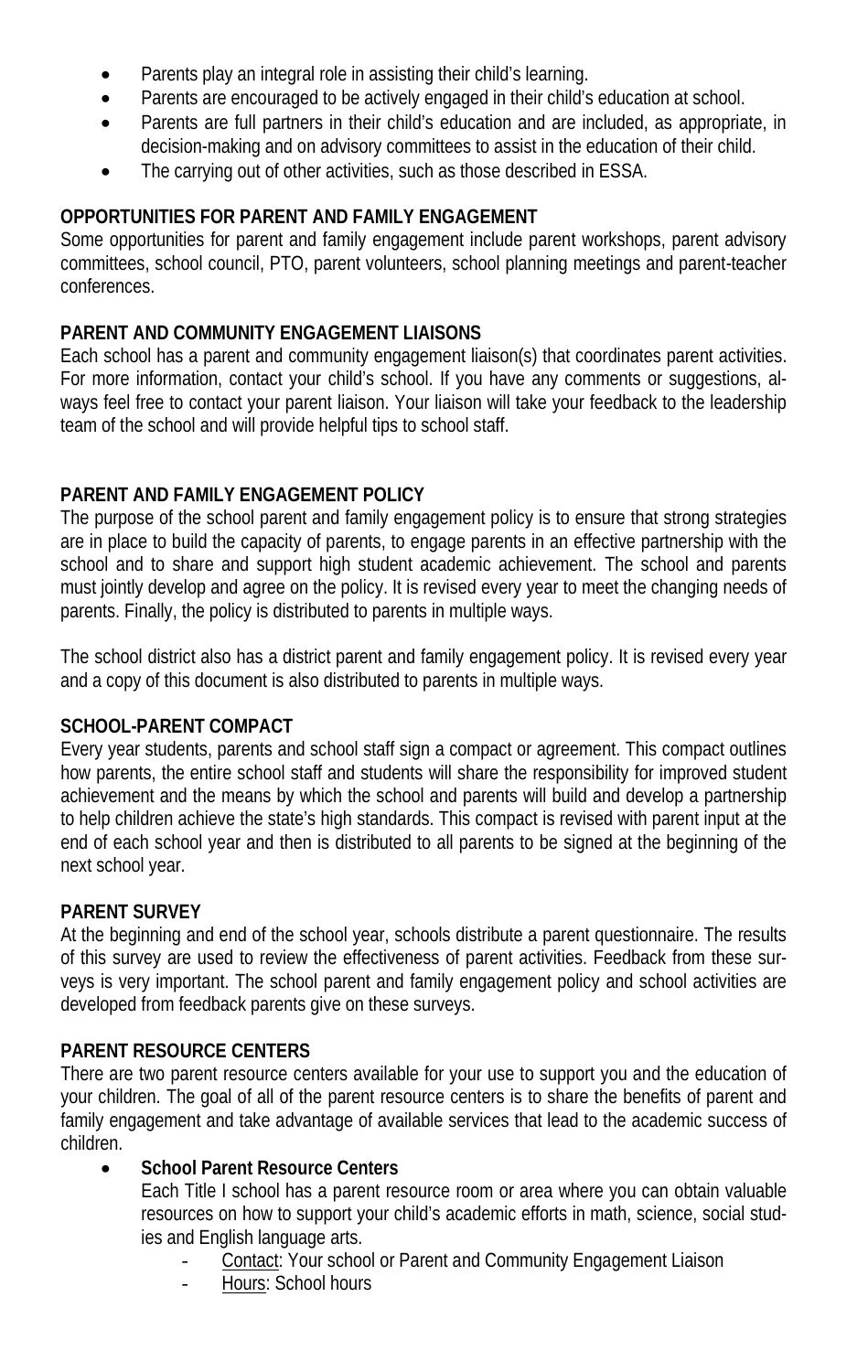### • **District Parent Resource Center**

The district family resource center has DVDs, books and audio CDs available for parent checkout. You will also find valuable information on supporting your student academically.

Location: Room B112, Parent Services Center at 234 E. Taylor Street, Griffin Contact: Melinda Owens, District Family and Community Engagement Specialist at 770-229-3710, ext. 10363, or at melinda.owens@gscs.org Hours: 7:30 a.m.- 4:30 p.m. by appointment

# PARENT NOTIFICATION

Parents will receive a call from the school whenever your child is absent or tardy to one or more of his/her classes. If you know your child will be absent, please call the Attendance Office or Principal's office. The school district and schools may make robocalls and automated texts to student families regarding emergencies and activities or events related to the district or school's mission to numbers that families have provided to the school district.

# POSITIVE BEHAVIOR INTERVENTION AND SUPPORT (PBIS)

The Griffin-Spalding County School System also participates in Positive Behavioral Interventions and Supports (PBIS) and has been recognized as a leader in the state. PBIS is an evidence-based, data-driven framework proven to reduce disciplinary incidents, increase a school's sense of safety, and support improved academic outcomes. More than 10,000 U.S. schools are implementing PBIS and are saving countless instructional hours otherwise lost to discipline. The premise of PBIS is that continual teaching, recognizing and rewarding of positive student behavior will reduce unnecessary discipline and promote a climate of greater productivity, safety, and learning. Please contact the principal at your school for additional information or the district's Multi-Tiered System of Supports (MTSS) Coordinator, Eleajah McElroy, at 770-229-3700 or eleajah.mcelroy@gscs.org. Information about PBIS is also available on our website.

# PROTECTION OF PUPIL RIGHTS AMENDMENT (PPRA)

The Griffin-Spalding County School System shall not require any student to submit to a survey, analysis, or evaluation that reveals information concerning:

- 1. Political affiliations or beliefs of the student or the student's parents;
- 2. Mental or psychological problems of the student or the student's family;
- 3. Sex behavior or attitudes;
- 4. Illegal, anti-social, self-incriminating, or demeaning behavior;
- 5. Critical appraisals of other individuals with whom respondents have close family relationships;
- 6. Legally recognized privileged or analogous relationships, such as those of lawyers, physicians, and ministers;
- 7. Religious practices, affiliations, or beliefs of the student or student's parent;
- 8. Income (other than that required by law to determine eligibility for participation in a program or for receiving financial assistance under such program) without prior written consent of the parent or eligible student.

A parent of a student may, upon request, inspect any survey created by a third party containing one or more of the items listed as (1) through (8) above before the survey is administered or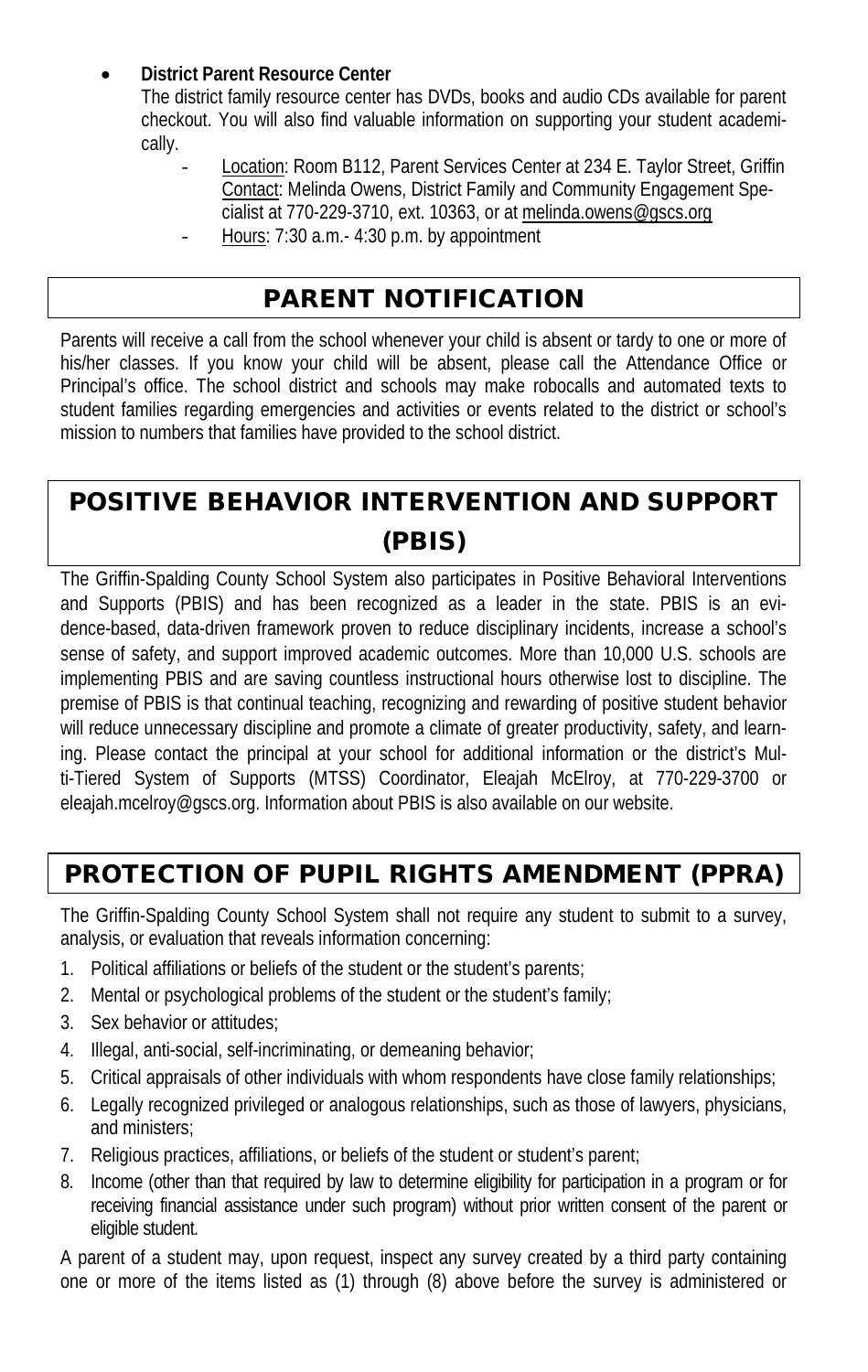distributed by a school to a student and may choose to opt the student out of participation in the survey.

A parent of a student may, upon request, inspect any instructional material used as part of the educational curriculum for the student. This request will be handled within a reasonable period of time after the request is received.

Parents shall be notified prior to the administration of physical examinations or screenings that the school may administer to students. This notice shall offer the parent the opportunity to opt the student out of any non-emergency, invasive physical examination or screening that is (1) required as a condition of attendance; (2) administered by the school and scheduled by the school in advance; and (3) not necessary to protect the immediate health and safety of the student or of other students.

The parent of a student shall be notified prior to the commencement of activities involving the collection, disclosure, or use of personal information collected from students for the purpose of marketing or for selling that information (or otherwise providing that information to others for that purpose). The school system shall offer the parent the opportunity to inspect, upon request, any instrument used in collection of such information before the instrument is administered or distributed to a student and to opt the student out of such activities. This request by a parent for reasonable access to such instrument shall be handled within a reasonable period of time after the request is received. The requirements of PPRA do not apply to a survey administered to a student in accordance with the Individual with Disabilities Education Act (IDEA).

# RESIDENCY VERIFICATION

Registration of a student begins when a parent, guardian, or other person having control of a child (eligible for non-parental affidavit), or the student (in the case of an emancipated minor) provides the school system with the appropriate documentation as required by Griffin-Spalding County Board Policy JBC. The registration process takes place at Central Registration. Once documents that are required during the registration process have been provided to the school system and have been approved, students requesting enrollment in Kindergarten-12th grades will take the completed enrollment packet from Central Registration to the school that serves their attendance zone for enrollment. The Griffin-Spalding County School System maintains the right to verify and/or request updated residential documentation from parents/guardians as needed.

**Please visit www.spalding.k12.ga.us to review the complete Student Residence Policy – Refer to Policy JBC-R(3)**

# SCHOOL VOLUNTEERS

How can you be better involved with our schools than to volunteer your time? Even an hour a week can mean the difference between success and failure for a student. Each of our schools has a variety of opportunities to suit you and your schedule.

Simply complete the volunteer application and authorization of release of criminal information found in our schools and online at www.spalding.k12.ga.us. Return the forms to the school where you wish to volunteer or to the Superintendent's Office. We will do the processing and send to our Human Resources Department to complete the authorization. The cost associated with the background check is \$5.00; please enclose the cash or a check made payable to the Griffin-Spalding County School System. (If you are associated with a specific organization, that organization may be paying the cost of this safety measure; please check with the school or your organization.)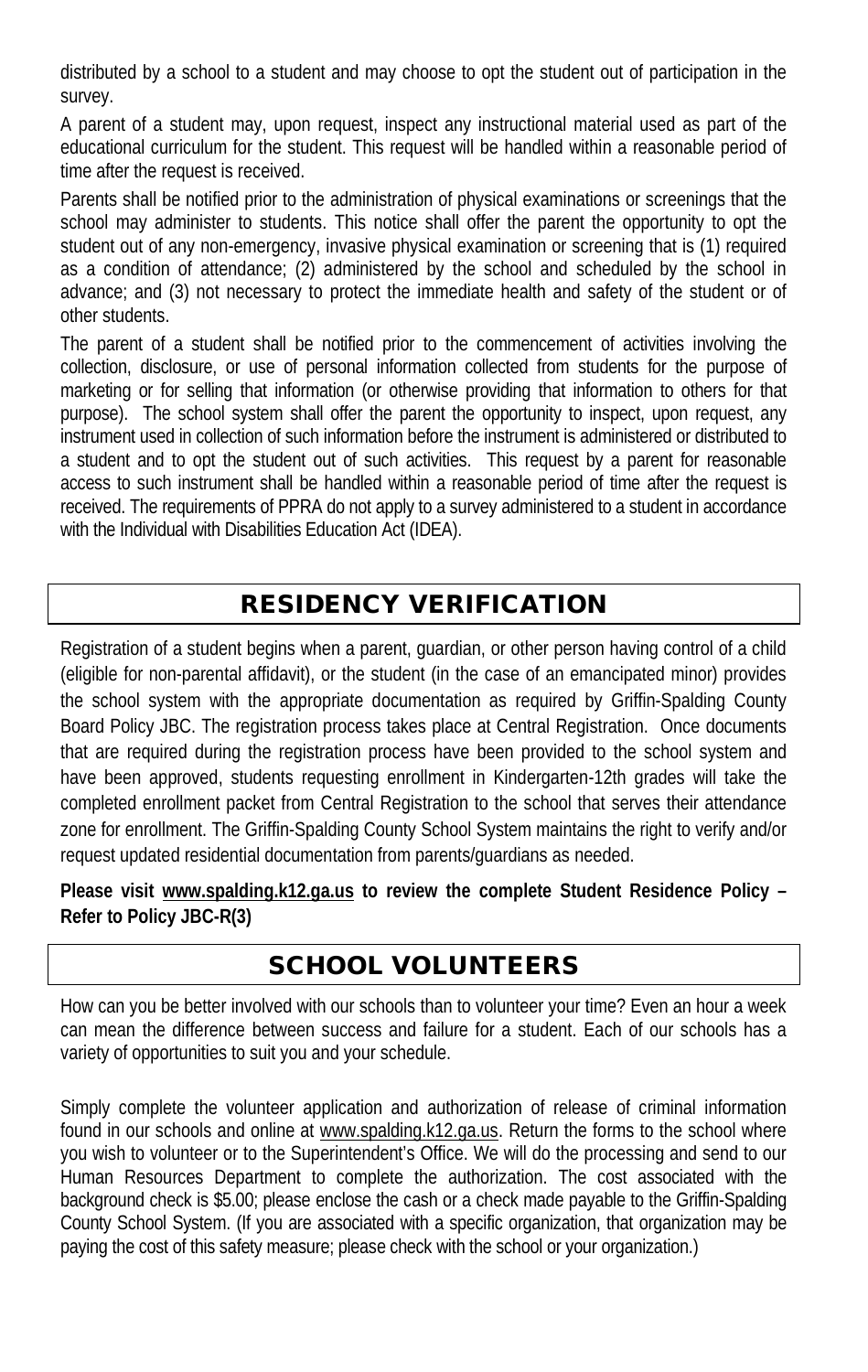We value your contribution to our schools and look forward to your working with our students. Even if your schedule keeps you from volunteering right now, we urge you to complete the application process and be ready to join our school volunteer team when the time is right for you. For more information or questions, please contact Kimberly Green, 770-229-3710 ext. 10341 or kimberly.green@gscs.org.

# SEARCH AND SEIZURE POLICY

To maintain order and discipline in the schools and to protect the safety and welfare of students and school personnel, school authorities may search student lockers or student automobiles under the circumstances outlined below and may seize any illegal, unauthorized, or contraband materials discovered in the search.

As used in this policy, the term "unauthorized" means any item dangerous to the health or safety of students or school personnel, or disruptive of any lawful function, mission or process of the school, or any time described as unauthorized in school rules available beforehand to the student. A student's failure to permit searches and seizures as provided in this policy will be considered grounds for disciplinary action.

**NOTICE: Any item confiscated by school personnel must be retrieved by a parent within 30 days. Items may be donated to charity or disposed of after 30 days.**

### **PERSONAL SEARCHES**

A student's person and/or personal effects (e.g. purse, book bag, etc.) may be searched whenever a school authority has reasonable suspicion that the student is in possession of illegal or unauthorized materials. If a pat-down search of the student's person is conducted, it will be conducted in private by a school official of the same sex, with an adult witness of the same sex present.

If the school official has reasonable suspicion to believe that the student has on his or her person an item imminently dangerous to the student or to others, a more intrusive search of the student's person may be conducted. A school official of the same sex may only conduct such a search in private with an adult witness of the same sex present.

# **SCHOOL PROPERTY SEARCHES, INCLUDING LOCKER SEARCHES**

Student lockers are school property and remain at all times under the control of the school; however, students are expected to assume full responsibility for the security of their lockers. Students who vandalize or 'peg' their lockers are subject to fines and loss of locker privilege. Students are to use only the locker assigned to them. Students may not share lockers. Periodic general inspection of lockers may be conducted under supervision of school authorities for any reason at any time without notice, without student consent, and without a search warrant. This will include classroom or school-wide searches using electronic devices, or other means as warranted.

## **AUTOMOBILE SEARCHES**

Students are permitted to park on school premises as a matter of privilege, not of right. The school retains authority to conduct routine patrols of student parking lots and inspections of the exterior of student automobiles on school property; the interior of student vehicles may be inspected whenever a school authority has reasonable suspicion to believe that illegal or unauthorized materials are contained inside. Such patrols and inspections may be conducted without notice, without student consent, and without a search warrant.

## **SEIZURE OF ILLEGAL MATERIALS**

If a properly conducted search yields illegal or contraband materials, such findings must be turned over to proper legal authorities for ultimate disposition.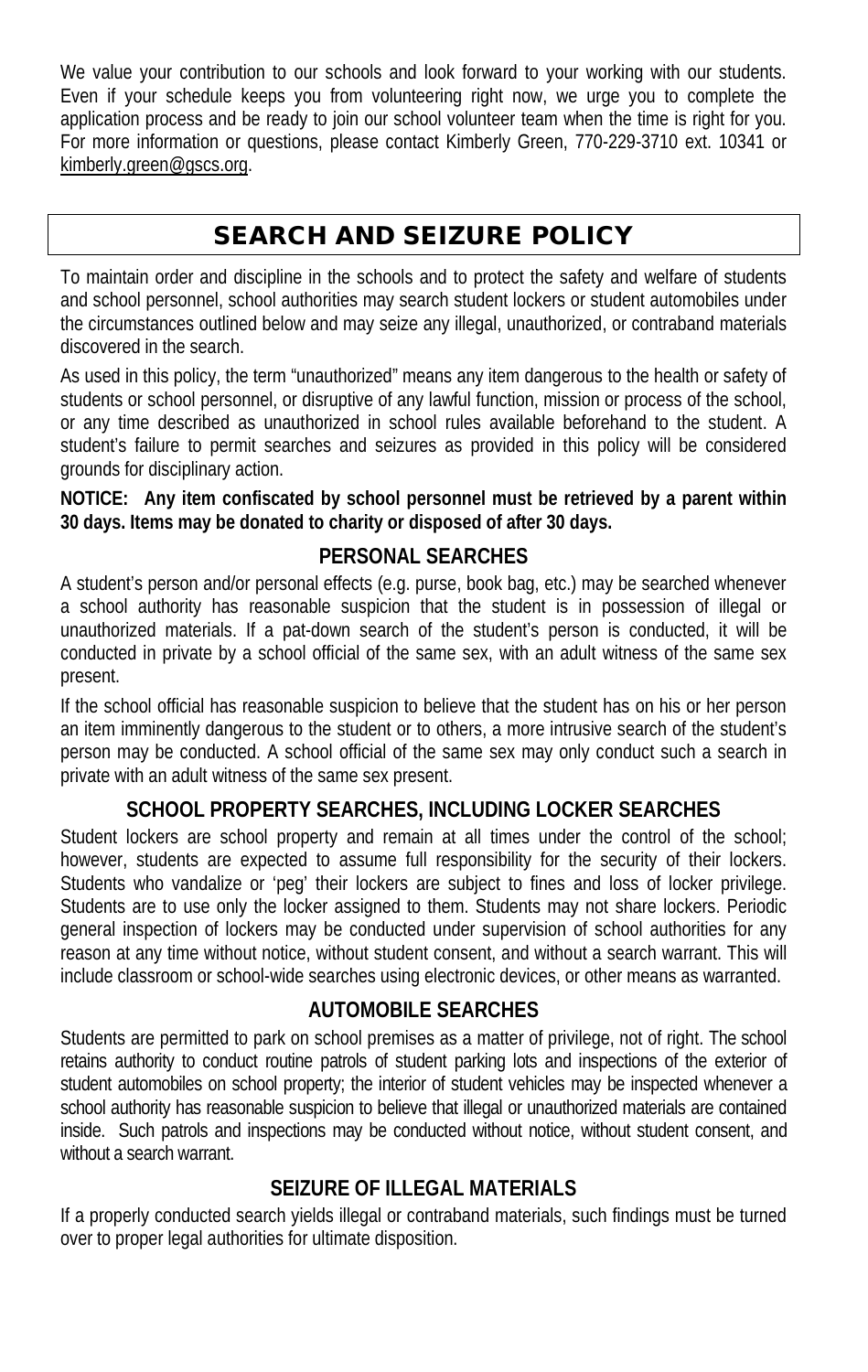# SECRET SOCIETIES (GANGS)

The Griffin-Spalding County Board of Education finds and declares that it is the right of every student in the Griffin-Spalding County School System to learn in a safe secure and protected learning environment and that it is the right of teachers, administrators and other employees of the school district to work in a safe, secure and protected environment. The Griffin-Spalding County Board of Education further finds that the existence of criminal street gangs in schools of the Griffin-Spalding School System is a direct threat to a safe, secure and protected learning and working environment.

Criminal Street Gang means any organization, associated in fact, whether formal or informal, which engages in criminal gang activity as defined in OCGA § 16-15-3 (1). The existence of such organization, association, or group of individuals associated in fact may be established by evidence of a common name or common identifying signs, symbols, tattoos, graffiti, gestures or attire or other distinguishing characteristics, including, but not limited to, common activities, customs, or behaviors. Such term shall not include three or more persons, associated in fact, whether formal or informal who are not engaged in criminal gang activity.

- 1. Participation in any criminal gang activity as defined in OCGA § 16-15-3 (1) and or OCGA 16-15-4 (a)-(j) is prohibited.
- 2. Wearing of any insignia, and/or uniforms, or other means of any gang identification, or using or making any signs, signals, or other means of gang communication or identification by any student or non-student visiting on the premises of any school facility shall not be permitted.
- 3. Any attempt to gather or commingle on school premises, facilities, or property for any purpose by gang members shall be prohibited.
- 4. No student shall use, employ or rely upon his or her gang membership or affiliation to threaten, to intimidate, or to harass verbally or physically other students or employees of the Griffin-Spalding County School System.
- 5. All of the above prohibitions concerning gangs apply as well to any school functions or events conducted away from school facilities, property, or premises.

Any student who violates this policy or any subpart thereof shall be subject to discipline under the Griffin-Spalding County School System Behavior Code and Discipline Policy, including the sanction of expulsion, if warranted under the particular circumstances of a violation.

# SEXUAL HARASSMENT

It is the policy of the Board of Education to maintain a learning environment that is free from sexual harassment. It shall be a violation of this policy for any member of the district staff to harass a student through conduct or communications of a sexual nature as defined below. It shall also be a violation of this policy for students to harass other students or any school employee through conduct or communications of a sexual nature as defined below.

Unwelcome sexual advances, requests for sexual favors and other inappropriate oral, written or physical conduct of a sexual nature when made by a member of the school staff to a student or when made by any student to another student or system employee constitutes sexual harassment when:

- Submission to such conduct is made, either explicitly or implicitly, a term or condition of an individual's education.
- Submission to or rejection of such conduct by an individual is used as the basis for academic decisions affecting that individual.
- Such conduct has the purpose or effect of substantially interfering with an individual's academic or professional performance or creates an intimidating, hostile or offensive academic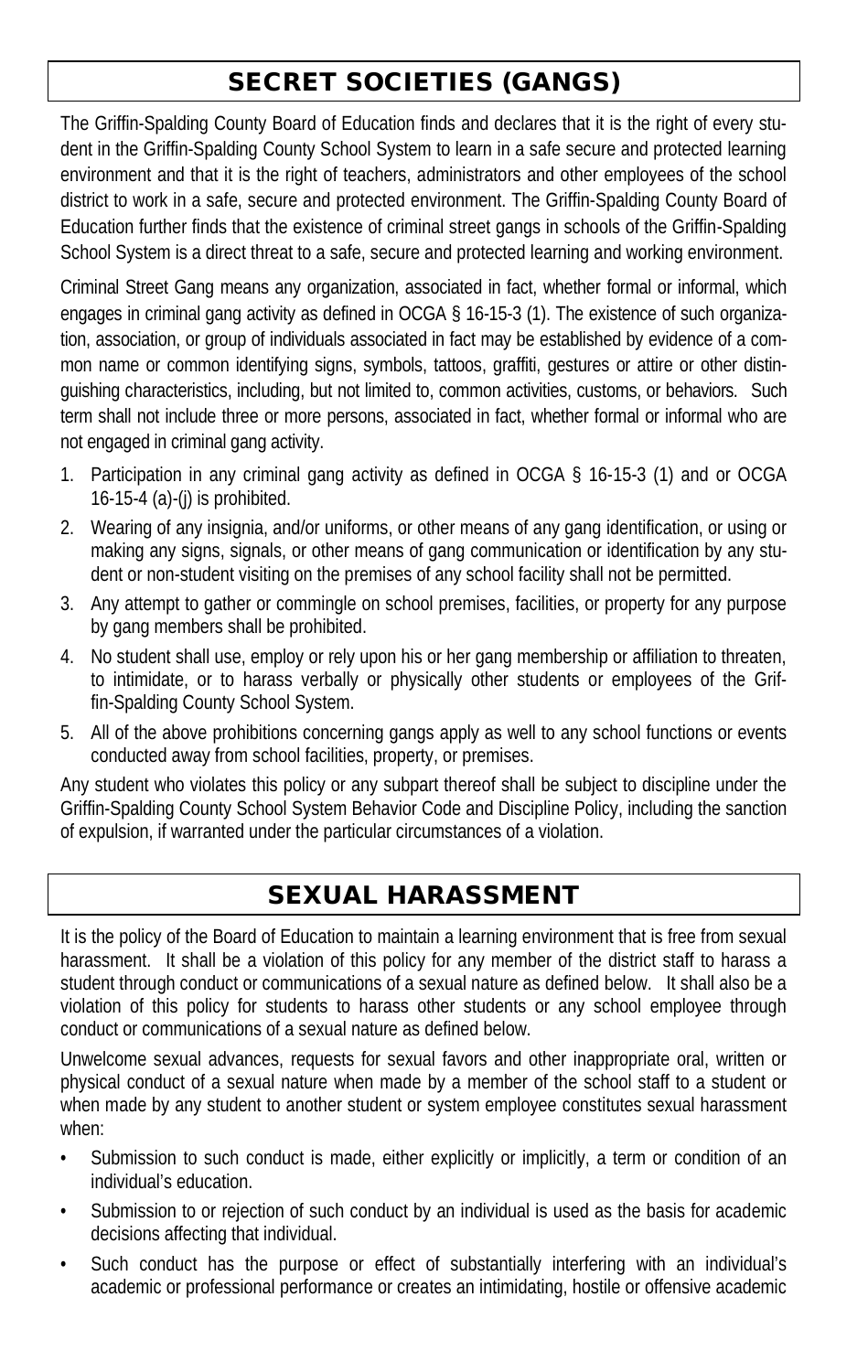environment.

Sexual harassment, as defined above, may include but is not limited to the following:

- Verbal harassment or abuse
- Pressure for sexual activity
- Repeated remarks to a person with sexual or demeaning implications
- Unwelcome touching

Suggesting or demanding sexual involvement accompanied by implied or explicit threats concerning one's grades, job, etc. Any person who alleges sexual harassment by a staff member or student in the school district may complain directly to a principal, assistant principal, guidance counselor or other individual designated to receive such complaints.

Filing of a complaint or otherwise reporting sexual harassment will not reflect upon the individual's status nor will it affect future employment, grades or job assignments.

# SPECIAL EDUCATION SERVICES

The Griffin-Spalding County Schools comply with federal laws concerning **Section 504 of the Rehabilitation Act of 1973.** Children eligible for Section 504 accommodations or services include those children who have a physical or mental impairment that substantially limits a major life activity. If a parent or guardian has any concerns regarding 504 plans and or an initial 504, the principal of the school should be contacted. The district 504 Coordinator, Mr. Charles Kelley, can be contacted at 770-229-3700. More guidance, including parent rights and procedural safeguards are listed below:

## Section 504 Procedural Safeguards

**1. Overview:** Any student, parent or guardian ("grievant") may request an impartial hearing due to the school system's actions or inactions regarding their child's identification, evaluation, or educational placement under Section 504. Requests for an impartial hearing must be in writing to the school system's Section 504 Coordinator; however, a grievant's failure to request a hearing in writing does not alleviate the school system's obligation to provide an impartial hearing if the grievant orally requests an impartial hearing through the school system's Section 504 Coordinator. The school system's Section 504 Coordinator will assist the grievant in completing the written Request for Hearing.

**2. Hearing Request:** The Request for the Hearing must include the following:

- A. The name of the student.
- B. The address of the residence of the student.
- C. The name of the school the student is attending.
- D. The decision that is the subject of the hearing.
- E. The requested reason for the review.
- F. The proposed remedy sought by the grievant.
- G. The name and contact information of the grievant.

Within 10 business days from receiving the grievant's Request of the Hearing, the Section 504 Coordinator will acknowledge the Request for Hearing in writing and schedule a time and place for a hearing. If the written Request for Hearing does not contain the necessary information noted above, the Section 504 Coordinator will inform the grievant of the specific information needed to complete the request. All timelines and processes will be stayed until the Request for Hearing contains the necessary information noted above.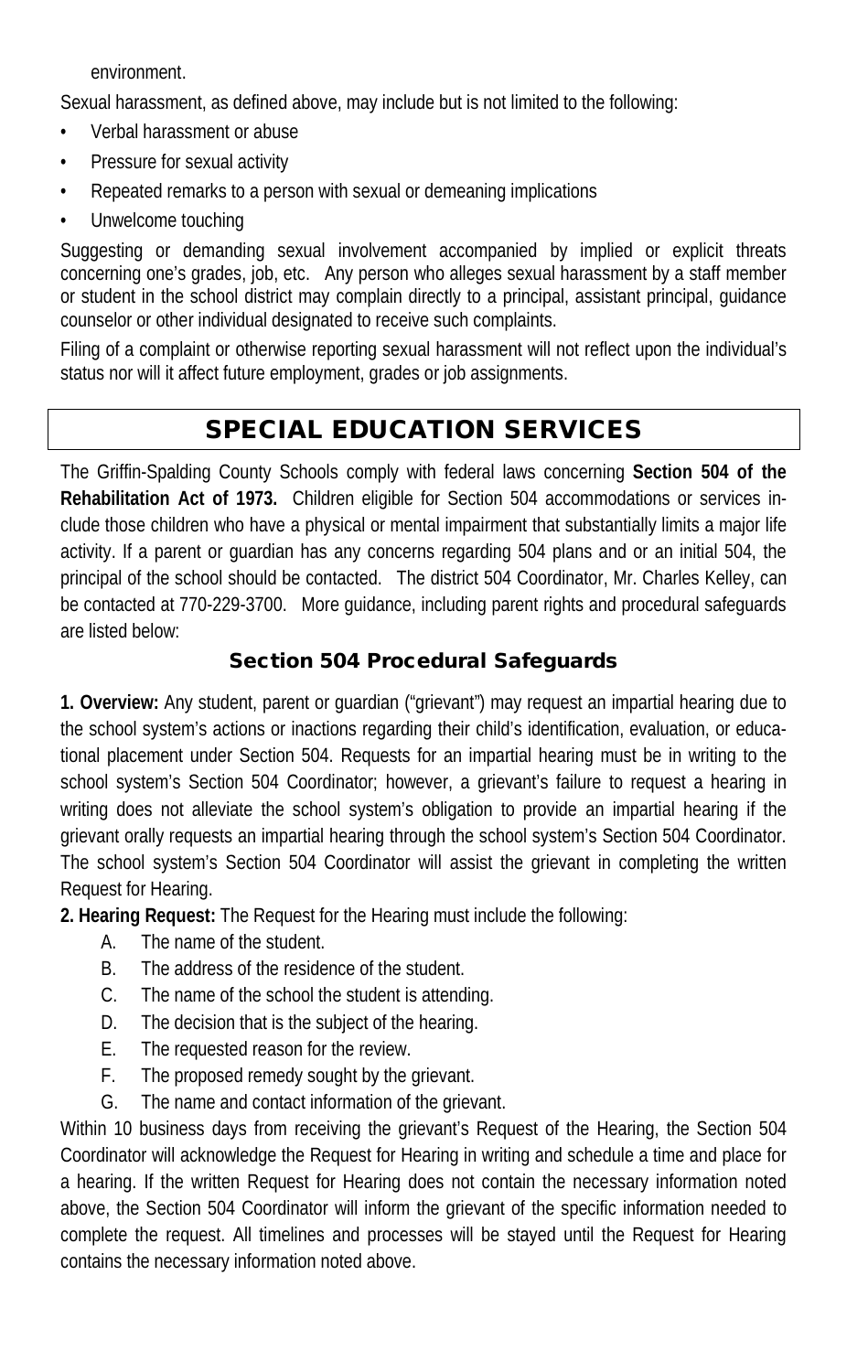**3. Mediation:** The school system may offer mediation to resolve the issues detailed by the grievant in his or her Request for Hearing. Mediation is voluntary and both the grievant and the school system must agree to participate. The grievant may terminate the mediation at any time. If the mediation is terminated without an agreement, the school system will follow the procedures for conducting an impartial hearing without an additional Request for Hearing.

### **4. Hearing Procedures:**

- A. The Section 504 Coordinator will obtain an impartial review official who will conduct a hearing within 45 calendar days from the receipt of the grievant's Request of Hearing unless agreed to otherwise by the grievant or a continuance is granted by the impartial review official.
- B. Upon a showing of good cause by the grievant or the school system, the impartial review official, at his or her discretion, may grant a continuance and set a new hearing date. The request for a continuance must be in writing and copied to the other party.
- C. The grievant will have the opportunity to examine the child's educational records prior to the meeting.
- D. The grievant will have the opportunity to be represented by legal counsel, at his or her own expense, at the hearing and participate, speak, examine witnesses, and present information at the hearing. If the grievant is to be represented by legal counsel at the hearing, he or she must inform the Section 504 Coordinator of that fact in writing at least 10 calendar days prior to the hearing. Failure to notify the Section 504 Coordinator in writing of representation by legal counsel shall constitute good cause for a continuance.
- E. The grievant will have the burden of providing any claims he or she may assert. When warranted by circumstances or law, the impartial hearing officer may require the recipient to defend its position/decision regarding the claims (i.e. A recipient shall place a disabled student in the regular educational environment operated by the recipient unless it is demonstrated by the recipient that the education of the person in the regular environment with the use of supplementary aids and services cannot be achieved satisfactorily (34 C.F.R.§104.34). One or more representatives of the school system, who may be an attorney, will attend the hearing to present the evidence and witnesses, respond to the grievant testimony and answer questions posed by the review official.
- F. The impartial review official shall not have the power to subpoena witnesses, and the strict rules of evidence shall not apply to hearings. The impartial review official shall not have the authority to issue pre-hearing instructions, which may include requiring the parties to exchange documents and names of the witnesses to be present.
- G. The impartial review official shall determine the weight to be given any evidence based on its reliability and probative value.
- H. The hearing shall be closed to the public.
- I. The issues of the hearing will be limited to those raised in the written or oral request for the hearing.
- J. Witnesses will be questioned directly by the party that calls them. Cross-examination of witnesses will be allowed. The impartial review official, at his or her discretion, may allow further examination of witnesses or ask questions of the witnesses.
- K. Testimony shall be recorded by court reporting or audio recording at the expense of the recipient. All documentation related to the hearing shall be retained by the recipient.
- L. Unless otherwise required by the law, the impartial review official shall uphold the action of the school system unless the grievant can prove that a preponderance of the evidence supports his or her claim.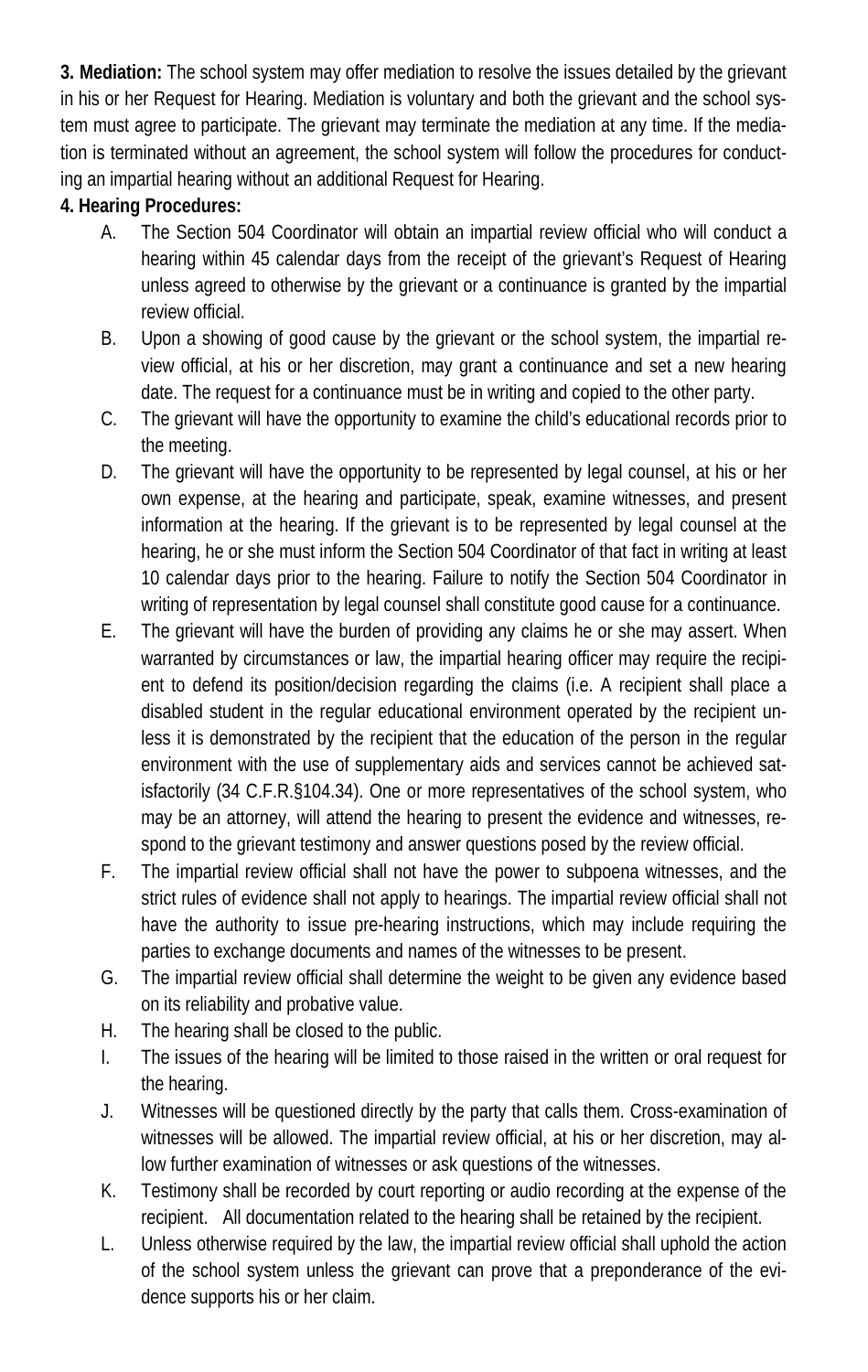M. Failure of the grievant to appear at a scheduled hearing, unless prior notification of absence was provided and approved by the impartial official or just cause is shown, shall constitute a waiver of the right to a personal appearance before the impartial review official.

**5. Decision:** The impartial review official shall issue a written determination within 20 calendar days of the date of the hearing concluded. The determination of the impartial review official shall not include any monetary damages or the award of any attorney's fees.

**6. Review:** If not satisfied with the decision of the impartial review official, any party may pursue any right of review, appeal, cause of action or claim available to them under the law existing state or federal rules or regulations.

## Notice of Rights of Students and Parents Under Section 504

Section 504 of the Rehabilitation Act of 1973, commonly referred to as "Section 504" is a nondiscrimination statute enacted by the United States Congress. The purpose of the Section 504 is to prohibit discrimination and to assure that disabled students have the educational opportunities and benefits equal to those provided to non-disabled students. For more information regarding Section 504, or if you have questions or need additional assistance, please contact GSCS Section 504 Coordinator, Mr. Charles Kelley at the following address: 216 South Sixth Street, Griffin, Georgia 30224, 770-229-3700 or charles.kelley@gscs.org. The implementing regulations for Section 504 as set out in 34 CFR Part 104 provide parents and/or students with the following rights:

- 1. Your child has the right to an appropriate education designed to meet his or her individual education needs as adequately as the needs of non-disabled students. 34 CFR 104.33
- 2. Your child has the right to free educational services except for those fees that are imposed on non-disabled students or their parents. Insurers and similar third parties who provide services not operated by or provided by the recipient are not relieved from an otherwise valid obligation to provide or pay for services provided to a disabled student. 34 CFR 104.33
- 3. Your child has a right to participate in an educational setting (academic and nonacademic) with non-disabled students to the maximum extent appropriate to his or her needs 34 CFR 104.34
- 4. Your child has a right to facilities, services and activities that are comparable to those provided for non-disabled students.34 CFR 104.34
- 5. Your child has the right to an evaluation prior to Section 504 determination of eligibility. 34 CFR 104.35
- 6. You have the right to not consent to the school system's request to evaluate your child. 34 CFR 104.35
- 7. You have the right to ensure that evaluation procedures, which may include testing, conform to the requirements of 34 CFR 104.35
- 8. You have the right to ensure that the school system will consider information from a variety of sources as appropriate, which may include aptitude and achievement tests, grades, teacher recommendations and observations, physical conditions, social or cultural background, medical records, and parental recommendations. 34 CFR 104.35
- 9. You have the right to ensure that placement decisions are made by a group of persons knowledgeable about your child, the meaning of the evaluation data, the placement op-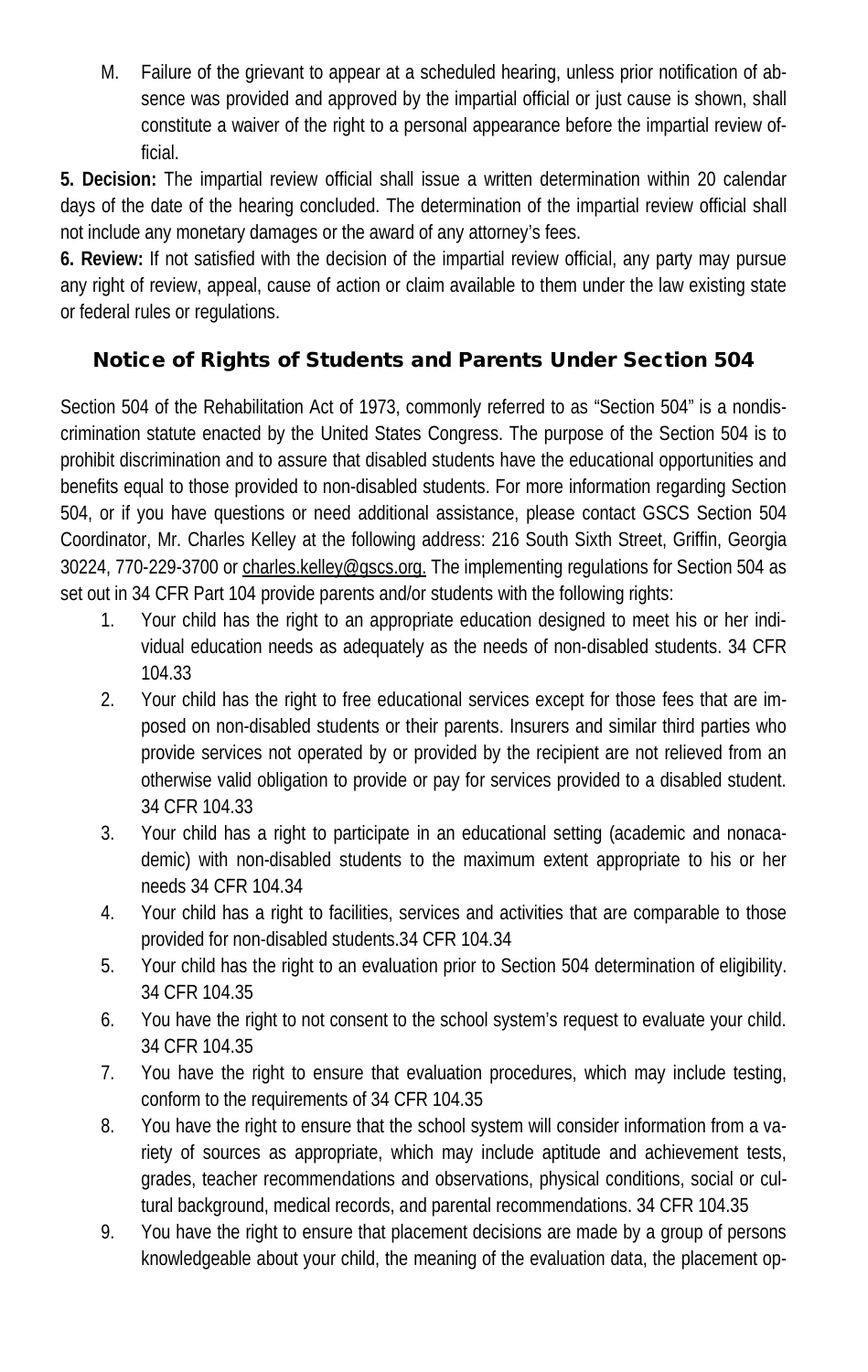tions, and the legal requirements for least restrictive environment and comparable facilities. 34 CFR 104.35

- 10. If your child is eligible under Section 504, your child has the right to periodic reevaluations, including prior to any subsequent significant change of placement. 34 CFR 104.36
- 11. You have the right to notice prior to any actions by the school system regarding the identification, evaluation, or placement of your child. 34 CFR 104.36
- 12. You have the right to examine your child's educational records. 34 CFR 104.36
- 13. You have the right to an impartial hearing with the respect to the school system's actions regarding your child's identification, evaluation, or educational placement, with opportunity for parental participation in the hearing and representation by an attorney. 34 CFR 104.36
- 14. You have the right to receive a copy of this notice and a copy of the school system's impartial hearing procedure upon request. 34 CFR 104.36
- 15. If you disagree with the decision of the impartial hearing officer (school board members and other district employees are not considered impartial hearing officers), you have the right to a review of that decision according to the school system's impartial hearing procedures. 34 CFR 104.36
- 16. You have the right to, at any time, file a complaint with the United States Department of Education's Office for Civil Rights.

**Special Education Services.** Special Education is specifically designed instruction provided at no cost to parents that meets the unique needs of a student with a disability. Children are identified and served from ages 3-21 in accordance with state and federal law.

The Griffin-Spalding County School System has an obligation under the Individuals with Disabilities Education Act (IDEA "04) to identify, locate and evaluate all students with disabilities residing within the district who are in need of special education and related services from ages 3 through 21 years, regardless of the severity of their disability. The Griffin-Spalding County School System works cooperatively with the medical community and agencies providing services to children. This includes health departments, social service agencies, mental health centers, day care programs, Head Start and other agencies that work with children and families.

For more information concerning special services, please contact Mr. Charles Kelley at 770.229.3700 and/or charles.kelley@gscs.org.

## Seclusion or Restraint of Students – Policy JGF(2)

The Griffin-Spalding County School System supports a positive approach to behavior that uses proactive strategies to create a safe school climate that promotes dignity, increases instructional time, and improves student achievement for all students. Furthermore, we believe that teachers and administrators, who implement evidence-based positive behavior supports with fidelity, create a school environment that is conducive to learning and students are able to achieve without the interruptions that occur when teachers are required to address discipline problems in the classroom. Unfortunately, students sometimes exhibit behaviors which place themselves or others in imminent danger. The Griffin-Spalding County School System implements proactive strategies and interventions to reduce the likelihood of these situations and has clearly identified responses to address such situations when they occur. These responses include a continuum of increasingly more intensive interventions. The Griffin-Spalding County School System complies with state requirements related to seclusion and restraint as defined in Georgia State Board of Education Rule 160-5-1-35: Seclusion and Restraint of Students. This state rule prohibits the use of seclusion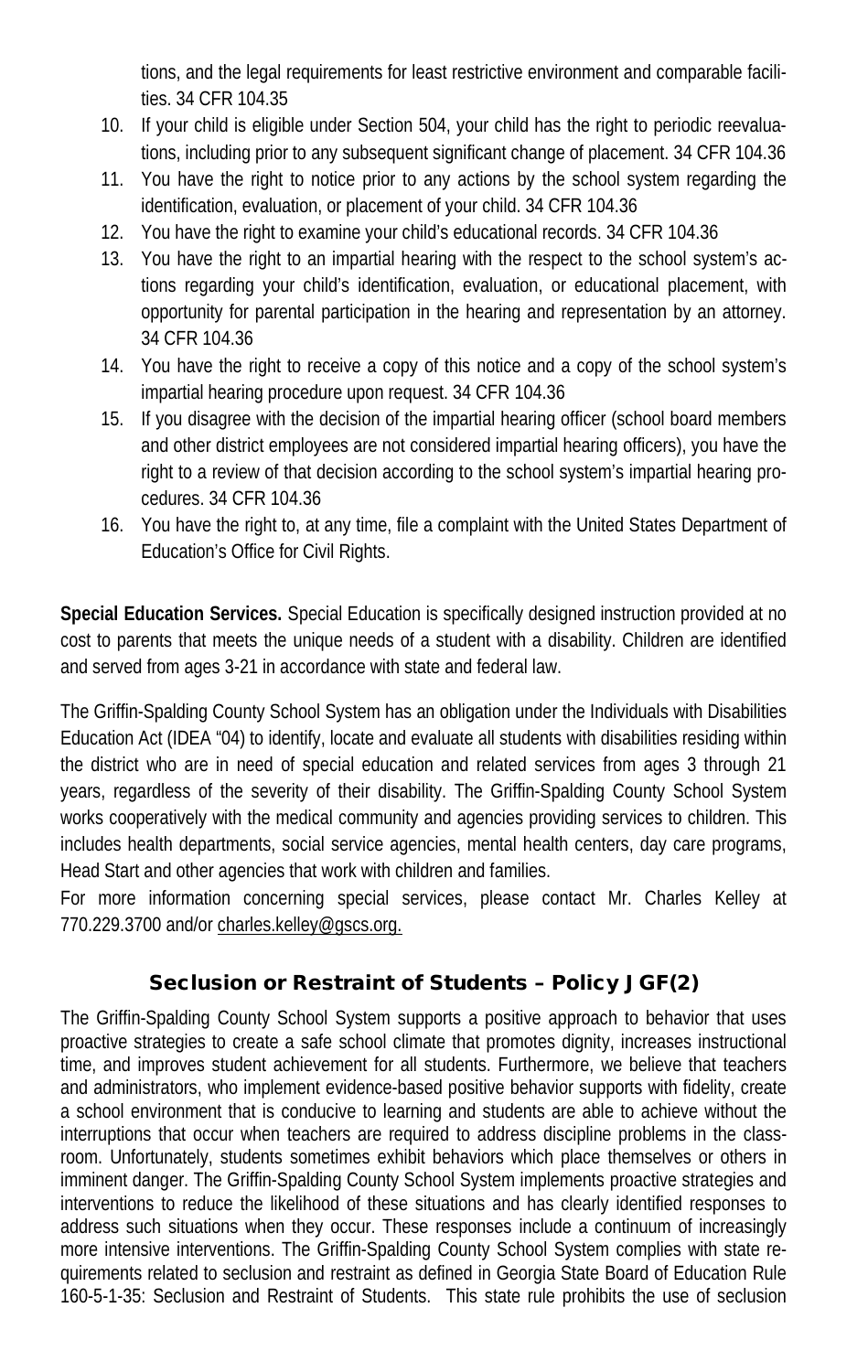and limits the use of physical restraint to situations where a student or students may be at risk to self or others. The Griffin-Spalding County School System adopted Board Policy JGF(2): Seclusion or Restrain of Students to coincide with the state rule. This Board Policy includes, among other things, a) Definitions of physical restraints and seclusion; b) Requirements for the use of physical restraint; c) Student and Staff Safety; d) Staff Training; e) Documentation of the Use of Restraint; f) Parent Notification; g) Role of Law Enforcement and Emergency Medical Personnel. The GSCS Board of Education conducts a periodic review of the use of restraint to maintain best practice and industry standard related to student safety. Individuals desiring further information regarding rules concerning the restraint of students can visit www.spalding.k12.ga.us to review Policy JGF(2).

## Students with Disabilities Code of Conduct

School system rules and disciplinary consequences that apply to students without disabilities also apply to students with disabilities, including those who are being served under an Individualized Education Plan (IEP) or a 504 Plan. However, application of these rules of conduct and disciplinary consequences for students with disabilities is governed by the provisions of the Individuals with Disabilities Education Act (IDEA, rev. 2004); Section 504 of the Rehabilitation Act; applicable court decisions; state board rules, and local school board policies and procedures. These laws and policies provide procedural protection for students with disabilities to ensure that they continue to receive a free and appropriate public education while ensuring that school systems can maintain a safe and positive learning environment for all students and staff. The Code of Conduct applies unless the IEP provides that it does not apply.

#### **Behavior Intervention Plan**

A student with disabilities whose conduct is a challenge may have a Behavior Intervention Plan (BIP) that identifies and addresses specific problem behaviors and describes the interventions planned to address these behaviors in the classroom. The plan also describes the antecedent strategies, alternative behaviors, and possible consequences for unacceptable behaviors. If the BIP is part of an IEP or a 504 Plan, it will be developed at an IEP meeting or an SST/504 meeting and must be agreed upon by the team.

### **Suspension/Alternative Placement**

If a student with a disability violates the Griffin-Spalding County School System Code of Conduct, the student can be removed from the class or school for up to a 10-day period (to the extent that this consequence would be applied to students without disabilities). Removal from the class or school for up to a 10-day period during a school year does not constitute a change in placement for a student with an IEP.

**IDEA does not prohibit a school district from reporting a crime committed by a student with a disability to appropriate authorities.**

### **In School Suspension (ISS)**

ISS counts toward the 10-day period when students with disabilities do not have access to the general curriculum and to progress toward the goals in the IEP in ISS. If students with disabilities have access to the general curriculum and progress toward IEP goals in ISS, it does not count toward the 10-day period that constitutes a change in placement.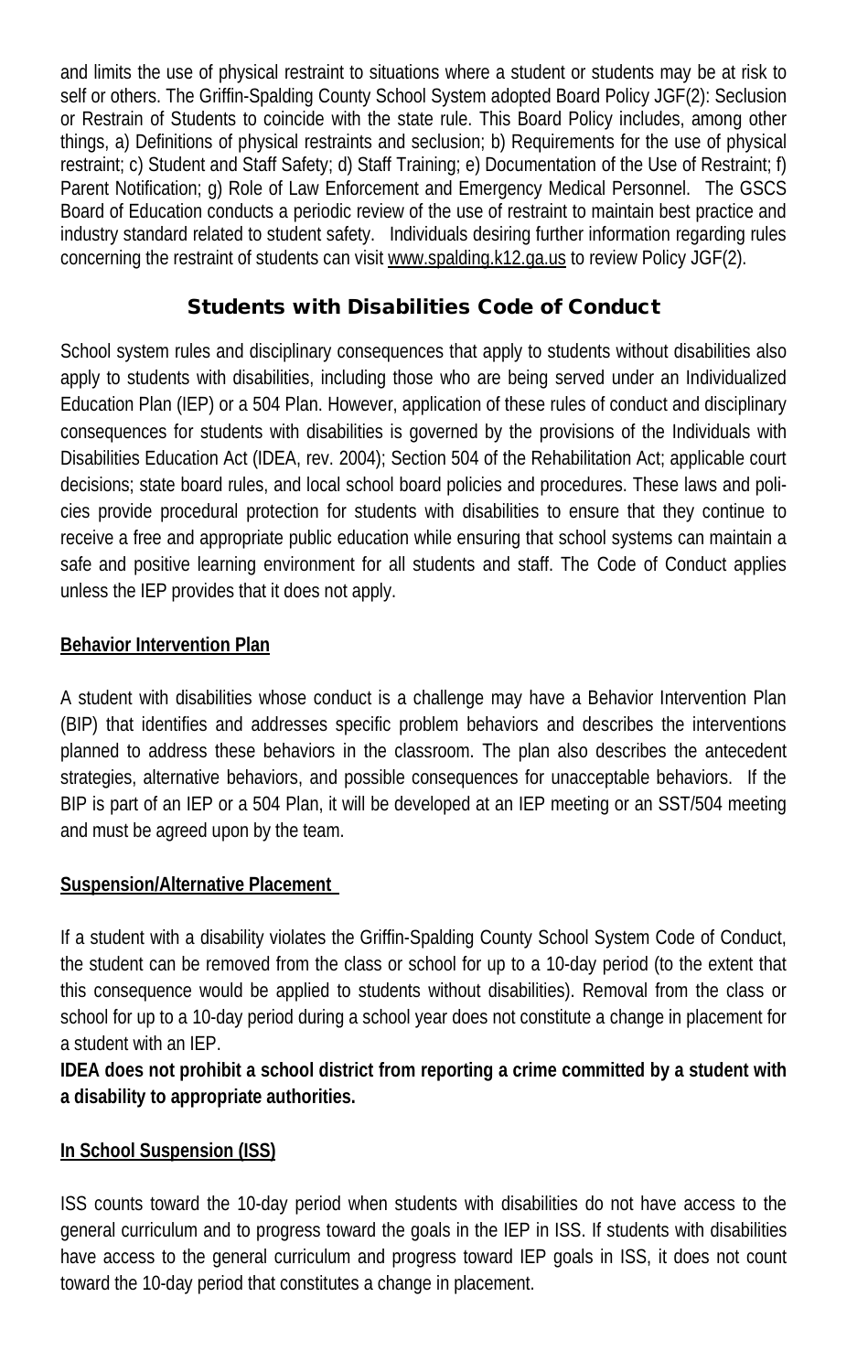### **Disciplinary Actions beyond 10 Days**

When a student is removed for more than 10 school days the IEP team must determine appropriate services that allow the student to continue to participate in general education curriculum and progress toward meeting the goals outlined in the student's IEP. Parents must be notified immediately of disciplinary actions beyond 10 days and provided with procedural safeguards.

#### **Manifestation Determination Review**

A Manifestation Determination Review considers whether or not there is a relationship between the student's disability and the behavior subject to the disciplinary action. A manifestation determination review must be held when a student with a disability engages in a behavior that could result in suspension or placement in an alternate educational program for more than 10 days total during a school year. Suspension(s) and/or alternative placement(s) totaling more than 10 days in a school year constitute a change of placement; consequently, due process procedures apply. This meeting must be held as soon as possible, but no later than 10 days after a determination has been made that a change of placement may occur.

#### **Manifestation Review Team**

The manifestation review is to be conducted by the IEP team and other qualified personnel. If the team determines that the behavior of the student with a disability was not a manifestation of the student's disability, the relevant disciplinary procedure applicable to students without disabilities may be applied. If the conduct is found to be related to and/or caused by the disability, the committee must review the IEP goals, FBA (if appropriate), BIP, and the placement considerations, and make a determination whether or not changes need to be made to the IEP.

#### **Manifestation Determination**

If the student behavior is not determined to be a manifestation of the student's disability, the same disciplinary actions can be imposed on the student with a disability as those imposed on any student. If these actions include expulsion, the IEP team must determine how the student will continue to receive educational services that allow the student to continue to participate in the general education curriculum and progress toward meeting the goals in the IEP. If the behavior is determined to be a manifestation of the student's disability, the IEP team determines the appropriate disciplinary actions. Parents may question manifestation determination or any decision regarding placement with a right to have an expedited due process hearing.

# STUDENT CONDUCT DISCIPLINE

ADMINISTRATIVE REGULATION CODES; JCDA-R(0), JCDA-R(1), JCDA-R(2), JCDA-R(3)

### **REGULATIONS OF THE GRIFFIN-SPALDING COUNTY SCHOOL SYSTEM GOVERNING STUDENT CONDUCT AND DISCIPLINE**

It is the purpose of the Griffin Spalding County Schools to operate each school in a manner that will provide an orderly process of education and that will provide for the welfare and safety of all students who attend the schools within the district. In accordance with that purpose, the Board of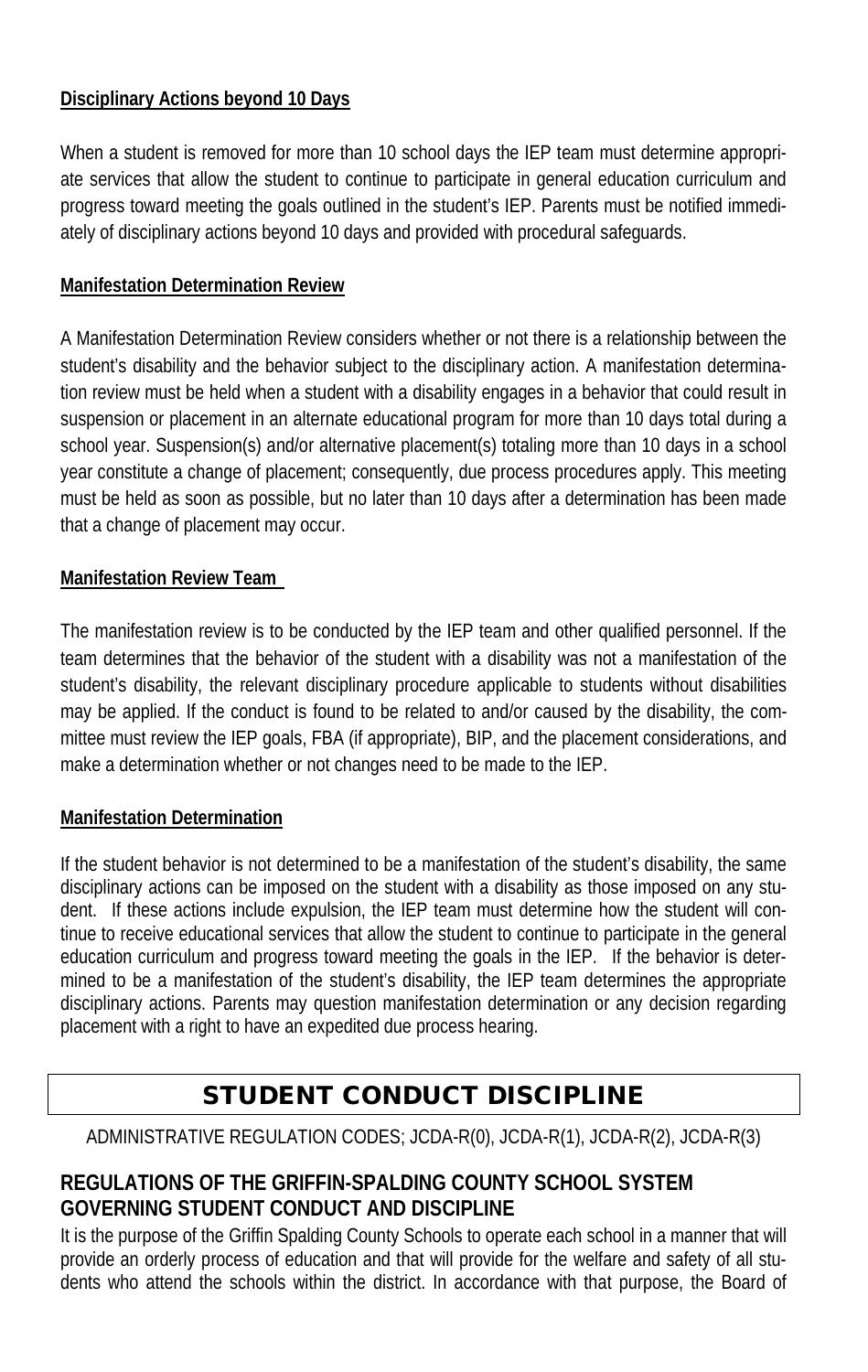Education has adopted a policy which requires all schools to adopt codes of conduct which require students to conduct themselves at all times in order to facilitate a learning environment for themselves and other students. These standards for behavior require students to respect each other and school district employees, to obey student behavior policies adopted by the Board, and to obey student behavior rules established at each school within the district. The following discipline procedures are outlined to ensure that all students are aware of the actions which violate school rules, **the school's Code of Conduct**, and the consequences of such actions. These rules apply to the middle and high school grades  $(6 - 12)$ . It should be pointed out, however, that this list is not all-inclusive. A student committing an act of misconduct not listed will be subject to the discretionary authority of the principal. Principals shall have wide latitude of discretion in determining the degree of student involvement in disciplinary matters. Parent involvement through conferences is the most desirable avenue for correcting behavioral problems and will be used when possible**. Students under Chronic Discipline Plans (Student Conduct addressed through Chronic Discipline Process) must have parent or guardian involvement in order to successfully change their behavior.** Disciplinary actions may include any or all of the following: conferences, detention, in-school suspension, corporal punishment, Saturday work program, assignment to the in-school suspension program, out-of-school suspension, referral to the Disciplinary Hearing Officer or Panel **(JCEB)**, and referral to the appropriate authorities. Once a student has appeared before a Disciplinary Hearing Officer or Panel, the principal is authorized to request another hearing at any future time during the student's educational career in the school system. The school's primary goal is to educate, not to punish; however, when the behavior of an individual student comes in conflict with the rights of others, corrective actions may be necessary for the benefit of that individual and the school as a whole. Accordingly, students shall be governed by policies, regulations and rules set forth in this Code of Conduct.

# STUDENT CODE OF CONDUCT

#### **Students shall:**

Respect constituted authority, including teachers, administrators, bus drivers, and other school employees. This shall include compliance with school rules and regulations and applicable provisions of law.

Attend school daily, except when excused, and be on time to all classes and other school day functions. Early dismissal from school should be limited to valid excuses. Forms explaining attendance guidelines and consequences, resulting from failure to comply, are included near the end of this document. Pursue and attempt to complete the course of study prescribed by the state and the school district. Protect and take care of the school's property and the property of others. Dress and groom to meet fair standards of safety, health, and common standards of decency. Avoid the use of indecent or obscene language, both written and oral. Express ideas in a manner that will not demeanor slander others.

## CODE OF CONDUCT (JCDA) APPLICATION

**The Code of Conduct is effective during the following times and the following places:**

- At school or on school property at any time;
- Traveling to and from school property; including school bus stops;
- Off school grounds at any school activity, function or event and while traveling to and from such events;
- On vehicles provided for student transportation by the school system.

**Parents are encouraged to become familiar with the Code of Conduct and to be supportive of it in their daily communication with their children and others in the community.**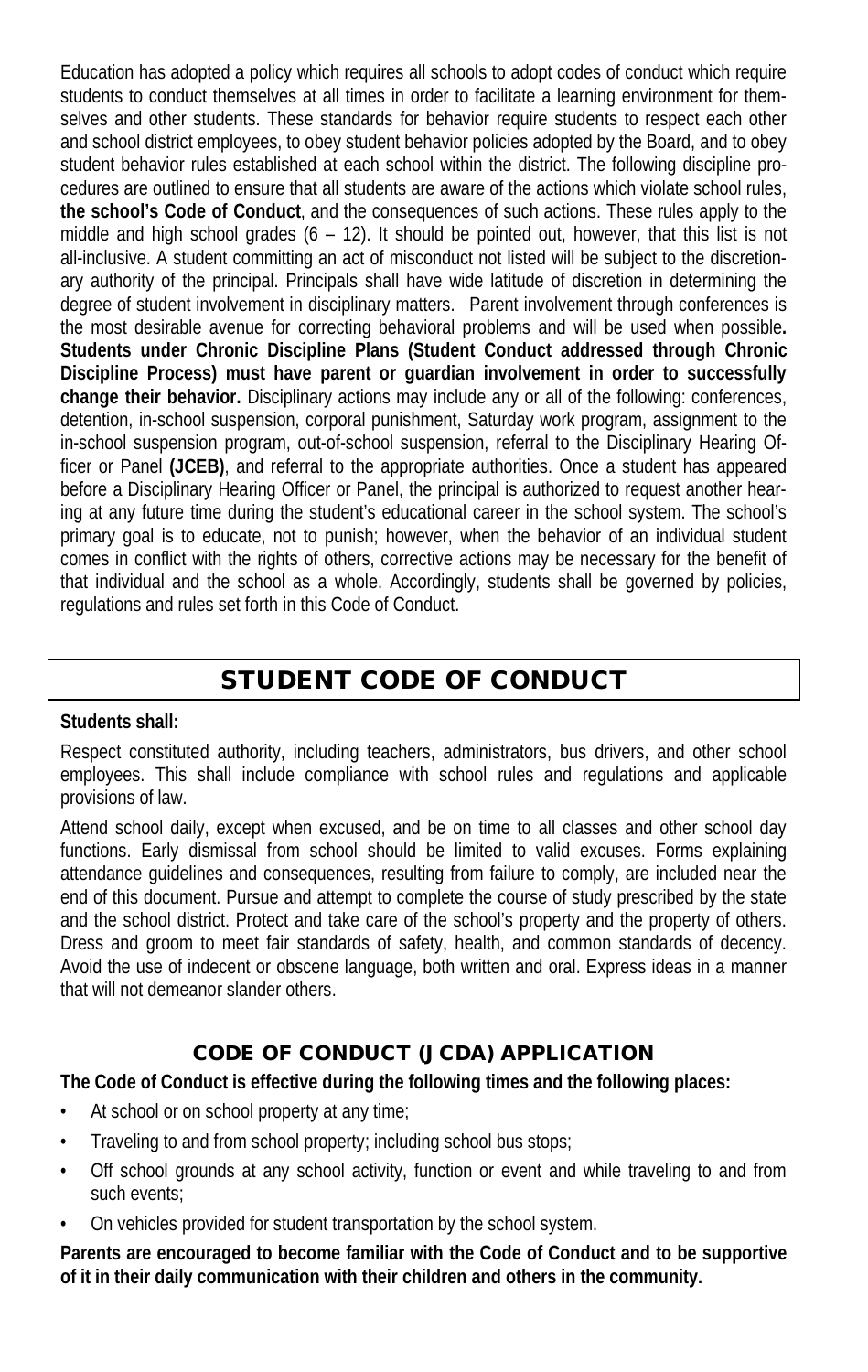## AUTHORITY OF THE PRINCIPAL

The principal is the designated leader of the school and, in concert with the staff, is responsible for the orderly operation of the school. In cases of disruptive, disorderly, or dangerous conduct not covered in this Code, the principal may undertake corrective measures which he or she believes to be in the best interest of the student and the school provided any such action does not violate school board policy or procedures.

### PROGRESSIVE DISCIPLINE PROCEDURES

When it is necessary to impose discipline, school administrators and teachers will follow a **progressive discipline process.** The degree of discipline to be imposed by **each teacher** and school official will be in proportion to the severity of the behavior of a particular student and will take into account the student's discipline history, the age of the student, and other relevant factors.

The Code of Conduct provides a systematic process of behavioral correction in which inappropriate behaviors are followed by consequences. Disciplinary actions are designed to teach students self-discipline and to help them substitute inappropriate behaviors with those that are consistent with the character traits from Georgia's Character Education Program**.** Some violations of the Code of Conduct are considered so serious that the student may be referred to a Disciplinary Hearing for possible suspensions and/or expulsion for the first offense. The following disciplinary actions may be imposed for any violation of this Code of Conduct:

- Warning and/or Counseling with a School Administrator or Counselor
- Loss of Privileges
- Isolation or Time Out
- Temporary Removal from Class or Activity
- Notification of Parents
- Parent Conference
- Corporal Punishment **(JDA)**
- Detention/Saturday School
- Assignment to In-School Suspension **(ISS)**
- Temporary Placement in an Alternative Education Program **(JCDA-R(3)**
- Short-term Suspension
- Referral to a Tribunal for Long-term Suspension or Expulsion **(JCEB)**
- Suspension or Expulsion from the School Bus
- Referral to Law Enforcement or Juvenile Court Officials: Georgia law requires that certain acts of misconduct be referred to the appropriate law enforcement officials. The School will refer any act of misconduct to law enforcement officials when school officials determine such referral to be necessary or appropriate. The maximum punishments for an offense include long-term suspension or expulsion, including permanent expulsion; but those punishments will be determined only by a disciplinary tribunal as outlined in the Griffin-Spalding County Board of Education policies **(JCEB).** Pursuant to O.C.G.A. Section 20-2-751.6 of the 2002 Georgia Legislature any student who is alleged to have committed an act of physical violence against a teacher, school bus driver, or other school official or employee shall be referred to a hearing before a disciplinary tribunal pursuant to the provisions of O.C.G.A. Section 20-2-754; any student so accused shall be suspended pending the hearing. The disciplinary hearing officer, panel, or tribunal composed of school officials appointed by the Griffin-Spalding County Board of Education shall conduct the hearing (JCEB). The decision of disciplinary hearing officer, panel, or tribunal may be appealed to the Griffin-Spalding County Board of Education pursuant to O.C.G.A. Section 20-2-754. The Griffin-Spalding County School Board may impose penalties not recommended by the disciplinary hearing officer, panel, or tribunal. As used in this policy, consistent with the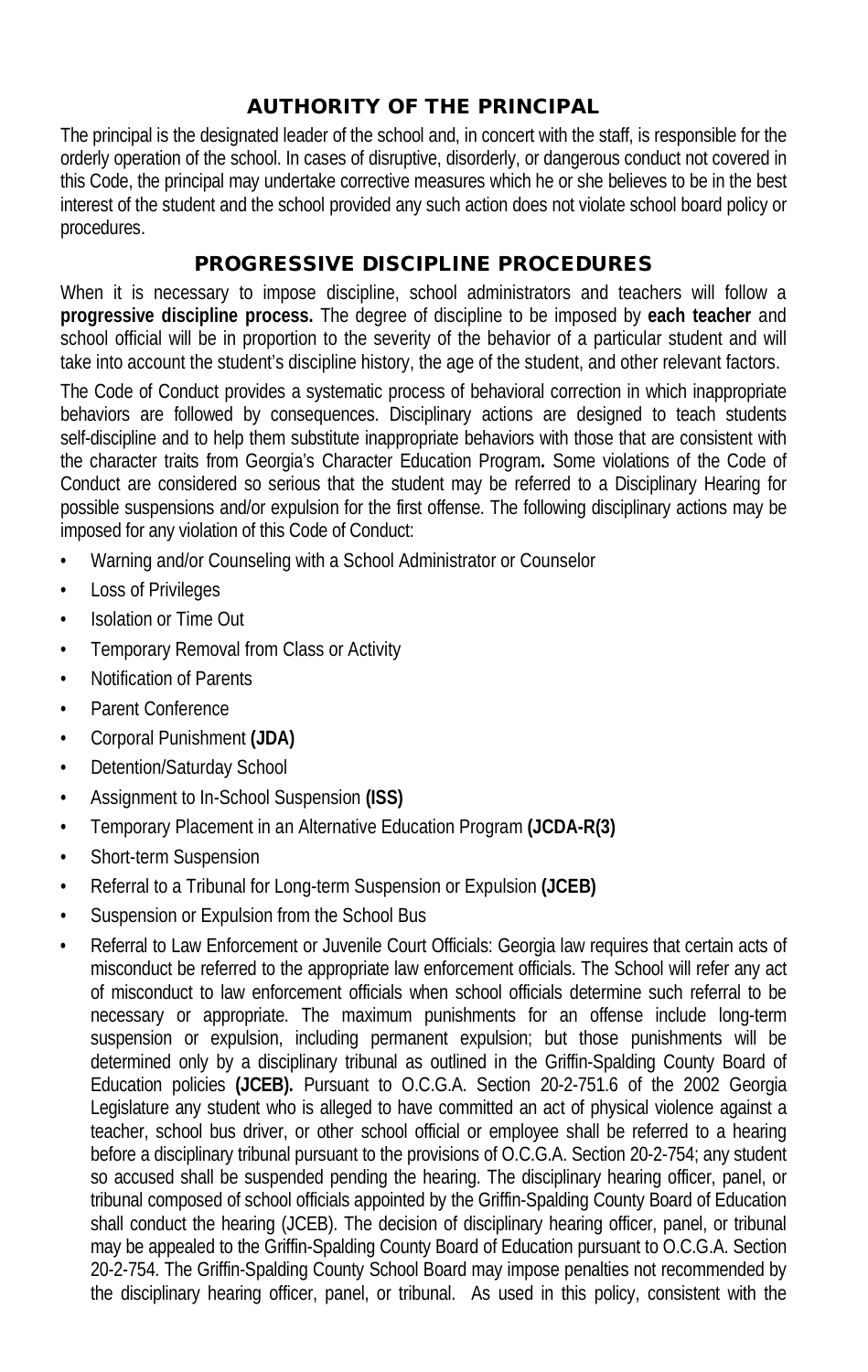provisions O.C.G.A. Section 20-2-751.6 of the 2002 Georgia Legislature, the term "physical violence" means:

- (1) Intentionally making physical contact of an insulting or provoking nature with the person of another; or
- (2) Intentionally making physical contact with another which causes physical harm to another unless such physical contacts or physical harms were in defense of self as provided in O.C.G.A. Section 16-3-21. A student found guilty by a tribunal of committing an act of physical violence which causes physical harm to a teacher, school bus driver, school official or school employee shall be expelled from the public school system for the remainder of the period of the student's eligibility to attend public school pursuant to the provisions of OCGA Section 20-2-150. The Griffin-Spalding County Board of Education, in its discretion, may permit the student to attend an alternative education program for the period of the student's expulsion. If the student who commits the act of physical violence which causes physical harm to a teacher, school bus driver, school official, or school employee is in kindergarten through the 8th grade, then the Griffin-Spalding County Board of Education at its discretion and on recommendation of the tribunal may permit such student to re-enroll in the regular public school program for grades 9-12. If the Griffin-Spalding County Board of Education does not operate an alternative educational program for students in kindergarten through 6th grade, the Griffin-Spalding County Board of Education may, in its discretion, permit such student in grades kindergarten through 6th grade to re-enroll in the public school system. Further, any student who is found by a tribunal to have committed an act of physical violence which causes physical harm to a teacher, school bus driver, school official or school employee shall be referred to a juvenile court or other appropriate law enforcement official for prosecution. Any student found to have committed an act of physical violence against a teacher, bus driver, school official, or school employee which act did not result in physical harm to the victim may be, in the discretion of the Griffin-Spalding County Board of Education, disciplined by expulsion, long term suspension, or short term suspension. Parents or students may elect not to contest whether a student has violated the Code of Conduct or the appropriate discipline, and in such cases, an agreement may be negotiated which would include the parents or students waiving a right to a hearing before a disciplinary tribunal. Before a student is suspended for ten days or less, the principal or designee will inform the student of the offense for which the student is charged and allow the student to explain his or her behavior. **If the student is suspended, the student's parents will be notified if possible.** School officials may involve law enforcement officials when evidence surrounding a situation necessitates their involvement or when there is a legal requirement that an incident be reported. School officials or law enforcement officers assisting a school official may search a student if there is reasonable suspicion the student is in possession of an item that is illegal or against school rules. Student vehicles brought on campus, student book bags, school lockers, desks, and other school property are subject to inspection and search by school authorities at any time without further notice to students or parents. Students are required to cooperate if asked to open book bags, lockers or any vehicle brought on campus. Metal detectors and drug or weapon sniffing dogs may be utilized at school or at any school function, including activities which occur outside normal school hours or off the school campus at the discretion of administrators.

### PROGRESSIVE LEVELS OF DISCIPLINE

The appropriate level of discipline for misconduct is determined by the following:

- The severity of the violation
- The circumstances of the violation
- The discipline history of the student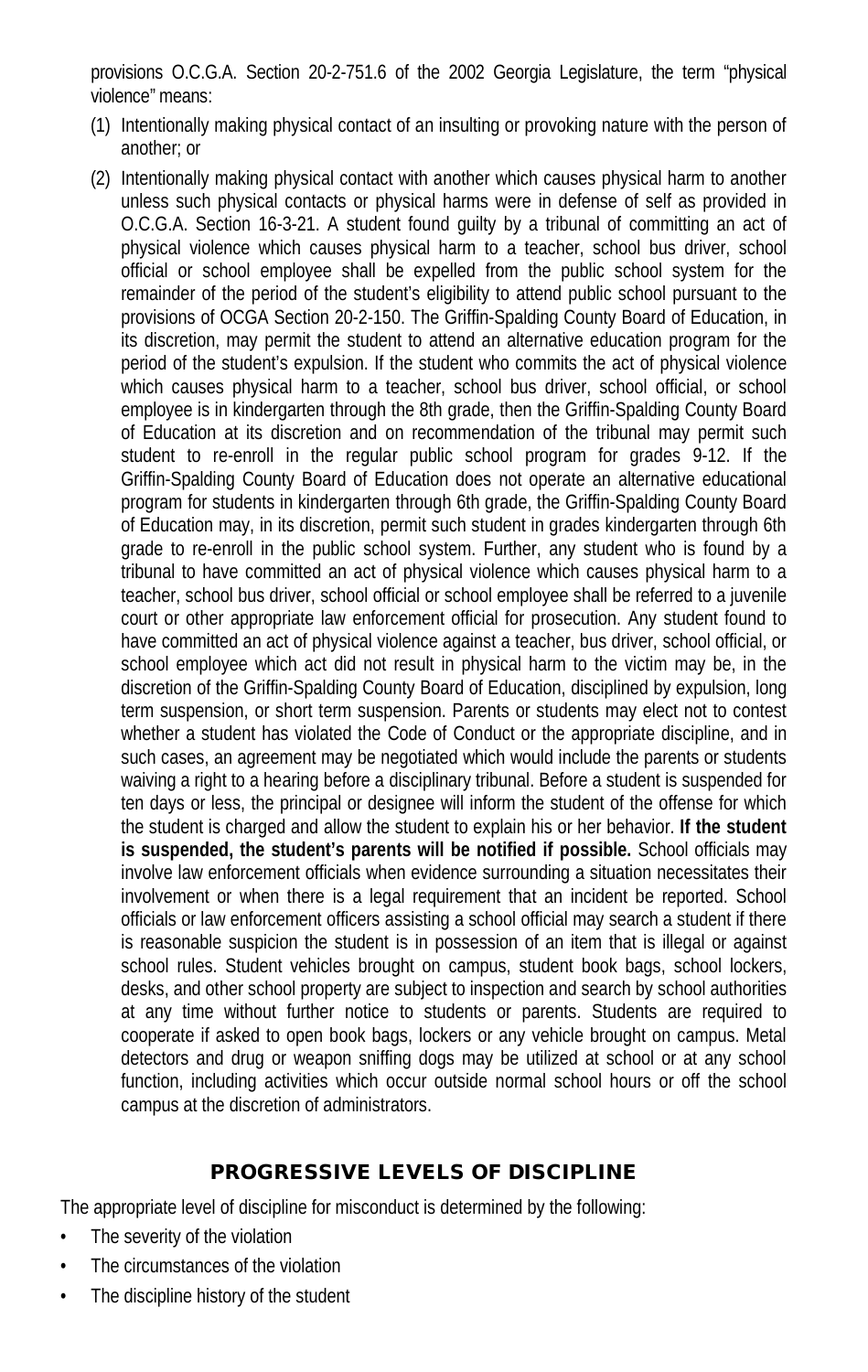#### **LEVEL I DISCIPLINE**

Level I discipline is used for minor acts of misconduct which interfere with orderly school procedures, school functions, extracurricular programs, approved transportation, or a student's own learning process. Students may be disciplined by the professional staff member involved or may be referred directly to the principal.

### **LEVEL II DISCIPLINE**

Level II discipline offenses are intermediate acts of misconduct that require administrative intervention. These acts include, but are not limited to, repeated, unrelated acts of minor misconduct and misbehavior directed against persons or property, but which do not seriously endanger the health, safety or well-being of others. Consideration of necessary behavior support services should be given, if not already provided (IGB).

#### **LEVEL III DISCIPLINE**

Level III discipline offenses are serious acts of misconduct including, but not limited to, repeated misbehavior that is similar in nature, serious disruptions of the school environment, threats to health, safety, or property and other acts of serious misconduct. These offenses must be reported to the principal. Offenses that threaten the health, safety, or well-being of others may result in immediate suspension of the student from the school and/or school-sponsored activities for up to three school days pending disciplinary investigation of the allegations. Student and parent/guardian participation in a conference with the principal is a required element of all discipline actions in this category, even if such a conference has previously occurred. Initiation of necessary behavior support services should be given, if not already provided (IGB). Due process procedures required by federal and state law will be followed. These may include such procedures as the school disciplinary tribunal and/or procedural safeguards provided by the 1997 Individuals with Disabilities Education Act.

#### **LEVEL IV DISCIPLINE**

Level IV discipline offenses are the most serious acts of misconduct. These offenses must be immediately reported to the principal. These violations are so serious that they may require use of outside agencies and/or law enforcement. Such acts may also result in criminal penalties being imposed. Any misconduct that threatens the health, safety, or well-being of others may result in immediate suspension of the student from the school and/or school-sponsored activities for up to three school days, pending disciplinary investigation of the allegations. Student and parent/guardian participation in a conference with the principal is a required element of all discipline actions in this category, even if such a conference has previously occurred. Initiation of necessary behavior support services should be given, if not already provided. Due process procedures required by federal and state law will be followed. These may include such procedures as the school disciplinary tribunal and/or procedural safeguards provided by the 1997 Individuals with Disabilities Education Act.

### **UNSAFE SCHOOL CHOICE OPTION**

Major offenses including, but not limited to, drugs and weapon offenses can lead to school being named as an Unsafe School according to the provisions of State Board of Education Rule 160-4-8-.16.

### DISCIPLINARY ACTIONS DEFINITION OF TERMS

**Bus Suspension** – The student is suspended from the bus for a specified period of time by the local school administrator. The student is expected to attend school, but the parents are responsible for providing transportation to school. (See Bus Rules and Discipline Section.)

**Chronic Disciplinary Plan** – Discipline and behavioral correction plan**.**

**Detention** – Student attends a work/study session outside of regular school hours. Student makes arrangements for transportation**.** Students reporting to before or after school detention must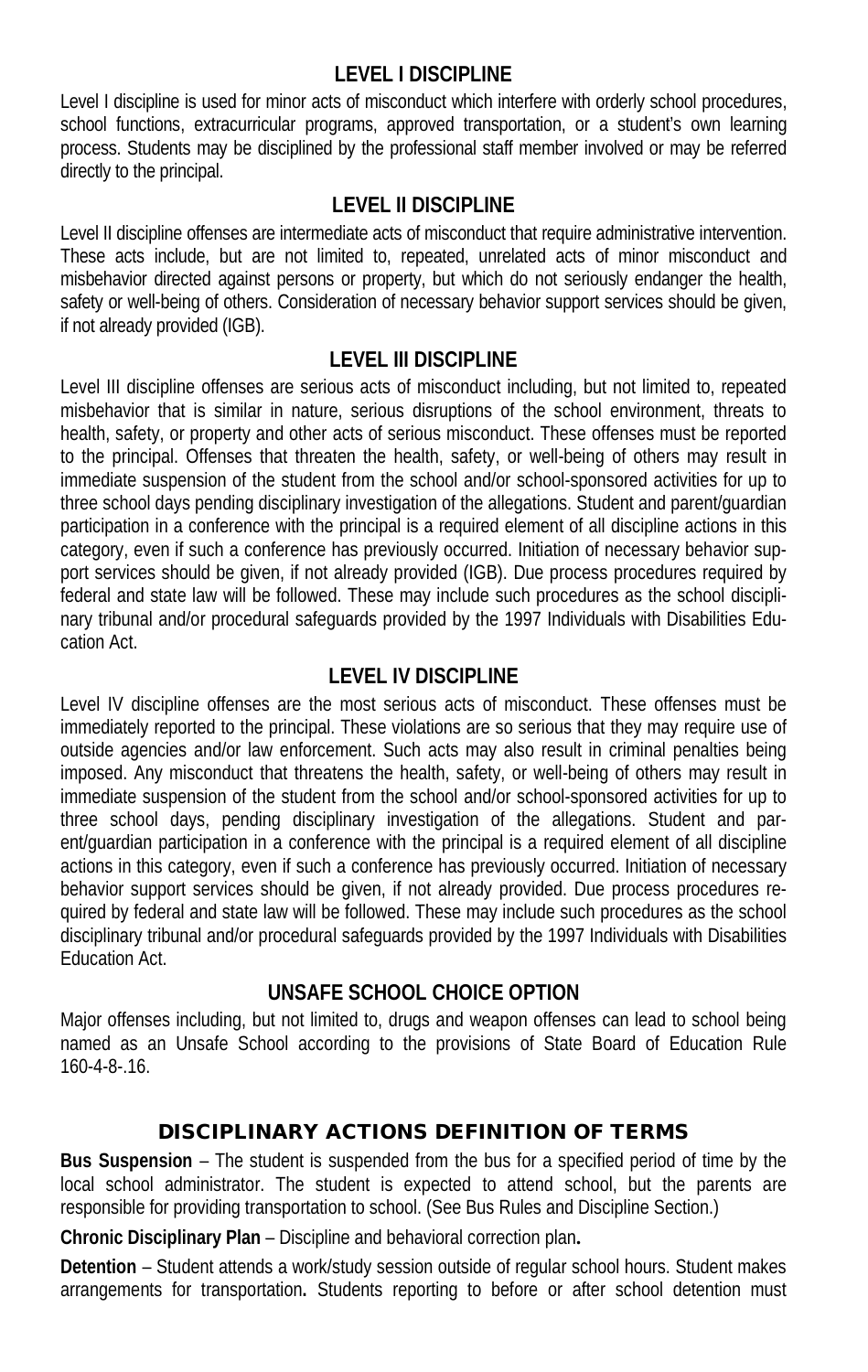provide their own transportation. Students and parents shall be afforded 24 hour notice prior to the student serving detention**.**

**Disciplinary Probation** – A student found guilty of certain offenses may be placed on probation by the local school and/or the Student Disciplinary Panel or Hearing Officer. Probation is a trial period during which a student violating school and/or school system rules is subject to further disciplinary action.

**Due Process** – A student is afforded oral or written notice of the charges against him/her and is given an opportunity for a review, hearing or other procedural rights in accordance with state and federal laws.

**Expulsion** – out of school suspension which extends beyond the current semester.

**In-School Suspension** – The student is removed from regular classes for a specified period of time at the local school. In programs supervised by a paraprofessional the classroom teacher shall provide lesson plans and materials for in-house students. Students who fail to behave while in the ISS program are subject to out-of-school suspension or provisions outlined in their Chronic Behavior Plan and will be handled through the Chronic Discipline Process. Students must actually attend all school days assigned before being released from the program.

**Long-Term Suspension** – The student is suspended out-of-school for more than ten (10) days. During the term of suspension the student is not allowed on the school campus or at any school activity or school-sponsored event.

**Parent Conference -** In instances where violations of the Student Discipline Code occur, a parent conference may be required by the local school administration before a student is allowed to return to school.

**Permanent Expulsion** – The student is removed from all public school property and activities or events for an indefinite period of time. This action may be taken by the Board of Education or its designee. Schoolwork may not be made up or credit given.

**Saturday Morning Work Program** - Students in grades 6 – 12 may be assigned to the Saturday Morning Work Program in lieu of short-term suspension (1-3 days). Students assigned to the program work one (1) Saturday morning (8:00 – 12:00) in lieu of a day of suspension. The program is supervised by a certified teacher. Students assigned to the program must report to the front entrance of the designated high school no later than 8:00 a.m. of the day assigned and must be picked up by 12:00 noon. Students assigned to this work program will be expected to follow the directives of the supervisor and will be subject to serve assigned days on suspension for failure to show up without prior notification. Serious violations of the discipline policy would not warrant the use of this alternative.

**Short-Term Suspension** – The student is suspended out of school up to ten (10) days by the local school administrator. The student may be suspended for an accumulation of offenses, as well as a major offense. Suspended students shall make up those tests and assignments that the teacher determines will have impact on the student's final grade and mastery of course content. Assignments that the teacher does not require to be made up will not count towards a student's final grade**. Students have two days for every day suspended to make up work. Students must contact teachers and make arrangements. During the term of suspension the student is not allowed on the** school campus or at any school activity or school-sponsored event. The superintendent, assistant superintendent, principal, assistant principal, or other official in charge of a school or related institution may suspend a student for a period not exceeding ten (10) school days for violation of (a) any of these rules, (b) any state or federal law, (c) any other rule or regulation of the Board of Education or school, or (d) any other act constituting misconduct similar to that enumerated in these rules. Where the conduct constituting grounds for suspension hereunder did not occur in the presence of the person ordering such suspension, the school official shall conduct such informal investigation as is practical under the circumstances, but in any event shall afford the student an opportunity to present any defensive matter in his behalf as may be reasonably available. School officials shall endeavor to notify the parents of the student of such suspension and detain the student, pending their arrival when practical.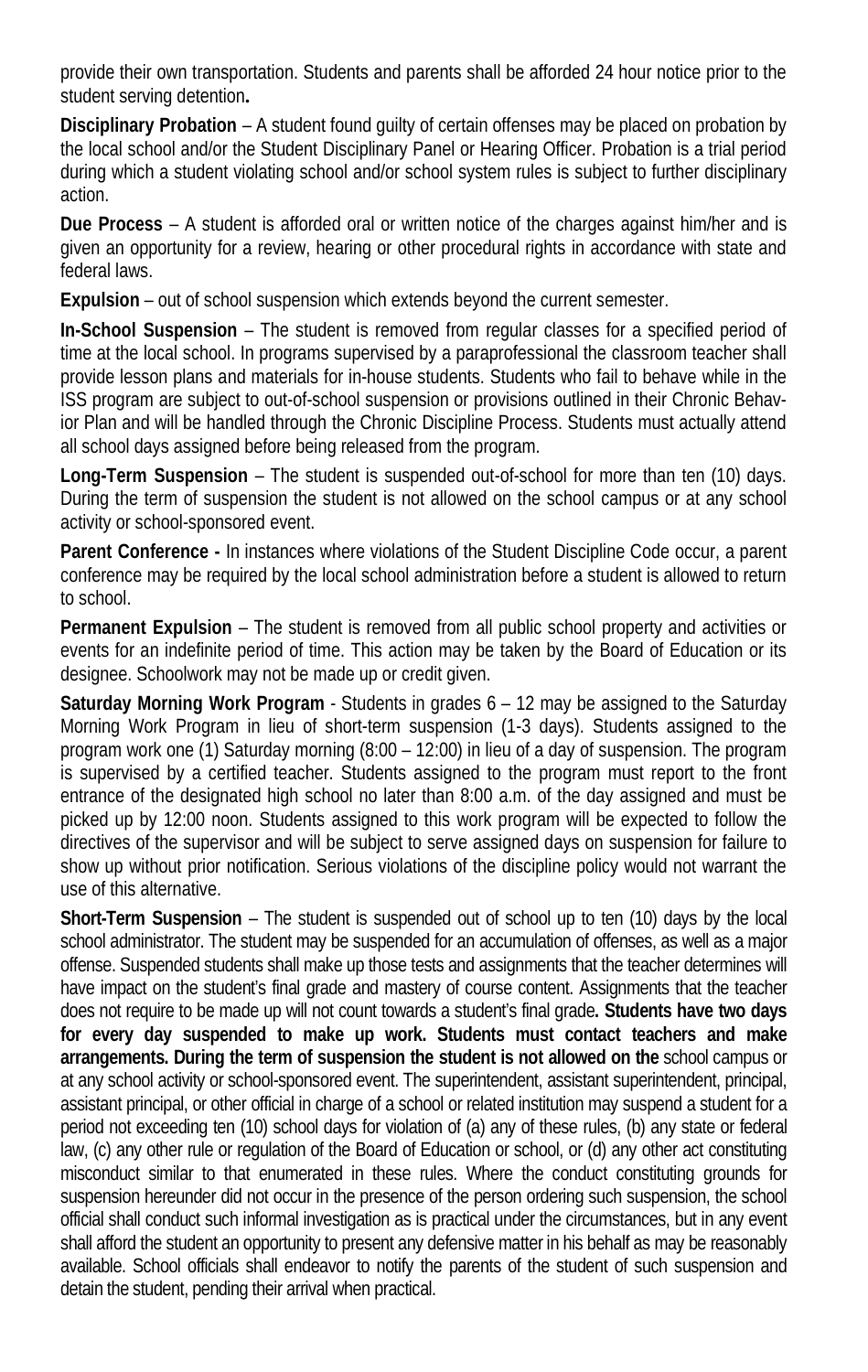**Student Disciplinary Hearing Officer, Panel, or Tribunal** – Up to a three-member panel composed of administrators, teacher, counselor, social worker, central office staff member(s), or other school official. The hearing officer, panel, or tribunal hears evidence presented by the school system, the student, and parents when a student is referred by the local school principal or his/her designee. The hearing officer, panel, or tribunal has the authority to make decisions ranging from returning the student to the local school to recommending to the Board of Education for permanent expulsion of the student **(JCEB)**.

**Transmission** – Any substance, article, or weapon passed to another person.

Waiver of Right to Attend Student Disciplinary Panel - Parents may sign a waiver if they cannot attend or do not elect to attend the hearing. In the event a parent or student does not attend the hearing, it will proceed as scheduled.

**Zero Tolerance –** There will be consequences for serious drug, weapon, and youth gang/hate group offenses on school property or at a school activity, function or event. The school system will be proactive. Each individual case will be reviewed

## METHODS OF DISCIPLINE: LONG TERM SUSPENSION

Except as hereinafter provided in Paragraph H of JCEB, a student shall be subject to expulsion or suspension for any period in excess of ten (10) school days, for any violation of student disciplinary code only by action of the Board of Education or disciplinary hearing officer, panel, or tribunal after the student has been afforded notice, opportunity for hearing and the other procedural rights hereinafter prescribed prior to such expulsion or suspension becoming effective. Such expulsion or suspension may be administered by the Board of Education or disciplinary hearing officer, panel, or tribunal notwithstanding that the student was previously suspended by the superintendent or other official under Short Term Suspension Process hereof. A student who is in a special education program cannot be suspended/expelled for long term suspension from school until an "Impartial Review Panel" has met and discussed the facts and circumstances of the case in order to determine if there is a relationship between the student's misconduct and his handicap. A student shall be subject to expulsion or long-term suspension for any period of ten (10) school days, for any violation of student disciplinary code only by action of the Board of Education or disciplinary hearing officer, panel, or tribunal after the student has been afforded notice, opportunity for hearing, and the other procedural rights hereinafter prescribed prior to such expulsion or suspension becoming effective. Such expulsion or suspension may be administered by the Board of Education or disciplinary hearing officer, panel, or tribunal notwithstanding that the student was previously suspended by the superintendent or other official under Short Term Suspension Process hereof. Where expulsion or suspension under this Rule is proposed to be administered, the Board of Education or its superintendent or other authorized official shall cause a notice to be given to the student and at least one of his parents (or other person standing *in loco parentis*), either in person or by United States mail directed to their last known address, which notice shall include:

- (a) A general description of the acts or conduct of the student and the school rule or regulations alleged to have been violated by the student.
- (b) The names of the witnesses expected to be used in support of the charges or alleged violations.
- (c) The time and place of the hearing.
- (d) Any other data deemed appropriate by the Superintendent of Schools or Board of Education or disciplinary hearing officer or panel to advise the student of his/her rights.

### CONDUCT OF HEARING (JCEB)

(a) The Board of Education or disciplinary hearing officer, panel, or tribunal shall provide and arrange for the recording or transcription of the evidence and proceedings at any hearing. The Board of Education shall not be required to obtain the preparation of a written transcript unless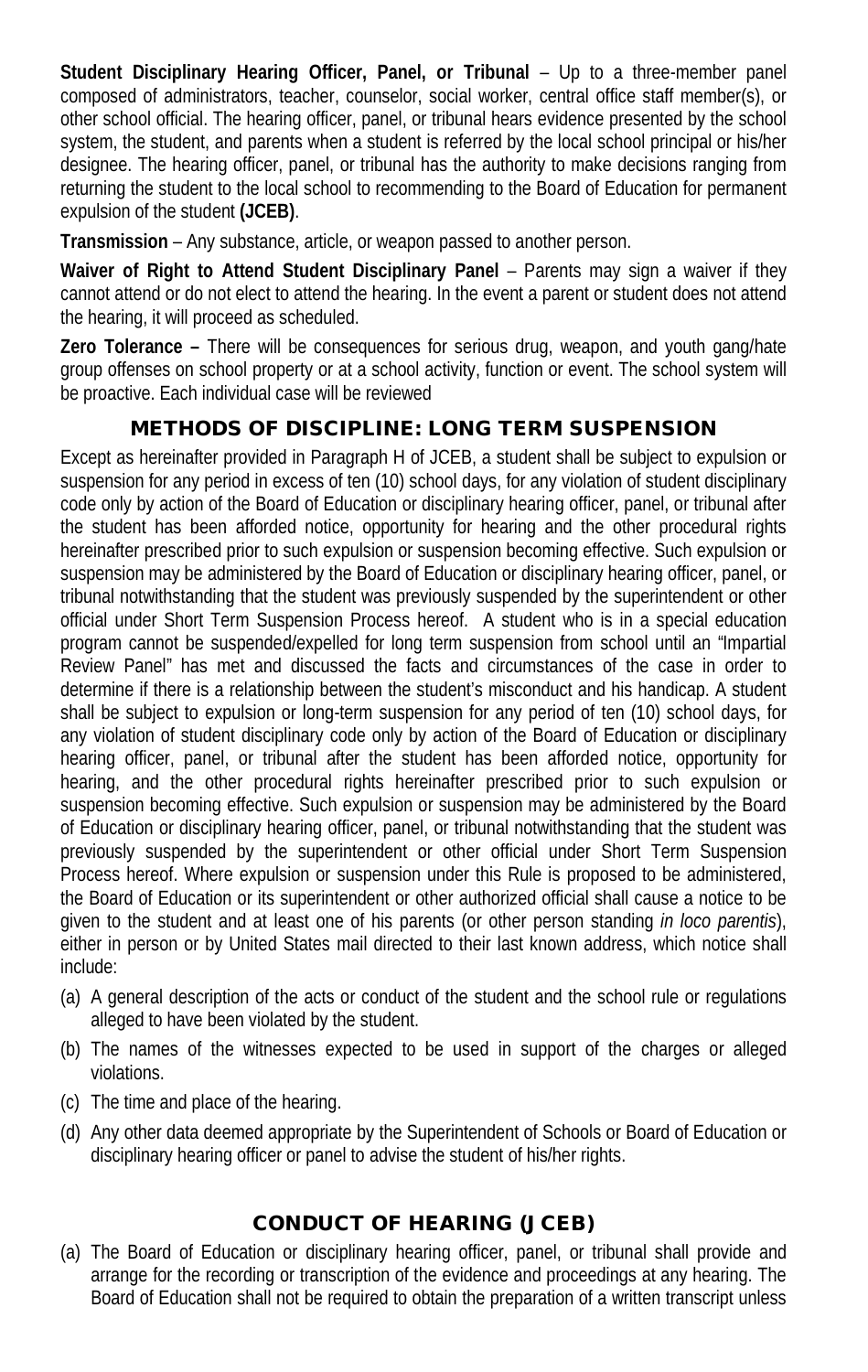otherwise provided by law.

- (b) Members of the Board, the principal, the school system's attorney, the student, the parents or legal representative of the student, may question witnesses, including the student, about matters logically relevant to the charge or charges against the student and the proper disposition of the matter. The chairperson of the Board, the presiding member of the Board in the absence of the chairperson, the disciplinary hearing officer, or the chairperson of the panel or tribunal shall have authority to limit unproductively long or irrelevant questioning by non-board members.
- (c) Objections to the sufficiency of the notice and all other procedural and other objections shall be waived unless written notice thereof is filed with the Superintendent at least 24 hours prior to the time that the hearing is scheduled to begin.

The hearing may be postponed until all such defects have been cured or removed.

### GROUP HEARING

When two or more students are charged with violating the same rule, and have acted in concert, and the facts are basically the same for all such students, a single hearing may be conducted for them if the Superintendent of Schools, chairperson of the Board, the presiding member of the Board in the absence of the chairperson, the disciplinary hearing officer, or chairperson of the panel, or tribunal believes that the following conditions exist:

- (a) A single hearing will not likely result in confusion, and
- (b) No student will have his/her interest substantially prejudiced by a group hearing. If during the hearing the chairperson of the Board, the presiding member of the Board in the absence of the chairperson, the disciplinary hearing officer, or the chairperson of the panel or tribunal finds that a student's interests will be substantially prejudiced by a group hearing, he/she may order a separate hearing for the student.

## PUNISHMENT SHORT OF SUSPENSION OR EXPULSION

Teachers and principals have the authority to take customary and reasonable measures to maintain proper control and discipline among students placed under their care and supervision. Such measures may include the use of reasonable force, in the exercise of lawful authority to restrain or correct pupils and maintain order. Reasonable discipline may include the administration of corporal punishment to a student, subject to the following requirements **(JDA)**:

- (1) The corporal punishment shall not be excessive or unduly severe.
- (2) Corporal punishment shall never be used as a first line of punishment for misbehavior unless the student was informed beforehand that specific misbehavior could occasion its use; provided, however, that corporal punishment may be employed as a first line of punishment for those acts of misconduct which are so anti-social or disruptive in nature as to shock the conscience.
- (3) Corporal punishment must be administered in the presence of a principal or his/her designee, who must be informed beforehand and in the presence of the pupil the reason for the punishment.
- (4) The principal or teacher who administered corporal punishment must provide the child's parent, upon request, a written explanation of the reasons for the punishment and the name of the principal or his/her designee who was present.
- (5) Corporal punishment shall not be administered to a child whose parents or legal guardian have upon the day of enrollment of the pupil filed with the principal of the school a statement from a medical doctor licensed in Georgia stating that it is detrimental to the child's mental or emotional stability.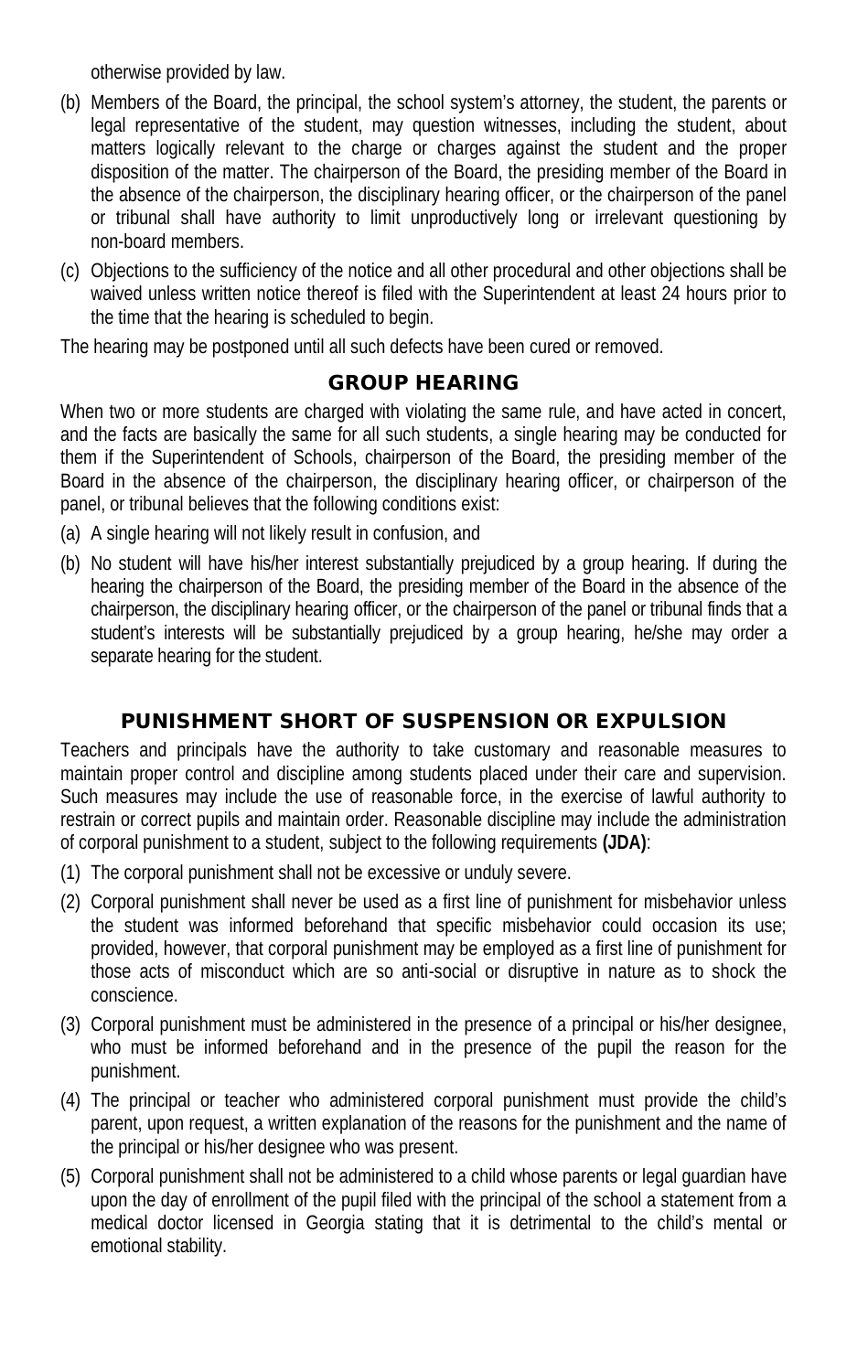#### PROCEDURES FOR DISCIPLINARY HEARING OFFICER OR PANELS

Refer to Policy JCEB

# STUDENT CODE OF CONDUCT - PARENTAL INVOLVEMENT

This Code of Conduct is based on the expectation that parents, guardians, teachers and school administrators will work together to improve and enhance student behavior and academic performance and will communicate freely their concerns about, and actions in response to, student behavior that detracts from the learning environment. School administrators recognize that two-way communication through personal contacts are extremely valuable; therefore, they provide information to parents and well as on-going opportunities for school personnel to hear parents' concerns and comments. Parents and students should contact the principal of the school if specific questions arise related to the Code of Conduct. The Code of Conduct specifies within its standards of behavior various violations of the Code which may result in a school staff member's request that a parent or guardian come to the school for a conference. Parents are encouraged to visit the schools regularly and are expected to be actively involved in the behavior support processes designed to promote positive choices and behavior. Georgia law mandates that any time a teacher or principal identifies a student as a chronic disciplinary problem student, the principal shall notify by telephone call and by mail the student's parent or guardian of the disciplinary problem, invite the parent or guardian to observe the student in a classroom situation, and request at least one parent or guardian to attend a conference to devise a disciplinary and behavioral correction plan. Georgia law also states that before any chronic disciplinary problem student is permitted to return to school from a suspension or expulsion, the school shall request by telephone call and by mail at least one parent or guardian to schedule and attend a conference to devise a disciplinary and behavioral correction plan. The law allows a local board of education to petition the juvenile court to require a parent to attend a school conference. If the court finds that the parent or guardian has willfully and unreasonably failed to attend a conference requested by the principal pursuant to the laws cited above, the court may order the parent or guardian to attend such a conference, order the parent or guardian to participate in such programs or such treatment as the court deems appropriate to improve the student's behavior, or both. After notice and opportunity for hearing, the court may impose a fine, not to exceed \$500.00, on a parent or guardian who willfully disobeys an order of the court under this law. Parental Consent for Participation in School Sponsored Clubs Georgia law (Code Section 20-2-705) requires that students and parents receive information on school clubs and organizations at the beginning of each school year. The information must include the name of the club or organization, mission or purpose, name of club's faculty advisor, and a description of past or planned activities. On a form there must be an area for a parent or guardian to decline permission for his or her student to participate in a club or organization designated by him or her. For clubs or organizations started during the school year, the school is required to get written permission from a parent or guardian prior to a student's participation.

# STUDENT CODE OF CONDUCT - RULES

# **RULE 1. DISRUPTION AND INTERFERENCE WITH SCHOOL**

#### **No student shall:**

- **A.** Occupy any school building, gymnasium, school grounds, properties or part thereof with intent to deprive others of its use, or where the effect thereof is to deprive others of its use.
- **B.** Block the entrance or exit of any school building or property or corridor or room thereof so as to deprive others of access thereto.
- **C.** Set fire to or otherwise damage any school building or property.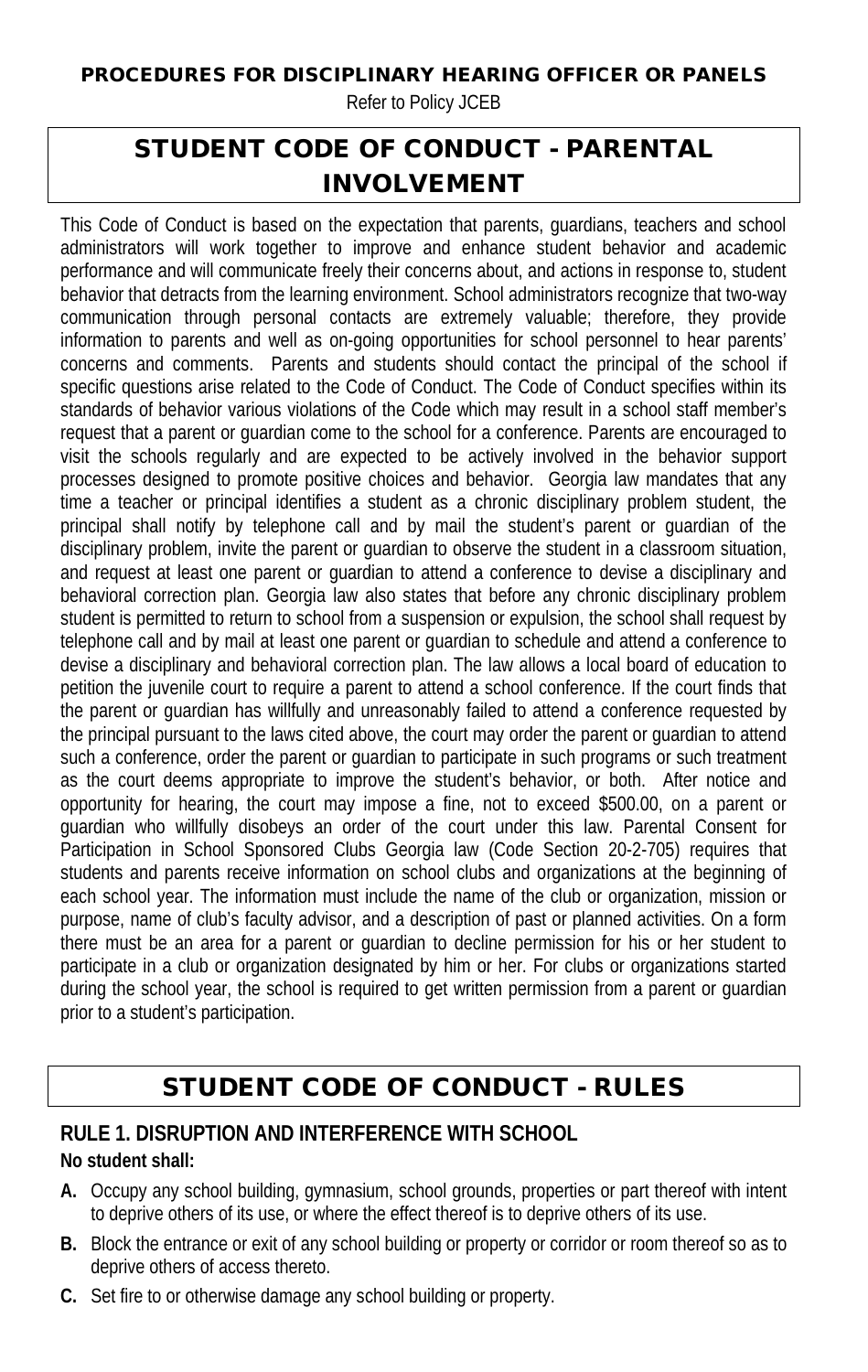- **D.** Falsely activate any alarm system, including but not limited to fire and security systems, while on any school facility.
- **E.** Make any bomb threats or terroristic threats that may cause the discontinuance or interruption of school, school activity, function, or event.
- **F.** Possess, discharge, display or otherwise threateningly use any firearms, explosives or other weapons on school premises.
- **G.** Prevent or attempt to prevent the convening or continued functioning of any school, class, activity or lawful meeting or assembly on the school campus.
- **H.** Prevent students from attending a class or school activity.
- **I.** Except under the direct instruction of the principal, block normal pedestrian or vehicular traffic on a school campus or adjacent grounds.
- **J.** Continuously and intentionally make noise or act in any other manner so as to interfere seriously with the teacher's ability to conduct his/her class.
- **K.** In any other manner, by the use of violence, force, noise, coercion, threat, intimidation, fear, passive resistance, or any other conduct, cause or attempt to cause the disruption of any lawful mission, process or function of the school, or engage in any such conduct for the purpose of causing the disruption or obstruction of any such lawful mission, process of function**.**
- **L**. Refuse to identify himself/herself or give false information upon request of any teacher, principal, superintendent, school bus driver, or other authorized school personnel.
- **M.** Urge, encourage, or counsel other students to violate any provision of the Student Code of **Conduct**

## **RULE 2. DAMAGING OR ATTEMPTING TO DAMAGE PROPERTY**

- **A.** A student on school premises shall not intentionally cause damage to property belonging to a teacher, other school official, employee or student.
- **B**. A student shall not cause or attempt to cause damage, steal or attempt to steal, mark, or deface school property.
- **C. 1**. A student shall not cause or attempt to cause damage, steal or attempt to steal, mark, or deface the private property of another person either on the school grounds or during a school activity, function or event off school grounds, or while in, on or upon school motor vehicles or buses or while loading, unloading, boarding, alighting from or dismounting school motor vehicles or buses and while at school bus stop or loading zones or areas**.**
- **C. 2.** Unlawful taking of the property of another without threat or use of violence or bodily harm in such a manner as to deprive the lawful owner of the use and enjoyment of said property.

Included are pocket-picking, purse or backpack-snatching if left unattended, theft from a building, theft from a motor vehicle, theft from a coin-operated machine, theft by deception, theft by conversion, and all other types of thefts which are accomplished without use of force or threats of force.

**C. 3**. The taking, or attempting to take, anything of value that is owned by another person or organization, under confrontational circumstances by force or threat of force or violence and/or by putting the victim in fear. An essential difference between robbery and larceny is that a threat or battery is involved in a robbery. Examples include extortion of lunch money.

NOTE: Referral to JCEB for certain conditions.

NOTE: Students in grades 6 – 12 only. Any student charged with violating this rule may be subject not only to disposition under this rule but also punishment under 11(g) and 11(h) of the Griffin-Spalding County Discipline Procedures.

## **RULE 3. ASSAULT OR BATTERY BY A STUDENT**

**A**. A student shall not commit an assault or battery upon another student.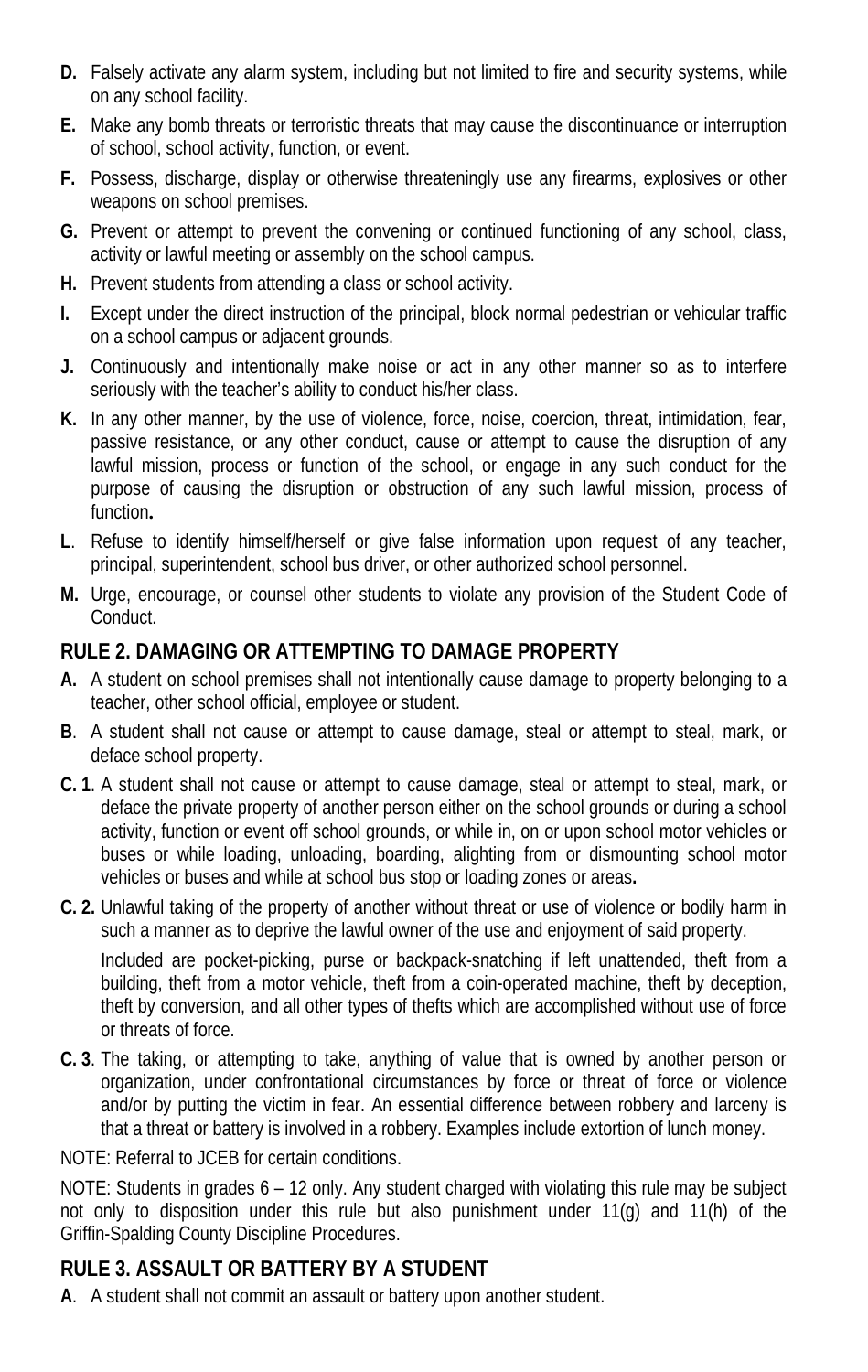**B**. A student shall not commit an assault or a battery upon any teacher, other school official or employee.

NOTE: Referral to JCEB for certain conditions

NOTE: Students in grades 6 – 12 only. A student violating this rule for fighting may be subject not only to disposition under this rule but also punishment under 11(g) and 11(h) of the Griffin-Spalding County Discipline Procedures. *See also the provisions of Rule 4 related to acts of physical violence against school bus drivers, teachers, school officials or school employees.*

## **RULE 4. PHYSICAL INJURY CAUSED, THREATENED OR ATTEMPTED TO BE CAUSED BY STUDENT TO SCHOOL PERSONNEL**

A student shall not cause, or threaten or attempt to cause, physical injury, or behave in such a manner as could reasonably be apprehended to cause an assault, battery or physical injury, to a teacher, other school official or school employee:

NOTE: Referral to JCEB for certain conditions NOTE: Students in grades 6-12 only: A student violating this rule for fighting may be subject not only to disposition under this rule but also punishment under 11(g) and 11(h) of the Griffin-Spalding County Discipline Procedures. Pursuant to O.C.G.A. Section 20-2-751.6 of the 2002 Georgia Legislature any student who is alleged to have committed an act of physical violence against a teacher, school bus driver, or other school official or employee shall be referred to a hearing before a disciplinary tribunal pursuant to the provisions of O.C.G.A. Section 20-2-754; any student so accused shall be suspended pending the hearing. The disciplinary hearing officer, panel, or tribunal composed of school officials appointed by the Griffin-Spalding County Board of Education shall conduct the hearing (JCEB). The decision of disciplinary hearing officer, panel, or tribunal may be appealed to the Griffin-Spalding County Board of Education pursuant to O.C.G.A. Section 20-2-754. The Griffin-Spalding County School Board may impose penalties not recommended by the disciplinary hearing officer, panel, or tribunal. As used in this policy, consistent with the provisions O.C.G.A. Section 20-2-751.6 of the 2002 Georgia Legislature, the term "physical violence" means:

- **A.** Intentionally making physical contact of an insulting or provoking nature with the person of another; or
- **B**. Intentionally making physical contact with another which causes physical harm to another unless such physical contacts or physical harms were in defense of self as provided in O.C.G.A. Section 16-3-21. A Student found guilty by a tribunal of committing an act of physical violence which causes physical harm to a teacher, school bus driver, school official or school employee shall be expelled from the public school system for the remainder of the period of the student's eligibility to attend public school pursuant to the provisions of OCGA Section 20-2-150. The Griffin-Spalding County Board of Education, in its discretion, may permit the student to attend an alternative education program for the period of the student's expulsion. If the student who commits the act of physical violence which causes physical harm to a teacher, school bus driver, school official, or school employee is in kindergarten through the 8th grade, then the Griffin-Spalding County Board of Education at its discretion and on recommendation of the tribunal may permit such student to re-enroll in the regular public school program for grades 9-12. If the Griffin-Spalding County Board of Education does not operate an alternative educational program for students in kindergarten through 6th grade, the Griffin-Spalding County Board of Education may, in its discretion, permit such student in grades kindergarten through 6th grade to re-enroll in the public school system. Further, any student who is found by a tribunal to have committed an act of physical violence which causes physical harm to a teacher, school bus driver, school official or school employee shall be referred to a juvenile court or other appropriate law enforcement official for prosecution. Any student found to have committed an act of physical violence against a teacher, bus driver, school official, or school employee which act did not result in physical harm to the victim may be, in the discretion of the Griffin-Spalding County Board of Education, disciplined by expulsion, long term suspension, or short term suspension. Any student threatening, striking, or causing bodily harm to teacher or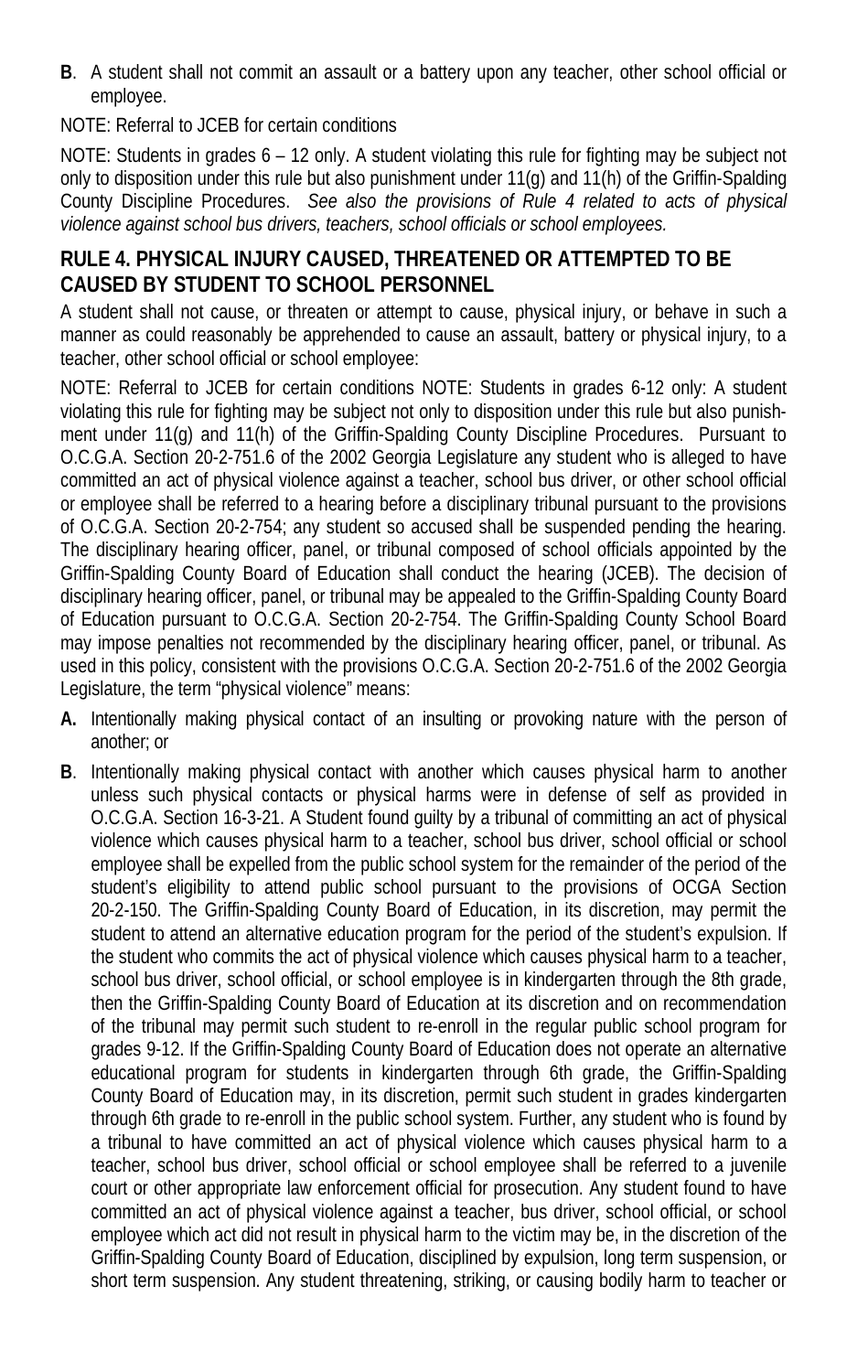other school personnel shall have his or her driver's license suspended pursuant to O.C.G.A. Section 40-5-22.

## **RULE 5. PHYSICAL INJURY CAUSED, THREATENED OR ATTEMPTED TO BE CAUSED, BY STUDENT TO ANOTHER STUDENT OR ANY OTHER PERSON:**

- **A**. A student shall not cause, or threaten or attempt to cause, physical injury, or behave in such a manner as could reasonably be apprehended to cause an assault, battery or physical injury, to another student or any other person.
- **B.** No student shall be a willing participant in a fight involving physical violence. This is conduct that is defined in the criminal code as "affray".

NOTE: Referral to JCEB for certain conditions.

NOTE: Students in grades 6-12 only: A student violating this rule may be subject not only to disposition under this rule but also punishment under 11 (g) and 11 (h) of the Griffin-Spalding County Discipline Procedures.

## **RULE 6. WEAPONS, FIRE ARMS AND HAZARDOUS OBJECT (JCDAE)**

- 1. A student shall not possess, handle, or distribute any handgun, firearm, rifle, shotgun or similar weapon; any weapon which will or is designed to, or may readily be converted to propel a missile of any kind (including a starter gun); or any explosive compound, bomb.
- 2. A student shall not possess any dangerous weapon as defined in O.C.G.A. §16-11-121, including a rocket launcher, bazooka, recoilless rifle, mortar, hand grenade, or any other similar devices.
- 3. A student shall not possess any hazardous/dangerous object, including any machete, dirk, sword cane, bowie knife, switchable knife, any other knife having a blade of two or more inches, straight-edge razor, razor blade, ice pick or box cutter, a spring stick, metal/brass or artificial knuckles, blackjack, any bat, club, or other bludgeon-type weapons, or flailing instrument consisting of two or more rigid parts connected in such a manner as to allow them to swing freely, which may be known as a nun chahka, nun chuck, shuriken, or fighting chain, or any disc, of whatever configuration, having at least two points or pointed blades which is designed to be thrown or propelled and which may be known as a throwing star or oriental dart, or any other martial arts device; any pistol or rifle designed to propel objects by air pressure or spring action; any stun gun, look-alike/toy firearm or non-lethal air gun; or taser; any weapon of like kind or any tool or instrument capable of inflicting bodily injury and which could reasonably be concluded as being a violation of the intent of this section (for example: chain, night stick, rings, studded or pointed bracelets, ax handle, seam ripper, metal nail file). Such terms shall not include any of these instruments used for classroom work authorized by the teacher.

### **NOTE: Referral to JCDAE for certain conditions.**

#### **NOTE: Students in grades 6-12 only: A student violating this rule may be subject not only to disposition under this rule but also punishment under 11(g) and 11(h) of the Griffin-Spalding County Discipline Procedures.**

Students who possess any weapons described in definitions 1 or 2 listed above in violation of this policy will be subject to a minimum of a one calendar year expulsion (O.C.G.A. §20-2-751.1). The Superintendent shall have the authority, either before or after the student is referred for a hearing, to reduce the mandated one year expulsion under circumstances where the one year expulsion appears excessive to the Superintendent on a case-by-case basis. The tribunal or hearing officer shall also have the authority to modify such expulsion requirement on a case-by-case basis in determining the appropriate punishment. Finally, in any tribunal decision appealed to the board of education, the board may reduce the mandated punishment but shall consider whether the superintendent and/or tribunal or hearing officer considered a reduction and any rationale in denying such a reduction.

Students who possess other weapons or hazardous/dangerous objects as described in definition 3 will be subject to discipline as specified in the student code of conduct.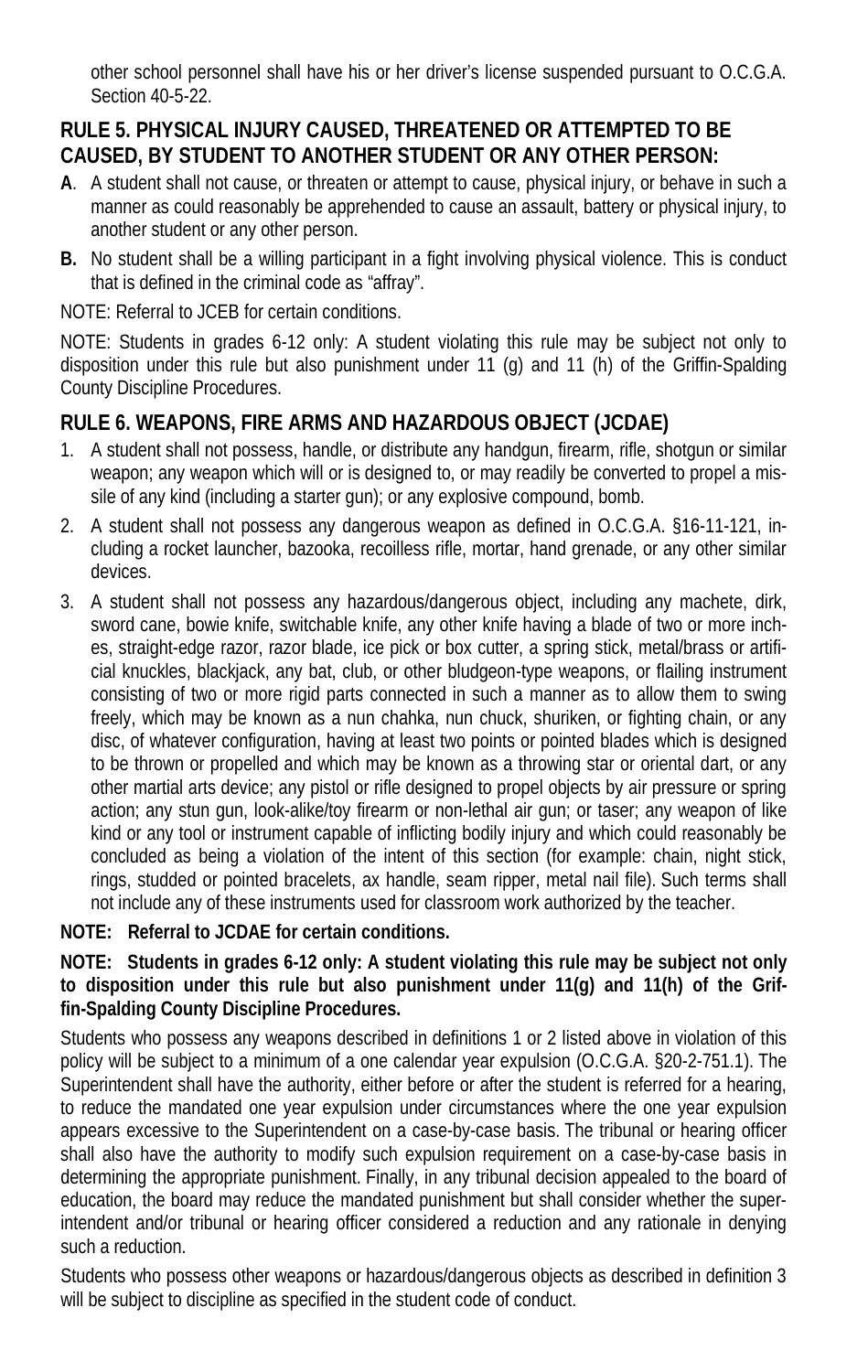#### **Guns:**

Any student bringing a gun (including a firearm, weapon or hazardous/dangerous objects as defined by Policy JCDAE) onto school property shall be referred to a disciplinary hearing officer, panel, or tribunal. If the disciplinary hearing officer, panel or tribunal determines that the student did possess a gun on school grounds, the student shall be expelled for not less than one calendar year. In appropriate circumstances, or as law requires, the hearing officer, tribunal, panel, administrator, superintendent, or the board of education may, in its discretion, modify the mandatory minimum one calendar expulsion. (Refer to Policy JCDAE for Disciplinary action and Procedures) Any student who brings a firearm or weapon to school shall be referred to the appropriate criminal justice or juvenile delinquency authorities. The term weapon as used in this policy shall include any weapon as defined in O.C.G.A. 16-11-127.

## **RULE 7. ALCOHOLIC BEVERAGES, NARCOTICS, STIMULANT DRUGS, AND CONTROLLED SUBSTANCES (JCDAC)**

- **A.** A student shall not possess, sell, use, distribute or be under the influence of any alcoholic beverage of any kind.
	- 1. A student suspected of drinking alcohol at school related events or on school property may be asked to submit to a breath test to determine if alcohol has been consumed. A parent or guardian of a student suspected of drinking alcohol will be notified and offered the opportunity to give their consent for the test to be administered. Students who are eighteen years of age or older may give their own consent for the test to be administered.
	- 2. Parent/guardians may select another method to determine if alcohol has been consumed. Failure of the student to submit to testing as requested by the school official may result in an unfavorable inference and appropriate punishment may be given the student if the school official believes that there is sufficient evidence to indicate use, possession, or distribution of any alcoholic beverage or controlled substance.

NOTE: A student violating this rule may be subject not only to disposition under this rule but also punishment under 11(g) and 11(h) of the Griffin-Spalding County Discipline Procedure.

- **B.** A student shall not possess, sell, use, distribute or be under the influence of any substance containing any concentration of tetra hydro cannabinol (THC) (for example: marijuana, hemp, CBD oil, or any other derivative of either) or any other substance set out or controlled under and by virtue of the Georgia Controlled Substances Act or the Georgia Dangerous Drug Act**.** NOTE: A student violating this rule may be subject not only to disposition under this rule but also punishment under 11(g) and 11(h) of the Griffin-Spalding County Discipline Procedure.
- **C.** A student shall not possess, sell, purchase, use, distribute, transport, be in possession of equipment or devices used for preparing or using drugs or narcotics or being under the influence of any intoxicant, narcotic drug, hallucinogenic drug, amphetamine, barbiturate, or marijuana of any kind or any substance set out or controlled under and by virtue of the Georgia Controlled Substance Act or the Georgia Dangerous Drug Act.

NOTE: A student violating this rule may be subject not only to disposition under this rule but also punishment under 11(g) and 11(h) of the Griffin-Spalding County Discipline Procedure.

- **D.** A student shall not possess, sell, use, or distribute any substance under pretense that it is a controlled substance or dangerous drug.
- **E.** A student shall not use, possess or distribute any over-the-counter drug in any manner other than directed on the original container of the over-the-counter drug or by a physician, or for the purpose of becoming intoxicated or for a mood-altering purpose, or any substance under the pretense that it is a controlled substance. Use of a drug authorized by a medical prescription from a registered pharmacist or licensed medical doctor shall not be considered a violation of this rule, provided it is used by the person named in the prescription in the manner directed by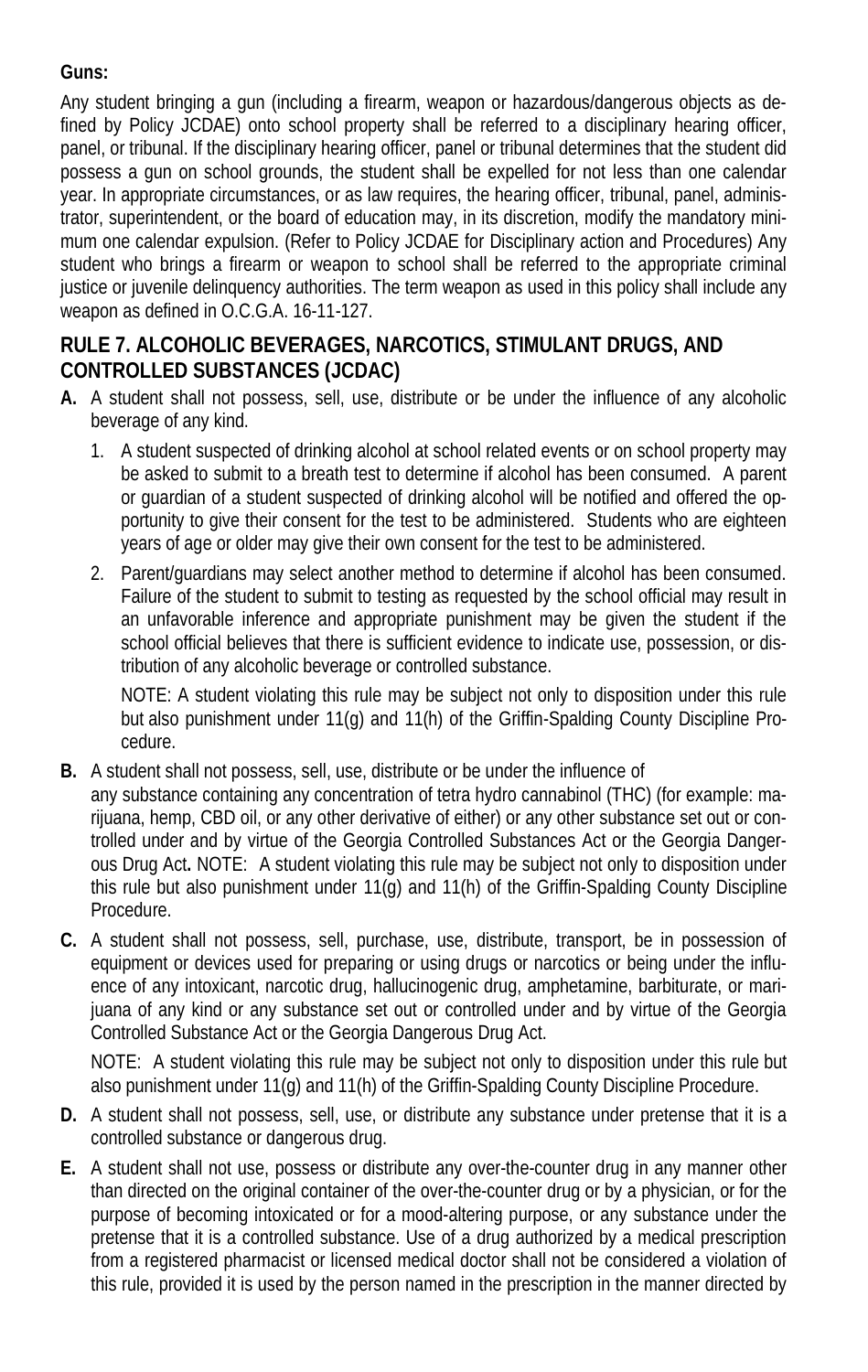the prescription.

**F**. A student shall not use inhalants. "Inhalant" means any substance that the fumes or vapors of which are intentionally smelled or inhaled for the purpose of causing a condition of intoxication, stupefaction, euphoria, excitement, exhilaration, or dulling of the senses or nervous system. Expressly excepted from this rule shall be any prescription medication which is designed to be inhaled and which has been prescribed for the student using it. Any student suspended for possession or sale of drugs or alcohol shall have his or her driver's license suspended pursuant to O.C.G.A. Section 40-5-22.

NOTE: In addition to any other punishment or corrective measure which the administration or superintendent may deem appropriate, students violating Rule 7 may be referred to the Student Support Team (SST) or Respond to Intervention Team (RTI).

## **RULE 8. DISREGARD OF DIRECTIONS OR COMMANDS DISRESPECTFUL CONDUCT**

A student shall not fail to comply with reasonable directions or commands of teachers, student teachers, substitute teachers, teacher aides, principals, school bus drivers, or other authorized school personnel. A student shall not act in a disrespectful manner toward teachers, administrators, or other school personnel. (SBOE Rule 160-4-8-.15) NOTE: A student violating this rule will be subject not only to disposition under this rule but also punishment under 11(g) and 11(h) of the Griffin-Spalding County Discipline Procedures.

# **RULE 9. UNEXCUSED ABSENCES (JBD)**

A student shall not be absent from school or from any class or other required school function during required school hours except for illness or other providential cause, except with written permission of the teacher, principal, or other duly authorized school official, nor shall any student encourage, urge or counsel other students to violate this rule.

### **Chronic Student Absenteeism/Truancy** (SBOE Rule 160-5-1-.10 [JB]

Chronic student absenteeism is unacceptable within the Griffin-Spalding County School System therefore is shall be the ultimate responsibility of the student's school of attendance to document and track absenteeism for their respective students. Any child subject to compulsory attendance who during the school calendar year has more than five (5) days of unexcused absences is considered truant. For the purpose of determining student truancy, school days missed as a result of an out of school suspension shall not be counted as unexcused. (JBA)

## **RULE 10. DRESS AND GROOMING (JCDB)**

Each student shall conform to the dress code as specified by principals at the beginning of school each year. A student shall not dress, groom, or wear or use emblems, insignias, badges or other symbols where the effect thereof is to distract unreasonably the attention of other students, or which may identify them as members of any particular gang, or otherwise cause disruption or interference with the operation of the school. The principal or other duly authorized school official shall determine whether any particular mode of dress, apparel, grooming or use of emblems, insignias, badges, or other symbols results in such interference or disruption as to violate this rule.

## **RULE 11. ADDITIONAL REGULATIONS**

- **A.** A student shall not use tobacco, expressly including cigarettes, cigars and pipes, but not excluding any other forms of tobacco on any school grounds or property (including school buses and motor vehicles) of this school system or at any school activity, function or event (whether on or off school grounds) **(JCDAA)**.
- **B.** Additionally, the Board of Education has an obligation to provide a safe and healthy atmosphere for students, therefore, due to smoking presenting itself as a potential fire hazard to students and buildings, minor children being influenced by students who might use tobacco in any form, and the determination by the Surgeon General that cigarette smoking and other use of tobacco are hazardous to one's health, students in grades K through 12 inclusive shall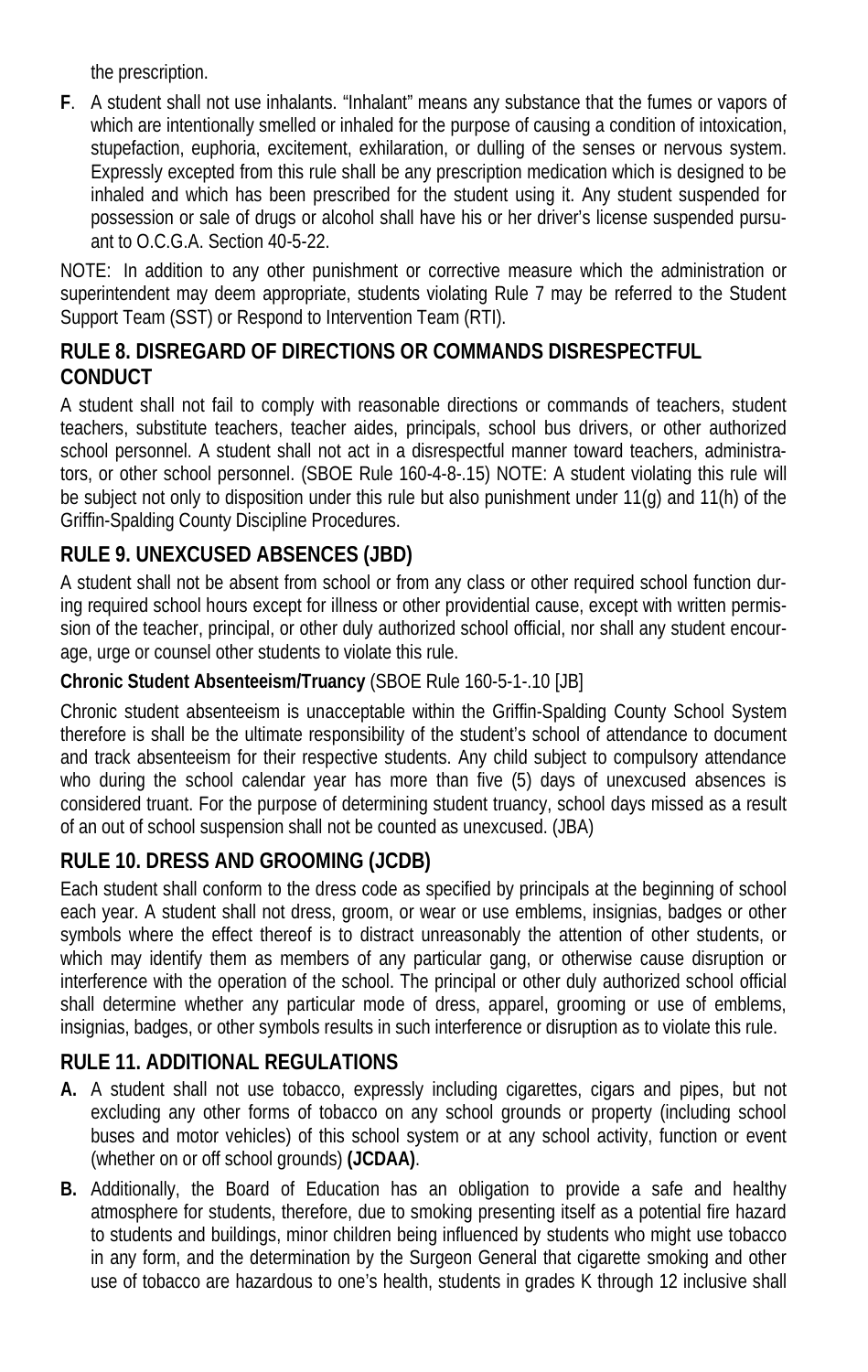not possess during the school day, tobacco, expressly cigarettes, cigars and pipes, but not excluding any other forms of tobacco on any school grounds or property (including school buses and motor vehicles) of this school system or at any school activity, function or event (whether on or off school grounds) **(JCDAA)**.

- **C.** A student shall not use, speak, utter or write profane, vulgar, opprobrious, or inflammatory words or language on any school grounds or property (including school buses and motor vehicles) of this school system or at any school activity, function or event (whether on or off school grounds).
- **D.** A student shall not use, speak, utter or write profane, vulgar, opprobrious, or inflammatory words or language of a racial nature on any school grounds or property (including school buses and motor vehicles) of this school system or at any school activity, function or event (whether on or off school grounds).
- **E.** A student shall not cause, or threaten or attempt to cause deliberate, repeated, and unsolicited physical actions, gestures, or verbal or written comments of a sexual nature, when such conduct has the purpose or effect of interfering with a student's academic performance or creating an intimidating, hostile, or offensive learning environment. This type conduct otherwise known as "sexual harassment" shall not take place on any school grounds or property (including school buses or motor vehicles) of this school system or at any school activity, function or event (whether on or off school grounds). Examples include behaviors such as leering, pinching, grabbing, suggestive comments, suggestive jokes, or pressure to engage in sexual activity.
- **F.** A student shall not possess, sell, use or transmit pornographic materials or literature on any school grounds or property (including school buses and motor vehicles) of this school system or at any school activity, function or event (whether on or off of school grounds).
- **G.** A student shall not commit any crime (felony or misdemeanor) as defined by the laws of Georgia, or violate any State or Federal law while such student is on any school grounds or property (including school buses and motor vehicles) of this school system or at any school activity, function or event (whether on or off school grounds).

NOTE: Administrator authorized to file criminal charges.

**H.** A student shall not violate any ordinance of the City of Griffin while such student is within the city limits on any school grounds or property (including school buses and motor vehicles) of this school system or while attending a school activity, function or event within the corporate limits of the City of Griffin.

NOTE: Administrator authorized to file criminal charges.

- **I.** A student shall not engage in or encourage others to engage in any kind of sexual activity on any school grounds or property (including school buses and motor vehicles) of this school system or at any school activity, function or event (whether on or off school grounds). Parents and guardians are encouraged to inform their children of the consequences, including potential criminal penalties, of underage sexual conduct and crimes for which a minor can be tried as an adult. O.C.G.A. 20-2-735(e)
- **J.** It is the intent of the Board of Education to discipline students who have engaged in off campus misconduct at any time during the year, including summer or other occasions when students are not attending class, based on the following circumstances:
	- **1.** A student who has committed or allegedly committed any act off-campus which is prohibited by the Georgia criminal code whether same be defined as a felony or misdemeanor, (regardless of whether the student is arrested, charged, or convicted with violating that act pursuant to the criminal laws of this state or charged with a delinquent act pursuant to the juvenile code), and whose presence at school is likely to endanger other students or staff or cause disruption to the educational climate may be disciplined or excluded from school.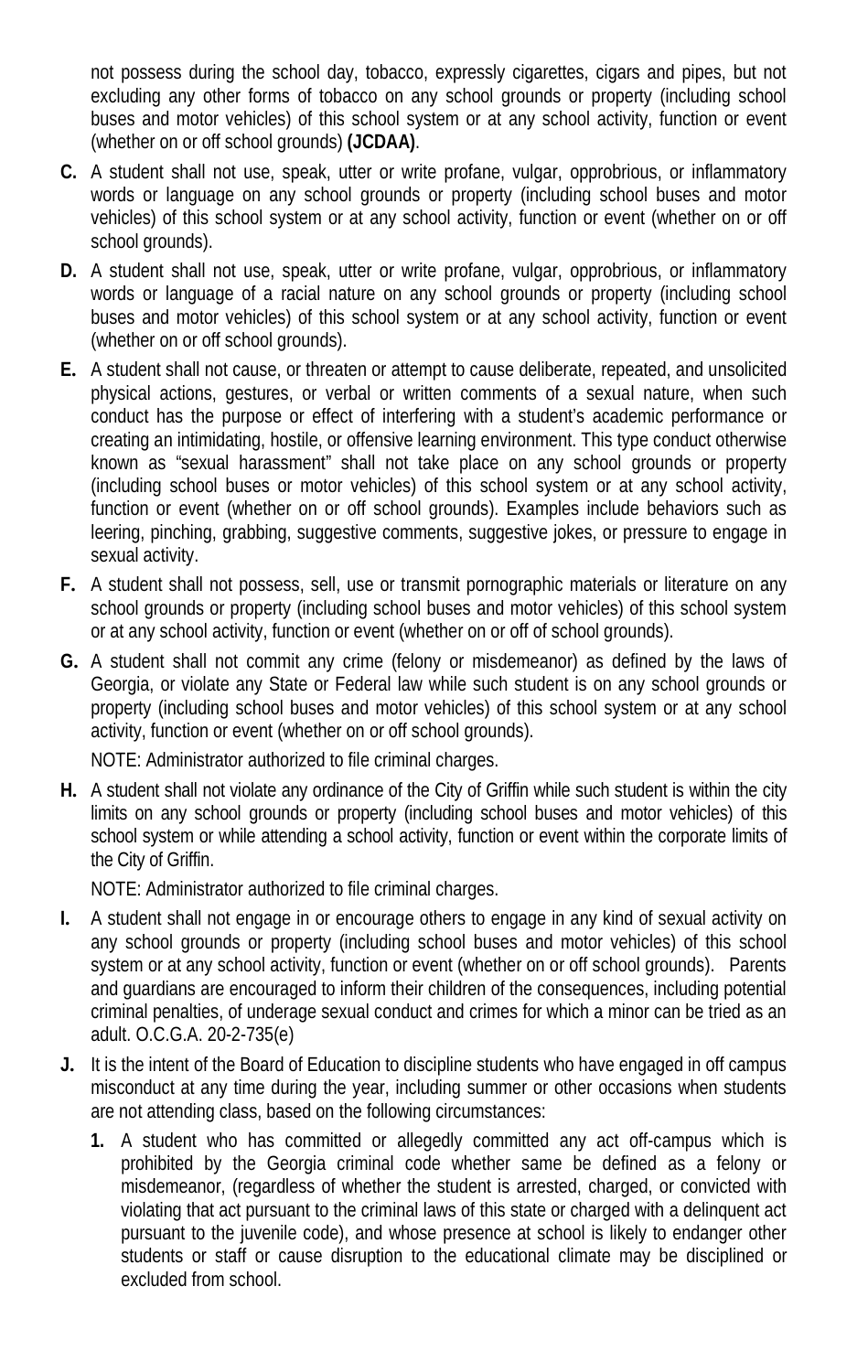**2.** Students who attend or participate in any activity conducted for the benefit of students, whether school sponsored or supported by private organizations such as booster clubs, sports organizations, or similar groups, with prior approval of the superintendent, and without regard to whether the event takes place on school property, are subject to the student discipline code during the activity or while traveling to and from the activity.

# **RULE 12. ELECTRONIC COMMUNICATION DEVICES**

No student shall use a cellular telephone, entertainment system, mp3 player, laser pointer, or other personal electronic device during any school activity unless one of the following conditions apply.

- 1. Students may use personal electronic devices for instructional purposes if approved by the teacher and the principal or his/her designee.
- 2. Students may use personal electronic devices for health reasons if approved in writing by the principal or his/her designee.
- 3. Students may use personal electronic devices for other unusual reasons if approved in writing by the principal or his/her designee. O.C.G.A. 20-2-1183

## **RULE 13. ELECTRONIC COMMUNICATIONS SYSTEM**

A student shall not use the school system electronic communications system (e-mail, internet, America Online or the like) for any purpose other than educational and research consistent with the educational objectives of the Griffin-Spalding County School System. Such prohibited use includes, but is not limited to, transmission of any material in violation of any law of the United States or of the State of Georgia or of any school system regulation or policy or the transmission of copyrighted material, threatening or obscene material, or material protected as a trade secret. Use for commercial activities, product advertisement, or political lobbying is also prohibited.

## **RULE 14. BULLYING (JCDAG) – SEE POLICY ON PAGE 5**

## **RULE 15. GAMBLING**

Students shall not play any game of skill or chance for money or anything of value.

## **RULE 16. LOITERING/TRESPASSING**

Student shall not enter any school property or school facility without proper authority (includes student entry during a period of suspension or expulsion).

## **RULE 17. OFFICE REFERRALS**

Students sent to the office for the fourth (4th) violation of the Student Discipline Code may be subject to a ten (10) day out-of-school suspension and may be identified as a chronically disruptive student. If the student is identified as a chronically disruptive student and is sent to the office for the seventh (7th) violation, the student may be recommended to the disciplinary hearing officer or panel for possible long-term suspension or expulsion.

### **RULE 18. SUSPENSION ACCUMULATION**

Students who accumulate 15 or more days of suspension (in-school or our-of-school) for disciplinary reasons within one school year may be recommended to the disciplinary hearing officer. Prior permission must be received from the administrator over administrative services division before applying Rule 18.

### **RULE 19. FALSIFYING REPORTS OF ALLEGED INAPPROPRIATE BEHAVIOR BY TEACHER/SCHOOL PERSONNEL**

Students shall not falsify, misrepresent, omit or erroneously report information regarding instances of alleged inappropriate behavior by a teacher, administrator or other school employee toward a student **O.C.G.A. 20-2-751.5. \***

Note:

**(a)** Any student *(or parent or friend of a student)* who has been the victim of an act of sexual abuse or sexual misconduct by a teacher, administrator or other school system employee is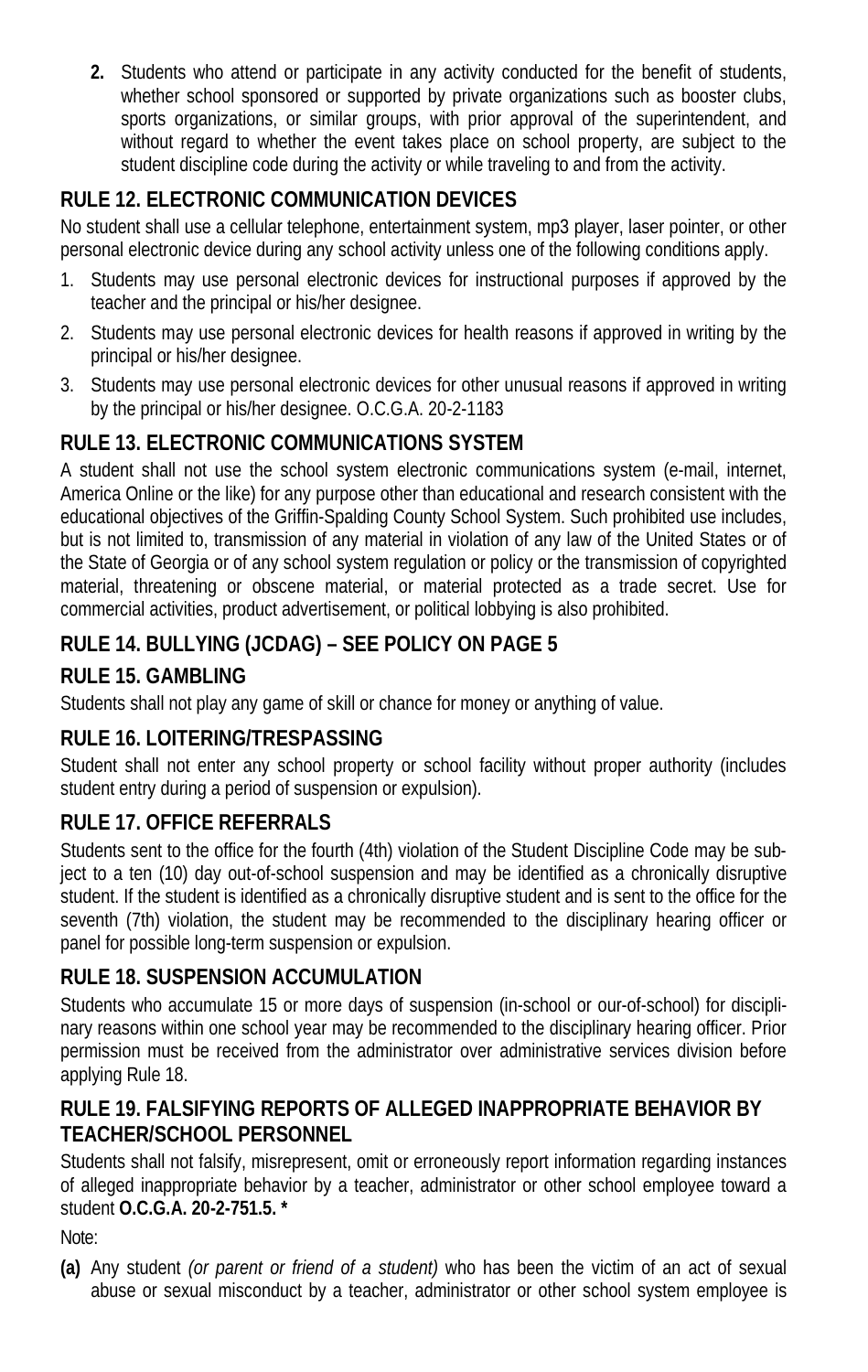urged to make an oral report of the act to any teacher, counselor or administrator at his/her school.

- **(b)** Any teacher, counselor or administrator receiving a report of sexual abuse or sexual misconduct of a student by a teacher, administrator or other employee shall make an oral report of the incident immediately by telephone or otherwise to the school principal or principal's designee, and shall submit a written report of the incident to the school principal or principal's designee within 24 hours. *If the principal is the person accused of the sexual abuse or sexual misconduct, the oral and written reports should be made to the superintendent or the superintendent's designee.*
- **(c)** Any school principal or principal's designee receiving a report of sexual abuse as defined in O.C.G.A. 19-7-5 shall make an oral report immediately, but in no case later than 24 hours from the time there is reasonable cause to believe a child has been abused. The report should be made by telephone and followed by a written report in writing, if requested, to a child welfare agency providing protective services, as designated by the Department of Human Resources, or, in the absence of such agency, to an appropriate police authority or district attorney. Reports of acts of sexual misconduct against a student by a teacher, administrator or other employee not covered by O.C.G.A. 19-7-5 or 20-2-1184 shall be investigated immediately by school or system personnel. If the investigation of the allegation of sexual misconduct indicates a reasonable cause to believe that the report of sexual misconduct is valid, the school principal or principal's designee shall make an immediate written report to the superintendent and the Professional Standards Commission Ethics Division.

**"Sexual abuse"** means a person's employing, using, persuading, inducing, enticing, or coercing any minor who is not that person's spouse to engage in any sexual act as defined in O.C.G.A. 19-7-5.

**"Sexual misconduct"** includes behavior by an educator that is directed at a student and intended to sexually arouse or titillate the educator or the child. Educator sexual misconduct by an educator may include, but is not limited to, the following behavior:

- 1. Made sexual comments, jokes, or gestures.
- 2. Showed or displayed sexual pictures, photographs, illustrations, or messages.
- 3. Wrote sexual messages/graffiti on notes or the internet.
- 4. Spread sexual rumors (i.e. said a student was gay or a lesbian).
- 5. Spied on students as they dressed, showered or used the restroom at school.
- 6. Flashed or "mooned" students.
- 7. Touched, excessively hugged, or grabbed students in a sexual way.
- 8. Forced a student to kiss him/her or do something else of a sexual nature.
- 9. Talked or asked about a student's developing body, sexuality, dating habits, *etc.*
- 10. Talked repeatedly about sexual activities or sexual fantasies.
- 11. Made fun of your body parts.
- 12. Called students sexual names.

\*20-2-751.7.(a) The Professional Standards Commission shall establish a state mandated process for students to follow in reporting instances of alleged inappropriate behavior by a teacher, administrator, or other school employee toward a student which shall not prohibit the ability of a student to report the incident to law enforcement authorities. Each local school system shall be required to implement and follow such state mandated process and shall include the mandated process in student handbooks and in employee handbooks or policies.

# **RULE 20. SECRET SOCIETIES (GANGS) SEE POLICY ON PAGE 28 RULE 21. OFFENSES INVOLVING FALSE INFORMATION False Statement**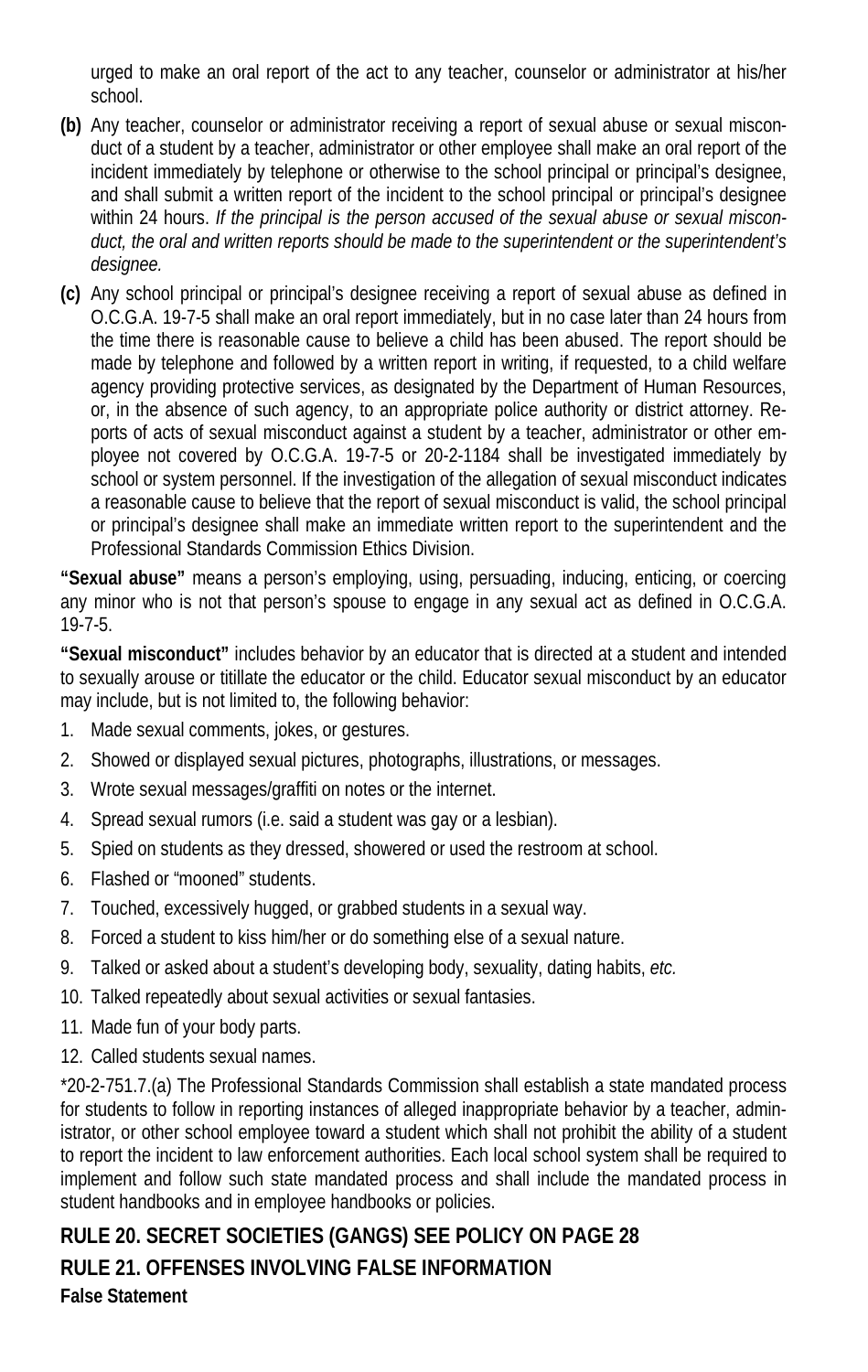**A.** A student to whom a request has been made by a school official to provide information regarding any school related matter commits the offense of furnishing a false statement when he/she, knowingly and willfully, makes a false statement, whether orally or in writing.

### **Perjury**

**B.** A student to whom a lawful oath or affirmation has been administered commits the offense of perjury when, in a student disciplinary proceeding, he/she knowingly and willfully makes a false statement material to the issue or point in question.

### **Forgery**

**C.** A student commits the offense of forgery when he/she knowingly makes, alters, or possesses any school related writing, record, or document in a fictitious name or in such manner that the writing, record, or document as made or altered purports to have been made by another person, or at another time with different provisions, or by authority of one who did not give such authority.

## **RULE 22. INFLUENCING WITNESSES**

A student shall not with intent to deter a witness from testifying freely, fully, and truthfully to any matter pending in any disciplinary or in any administrative proceeding, communicate directly or indirectly, to such witness any threat of injury or damage to the person, property or employment of any relative of the witness or who offers or delivers any benefit, reward, or consideration to such witness or to a relative of the witness.

## **RULE 23. FAILURE TO OBEY SUBPOENA**

A student who is served with a lawfully issued subpoena compelling his, or her, attendance at a student disciplinary tribunal, personnel hearing or any other proceeding before a tribunal panel, hearing officer or the Griffin-Spalding County Board of Education commits a violation of this Rule if a student fails to obey subpoena and may be subject to discipline pursuant to the provisions of the Griffin-Spalding County School System Behavior Code and Discipline Policy.

### **Other Requirements and Considerations:**

- **A.** Students serving out-of-school suspension, in-school suspension (long-term), or expulsion are not permitted to attend or participate in any school functions.
- **B.** A student on his/her way to or from school, whether or not the student is using their own or school system transportation, or while being provided school system transportation to/from any school function or activity, or any school-related activity, or at any school event held away from the school, under the jurisdiction of school authorities is subject to the rules and regulations as stated in this Student Discipline Code. This shall include bus stops used by the school system's transportation to load and deliver students.
- **C.** All disciplinary problems affecting special education students shall be in strict compliance with the law.
- **D.** A student's past disciplinary record will be considered in assessing a discipline penalty.
- **E.** The principal, or his designee, has the discretion to recommend long-term suspension or expulsion, based on the seriousness of the offense. Long-term suspension or expulsion recommendations are heard by the disciplinary hearing officer, panel, or tribunal unless the superintendent directs it to be heard by the Board of Education first.
- **F**. School administrators are authorized to file criminal charges in their official capacity as an administrator for the school system.
- **G.** Administrators have wide discretionary authority in determining disciplinary actions.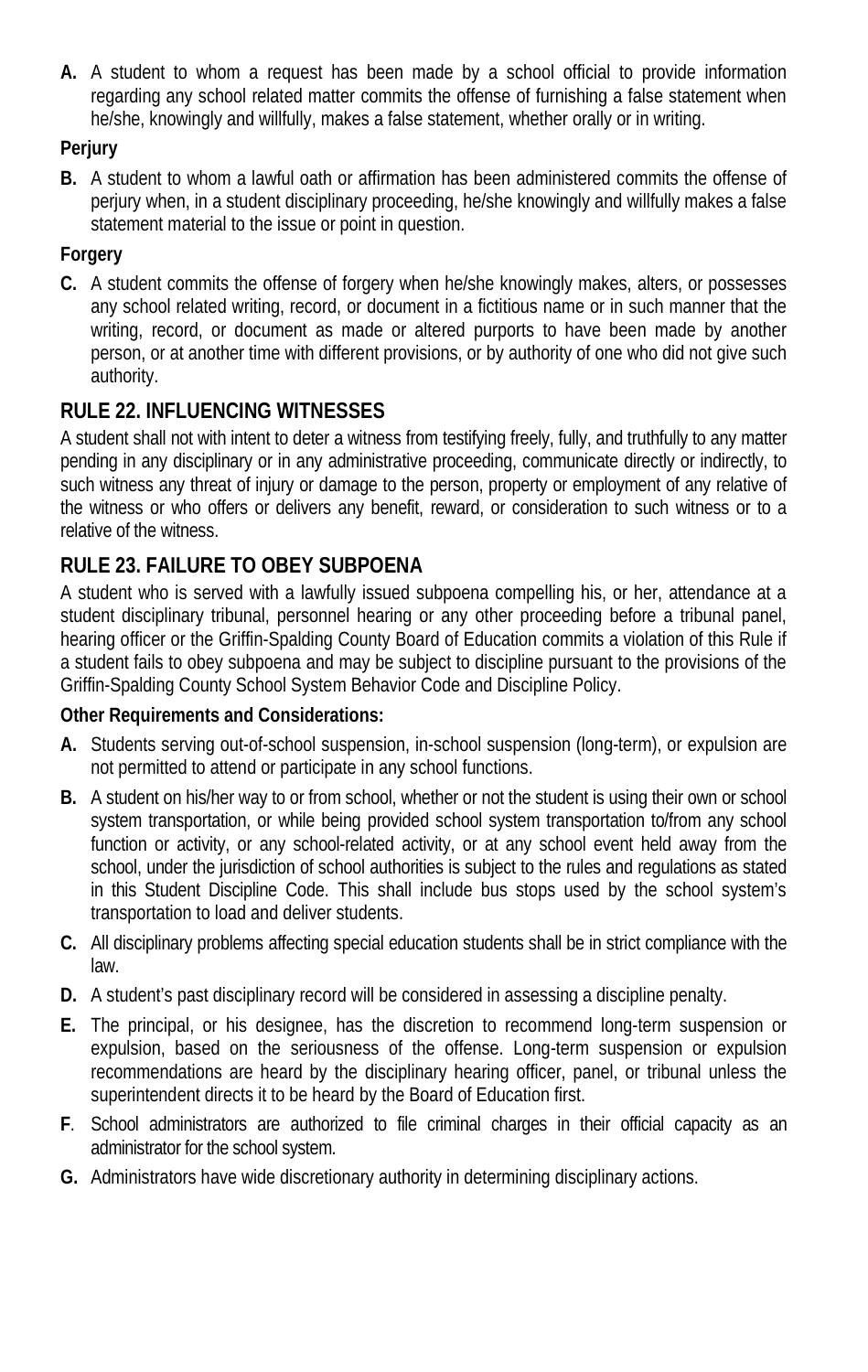# STUDENT DRESS CODE

The Griffin-Spalding County School System dress code requires students in middle and high school to dress in a manner that is conductive to a good learning environment. Our behavior patterns are affected by what we wear. When students are wearing proper attire, they are more reserved in their behavior. Visitors and our community judge our schools by the appearance and deportment of our students. Our impressions upon others and the impressions of the entire school are influenced by what students wear.

One objective of a school is to assist students in preparing for life in the business and social worlds. Our schools, therefore, should help students learn to dress in a manner the public finds appropriate. Many fads in dress are not appropriate for school. Therefore, students' dress should reflect neatness, cleanliness and should not distract or cause disruption in the educational process of school.

The school administration reserves the right to determine if a student's dress, hairstyle, etc. are too casual, too revealing, or too distracting in the learning environment to be considered appropriate for school. The safety of all students will be taken into consideration when making decisions regarding appropriate/inappropriate attire including the tucking in of shirt tails.

It is not the intent of this regulation to create hardship or stress on any student or parent, but rather to provide a reasonable standard of dress. Recognizing the fact that no dress code is perfect and there may be some who will not agree on all points, we are requesting the cooperation of all students and their parents in adhering to this policy. The following restrictions, therefore, are imposed:

- 1. During school hours or at school activities, students should wear appropriate footwear. (Flip flops and bedroom shoes are not appropriate.)
- 2. During school hours or at school activities, students shall not wear clothing with slit(s) or hole(s). (Frayed area(s) and patched holed are not appropriate.)
- 3. During school hours or at school activities, students may wear skirts, shorts, skorts, or dresses that fall below fingertip length when arms are held loosely at the side.
- 4. During school hours or at school activities, students shall not wear tank shirts, halter tops, shirts or dresses with spaghetti straps. In addition, tops that expose cleavage, the midriffs, strapless dresses or see-through clothing are not appropriate during school hours or at school activities.
- 5. During school hours or at school activities, tails of shirts shall be worn at wrist level or above. Shirts longer than this must be tucked. During school hours or at school activities, students shall wear pants belted at the natural waistline. There will be no "busting slack" or exposure of clothing designed and sold as undergarments during school hours.
- 6. During school hours or at school activities, students may not wear oversized clothing, skin-tight pants, or form fitting clothing. Students may wear leggings provided a dress or top is worn over the leggings. The length of the dress or top worn over the leggings must fall below the fingertip length when arms are held loosely at the side.
- 7. During school hours or at school activities, students may not wear clothing in a manner inconsistent with the intended design (Examples: bandanas used as belts, etc.).
- 8. During school hours or at school activities, students shall not wear clothing displaying obscene or suggestive slogans or shirts with pictures or patches displaying illegal substances for minors. (Examples: symbols of drugs, tobacco products or alcoholic beverages, etc.)
- 9. During School hours or at school activities, students shall not wear clothing which displays or implies profane, vulgar, obscene or racially offensive language, symbols, or sexual innuendo.
- 10. During school hours or at school activities, students shall not display emblems, insignias, writing graphics, pictures, badges, tattoos or other symbols where the effect is to cause disruption or interference with the operation of the school.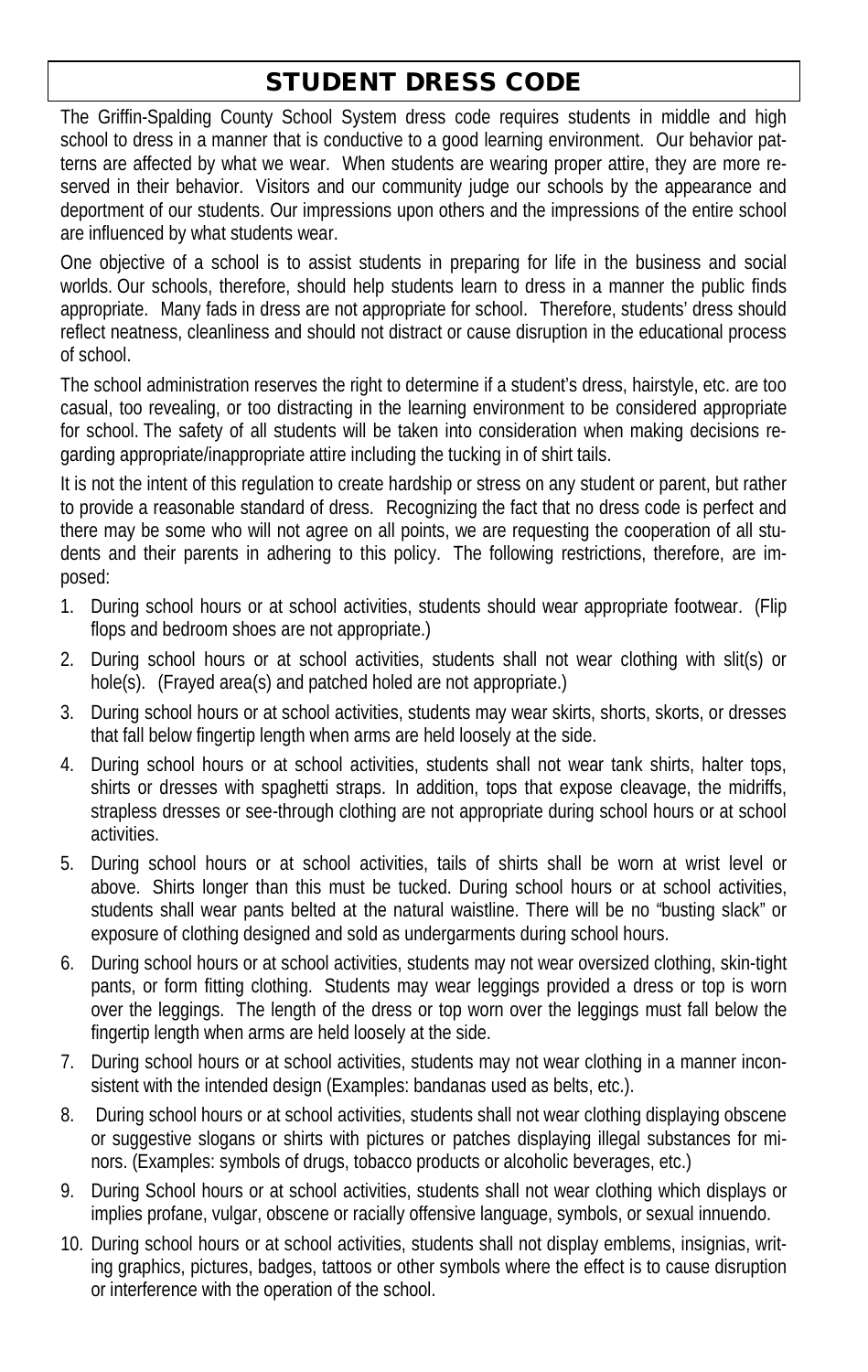- 11. During school hours or at school activities, students shall not wear hats, sunglasses, caps, visors, sweatbands, skull caps, do rags, headbands or bandanas. (All hats and caps shall be properly stored during the school day.)
- 12. During school hours and at school activities, students shall not wear large coats and hoods during the school day. Hoods on sweatshirts must not be pulled over the head.
- 13. During school hours or at school activities, students may not wear chains hanging from wallets or clothing.
- 14. During school hours or at school activities, students shall not display or wear any gang article, paraphernalia or clothing that can be construed as being gang related. (Examples: bandanas sweat bands, head rags, T-shirts, jerseys, jackets, accessories, etc.)
- 15. During school hours or at school activities, students shall not wear jewelry that is offensive, studded, or pointed.
- 16. During school hours or at school activities, students shall not wear visible piercing type jewelry (other than ears) or paraphernalia where the effect is to cause disruption or interference with the operation of the school. Chains linking one piercing to another piercing are not allowed.

### **EXCEPTIONS:**

- 1. School Administrators may alter the dress code for special occasions or extracurricular activities.
- 2. Parents of students who require an exemption from the dress code for religious, cultural or short-term medical reasons may make application to the principal.

**Refusal to comply with the dress code, repeated offenses, or violations of a severe nature may be subject to additional disciplinary procedures. The administration reserves the right to make the final decision relative to appropriate dress. School hours include the time students are transported to and from school on the school bus or any extra-curricular activity.**

**Receipt of Student Handbook shall serve as first notice of Dress Code Policy JCDB and Administrative Regulation JCDB-R(1)Middle and High Schools or JCDB-R(2) Elementary.**

# STUDENT POLICIES

| Code         | <b>Description</b>               | <b>Last Revised Date</b> |
|--------------|----------------------------------|--------------------------|
| JCAC.        | Harassment                       | 11/3/2015                |
| JCDA.        | Student Code of Conduct          | 11/3/2015                |
| <b>JCDAA</b> | Student Tobacco Use              | 11/3/2015                |
| <b>JCDAC</b> | Student Drug Use                 | 01/7/2020                |
| <b>JCDAE</b> | Weapons                          | 7/28/2015                |
| <b>JCDAG</b> | <b>Bullying</b>                  | 11/3/2015                |
| <b>JCDB</b>  | <b>Student Dress Code</b>        | 11/3/2015                |
| <b>JCEB</b>  | <b>Student Hearing Procedure</b> | 11/3/2015                |
| JDA.         | <b>Corporal Punishment</b>       | 11/3/2015                |
| JGC          | <b>Student Health Services</b>   | 11/3/2015                |
| <b>JGCB</b>  | Student Immunizations            | 11/3/2015                |
| JGCC         | Infectious Diseases              | 11/3/2015                |
| JGCD         | Medication                       | 11/3/2015                |
| JGF          | <b>Student Safety</b>            | 11/3/2015                |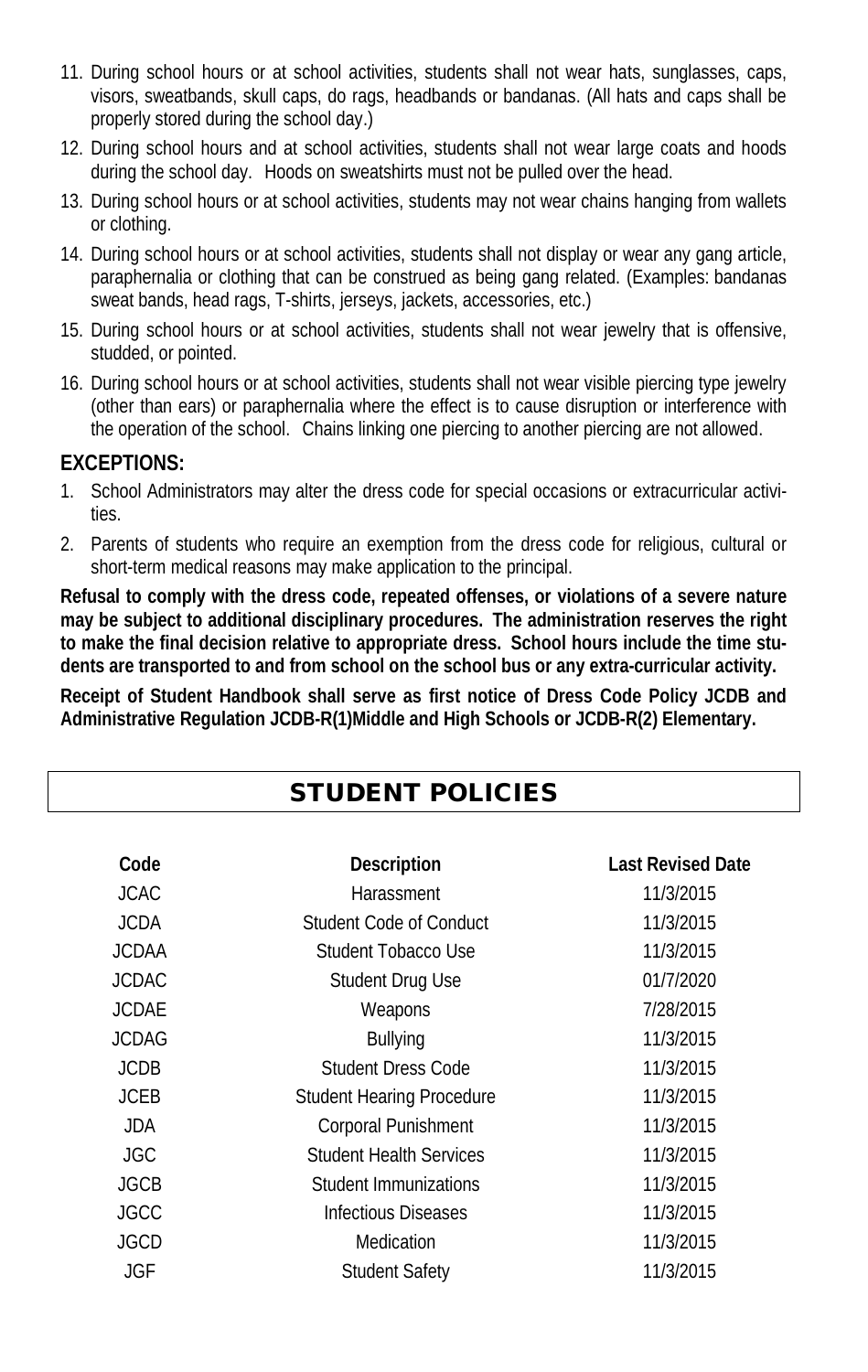| JGF(2)       | Seclusion or Restraint of Students | 1/9/2018  |
|--------------|------------------------------------|-----------|
| <b>JGFG</b>  | <b>Student Accidents</b>           | 11/3/2015 |
| <b>JGFGB</b> | <b>Concussion Management</b>       | 11/3/2015 |
| JGI          | Child Abuse or Neglect             | 1/3/2017  |
| <b>JGIA</b>  | Registration of Sex Offenders      | 11/3/2015 |
| JGJA         | Suicide Prevention                 | 11/3/2015 |
| <b>JHCAA</b> | Secret Societies (Gangs)           | 11/3/2015 |

# STUDENT SUPPORT PROCESSES POLICY (IGB)

The Board of Education provides a variety of resources which are available at every school within the district to help address student behavioral problems. The school discipline process will include appropriate consideration of support processes to help students resolve such problems. These resources include school counselors, student support teams, chronic disciplinary problem student plans*,* etc*.*

# STUDENT SUPPORT TEAM

The Student Support Team (SST) is a problem-solving school-based intervention process and is state mandated. Student Support Teams (SST) are comprised of interdisciplinary teachers, resource personnel, parents and at times, students. The team uses a systematic, problem-solving approach to address learning and/or behavior difficulties experienced by students. This includes students who are experiencing a lack of academic progress, are medically challenged, display behavior or emotional challenges.

The Multi-Tiered System of Support (MTSS) Team is committed to providing training, resources, and guidance to school-based teams to help ensure the delivery of high quality instruction, research-based interventions, progress monitoring, and prompt identification of at-risk students. The purpose is to find ways around roadblocks to success for any student referred to the team. For additional information, please contact your school's principal and/or visit: http://www.gadoe.org.

# TECHNOLOGY ACCEPTABLE USE POLICY

### **RATIONALE**

Technology use is an important part of educating children to live in the 21st century. This technology includes computer hardware, software, networks, and access to the Internet. Due to the nature of technology and the magnitude of potential information available to students who use technology resources, the Griffin-Spalding County Board of Education has guidelines regarding appropriate use of technology in order to serve the educational needs of students.

Students accessing any network services from any school computer shall comply with the Griffin-Spalding County Schools policies and procedures for appropriate behavior. Administrative staff and teachers reserve the right to monitor any and all use of technology resources by students including electronic mail and Internet use.

The Internet is a global, fluid community which remains largely unregulated. While it is an extremely valuable tool for educational purposes, there may be content that is not appropriate to community, school, and family standards. It is the belief that technology including access to the Internet far outweighs disadvantages. The Griffin-Spalding County Schools, through its wide area network, provides an Internet screening system which blocks access to a large percentage of inappropriate sites. It should not be assumed, however, that users are completely shielded from accessing inap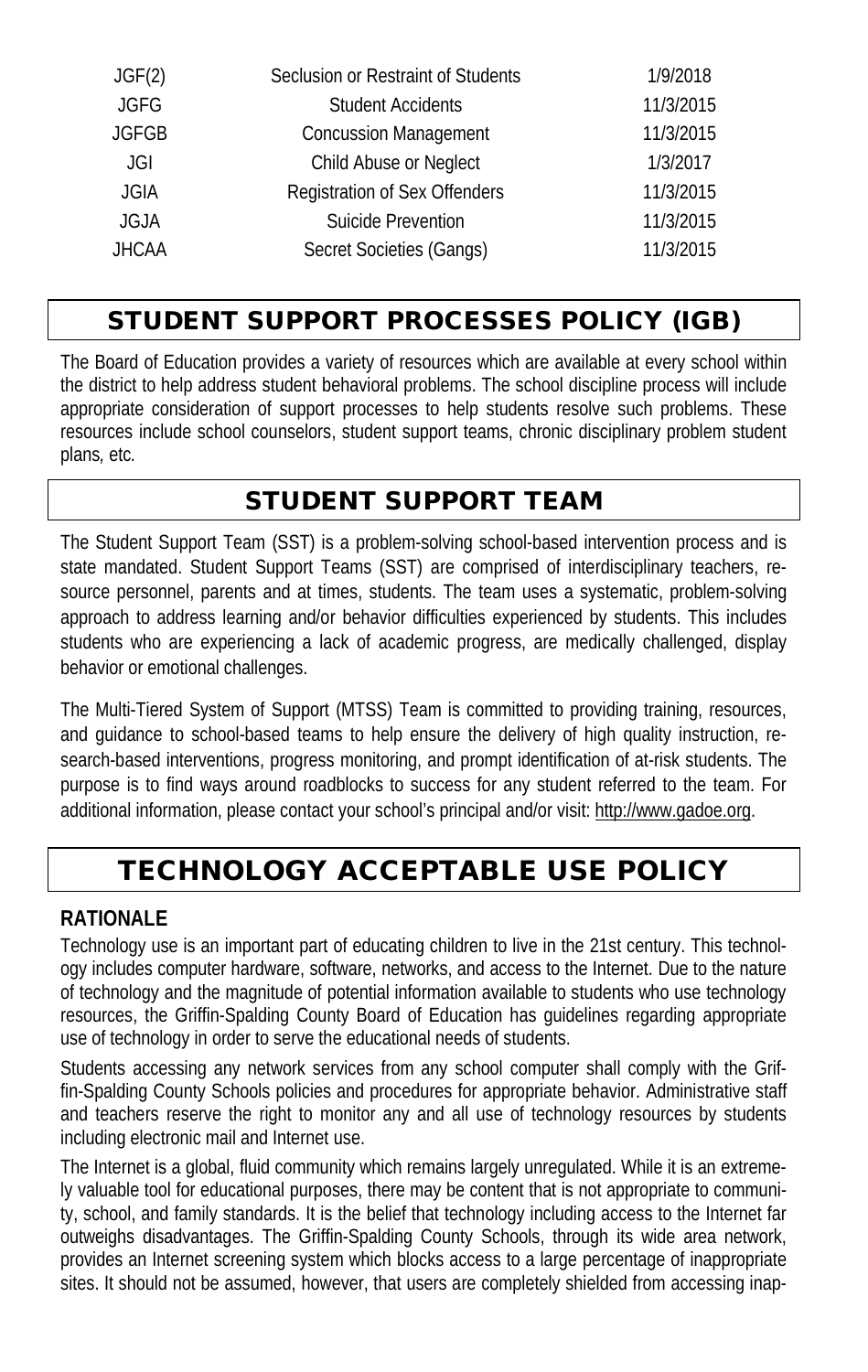propriate material. There is no screening system that guarantees 100 percent filtering.

In order to use the Internet at school, students must have a signed Acceptable Use Policy (AUP) on file. The AUP will be valid until a student graduates or until a new or revised AUP is adopted by the Griffin-Spalding County Board of Education. Have an assignment that requires the use of the Internet. At school the Internet is to be used for educational purposes only. Surfing, accessing personal e-mail accounts, gaming, and downloading are forbidden. Anyone who violates the AUP may lose Internet privileges.

Additionally, access to the Internet is a privilege, not a right. Therefore, users violating the Griffin-Spalding County Schools appropriate use policy shall be subject to revocation of these privileges and disciplinary action.

# **TERMS AND CONDITIONS**

Access to the school's technology resources is provided for educational purposes consistent with the school system's instructional goals and curriculum. Procedures are in place for the protection of the student and the protection of Griffin-Spalding County Schools technology resources. The student will be held accountable for any violation of the following policies. Students and their parents and/or guardians will be responsible for damages and liable for costs incurred for service or repair due to malicious acts or technology use violations.

Examples of PROHIBITED conduct include but are NOT limited to the following:

- A. Accessing, sending, creating or posting information or communications that are damaging, abusive, obscene, sexually oriented, threatening or demeaning, harassing, or illegal.
- B. Use technology resources for financial gain or advertising.
- C. Posting or plagiarizing work by another person.
- D. Posting anonymous or forging communications.
- E. Attempting to read, alter, delete, or copy the communications of others.
- F. Giving out personal information including, but not limited to, mailing addresses, social security numbers, credit card or checking account information.
- G. Using technology resources for activities not compliant with copyright laws.
- H. Loading or using games, public domain, shareware, or any other unauthorized program on any school equipment.
- I. Purposefully infecting any technology equipment with computer virus or program designed to damage, alter, destroy, or provide access to unauthorized data or information.
- J. Gaining access or attempting to gain access to unauthorized or restricted network resources.
- K. Altering or attempting to alter the configuration of a computer, the operating system, or software.
- L. Attempting to vandalize, disconnect, or disassemble technology resources.
- M. Access personal e-mail to send and receive messages.

# **EXCEPTION OF TERMS AND CONDITIONS**

All terms and conditions as stated in this document are applicable to the Griffin-Spalding County Schools. These terms and conditions reflect the entire agreement of the parties and supersede all prior oral or written agreements and understandings of the parties. These terms and conditions shall be governed and interpreted in accordance with the laws of the State of Georgia, United States of America. The signatures(s) on the attached agreement and application is (are) legally binding and indicate(s) that the party (parties) who signed has (have) read the terms and conditions carefully and understand(s) their signature.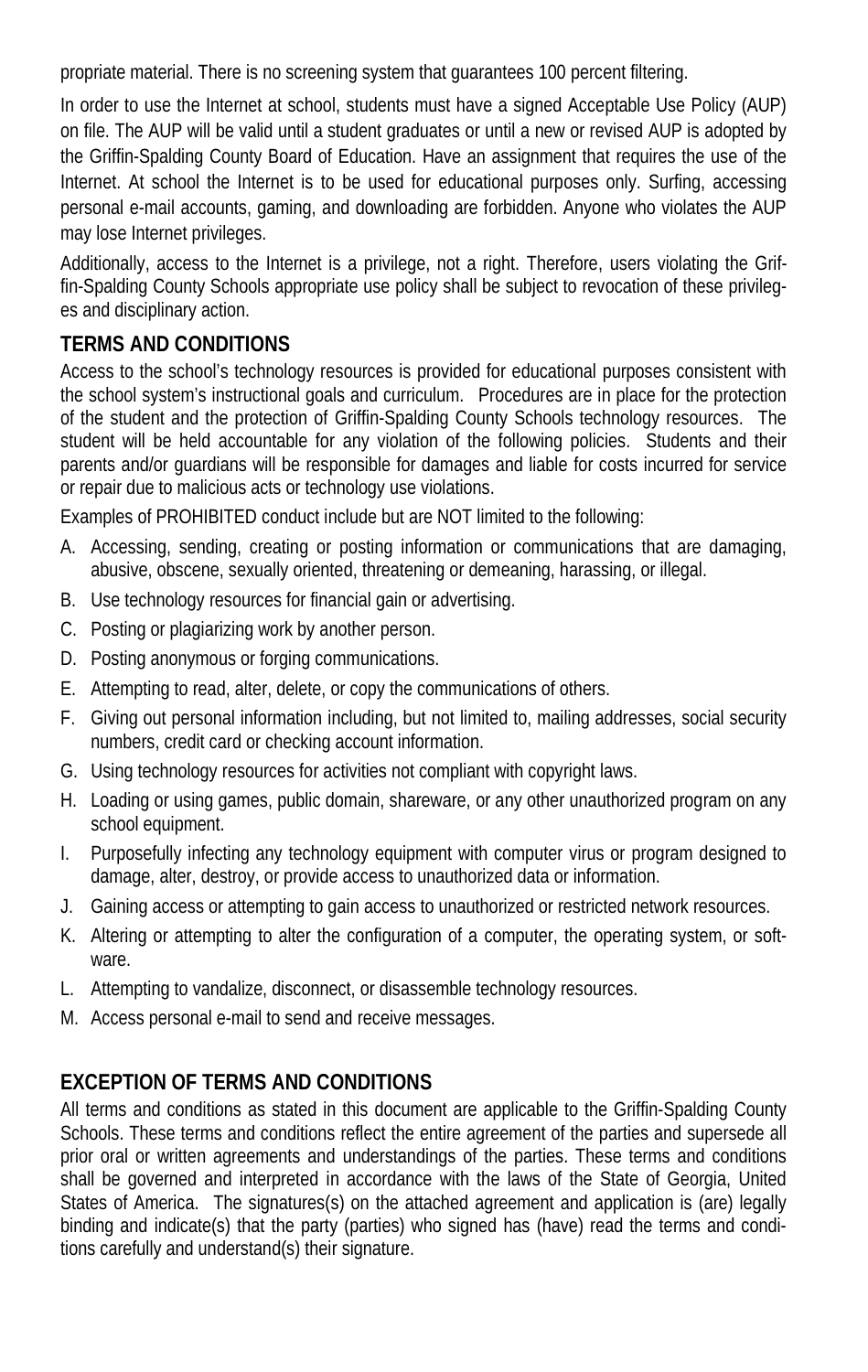### **DISCLAIMER**

The Griffin-Spalding County Schools makes no warranties of any kind, whether expressed or implied, for the services it is providing. The school system will not be responsible for any damages suffered by any user. This includes, but is not limited to loss of data resulting from delays, non-deliveries, mis-deliveries, or service interruptions of technology resources caused by its own negligence, user errors or omissions, or external forces. Use of any information obtained via the Internet is at the risk of the user. Griffin-Spalding County Schools specifically denies any responsibility for the accuracy or quality of information obtained through its Internet services.

# TITLE I INFORMATION

#### **WHAT IS THE EVERY STUDENT SUCCEEDS ACT (ESSA)**?

The Every Student Succeeds Act (ESSA) was signed by President Obama on December 10, 2015 and represents good news for our nation's schools. This bipartisan measure reauthorized the 50-year-old Elementary and Secondary Education Act (ESEA), the nation's national education law and longstanding commitment to equal opportunity for all students. The new law builds on key areas of progress in recent years made possible by the efforts of educators, communities, parents and students across the country. The Every Student Succeeds Act can be found on the U.S. Department of Education website at: http://www.ed.gov/essa.

#### WHAT IS TITLE **1?**

Title I is a part of ESSA. This act provides money to public schools with high numbers of children from low-income families. Title I is designed to ensure that all children have the opportunity to obtain a high quality education and reach grade-level proficiency. Title I programs must be focused on improving student achievement and include strategies to support parent and family engagement. Additionally, ESSA requires school districts to set aside Title I funds to serve homeless and neglected students who do not attend schools participating in Title I. These services are comparable to services provided to children attending a Title I school.

#### **WHAT IS A TITLE I SCHOOL?**

Title I schools are the schools that are given funding from ESSA. Schools are given funding based on the number of children who qualify for free or reduced price lunch. All schools in the Griffin-Spalding County School System are designated as Title I for the 2020-2021 school year.

#### **WHAT ARE TARGETED ASSISTANCE SCHOOLS?**

A targeted assistance school is a school that must use Title I funds to focus on helping the students most at risk of failure on state assessments. Funding is used to help participating children meet state standards and ensure students are taught by staff that meet professional qualifications.

#### **WHAT ARE SCHOOLWIDE SCHOOLS?**

In schoolwide programs, Title I funds are used to serve all of the children in the school. The purpose of schoolwide Title I programs is to improve the entire educational program in a school which should result in improving the academic achievement of all students, particularly the lowest achieving students. The core elements of a schoolwide program are (1) needs assessment, (2) plan and (3) evaluation. All schools in the Griffin-Spalding County School System are designated as Title I Schoolwide Schools for the 2020-2021 school year.

#### **ADDITIONAL INFORMATION**

Additional information regarding Title I can be found on the:

- 1. GA Department of Education website: http://www.gadoe.org/Pages/Home.aspx
- 2. US Department of Education website: http://www.ed.gov/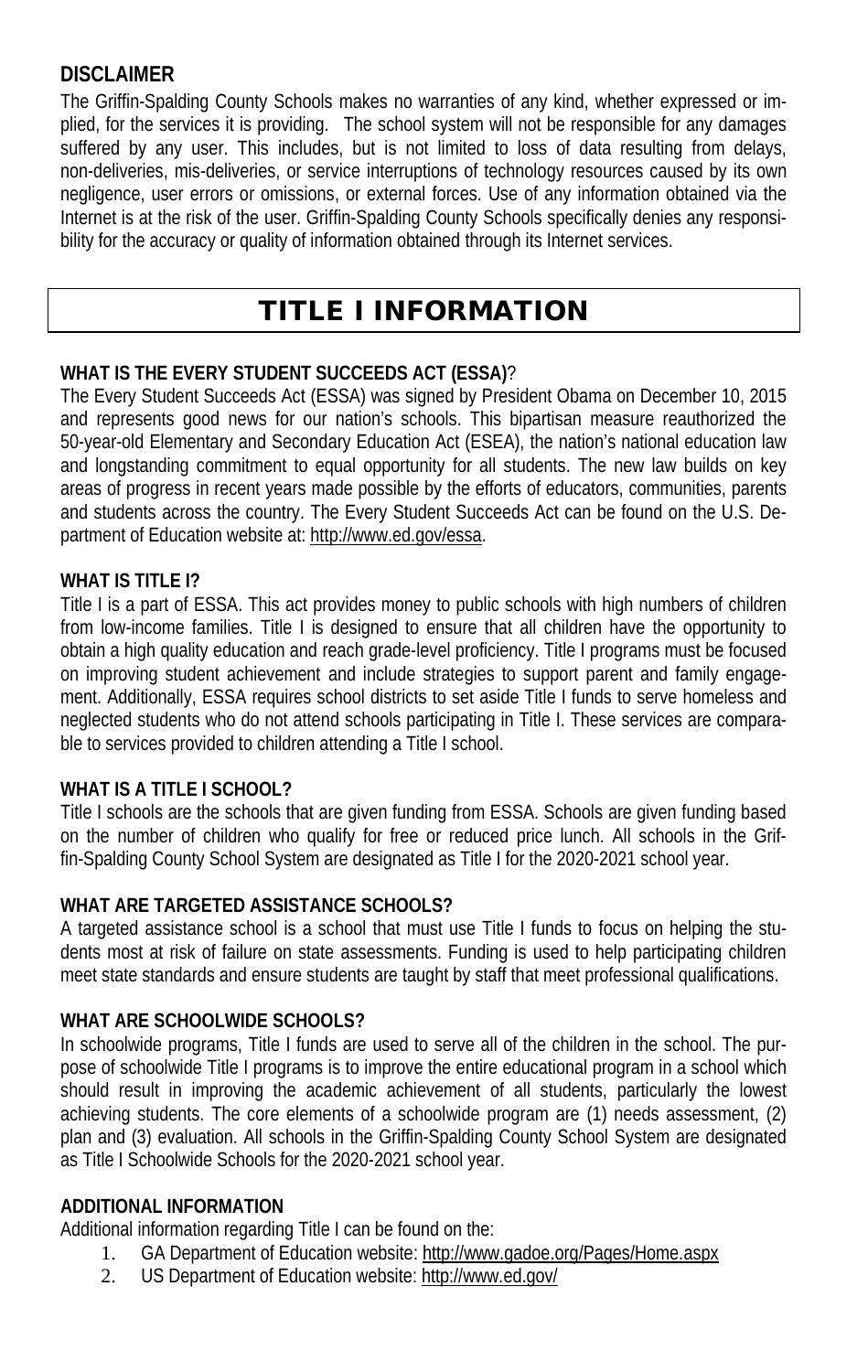# VISITORS

Parents and other visitors on school business are always welcome in the Griffin-Spalding County Schools. All visitors should report to the front office to sign in. All of Griffin-Spalding schools are using Raptor, a visitor management system which will allow us to track visitors, contractors, and volunteers in each school and provide a safer, more monitored environment for students and staff. Each visitor will be asked to present a valid state-issued ID, which will be scanned into the system. Upon reading the information, Raptor will check the national database to identify sexual offenders.<br>Once entry is approved, a badge will be issued with the visitor's name, date and purpose of approved, a badge will be issued with the visitor's name, date and purpose of his/her visit. No data is stored in the system. Social visits are prohibited during the instructional day. This is to ensure the safety and welfare of each student and prevent disruption of instructional time in the classroom. Former students and others who wish to visit with staff members should arrange an after-school appointment through the office of the principal.

# WELLNESS SURVEY

In an effort to better understand how to support students GSCS utilizes a wellness survey twice per year to assist in identifying students who may be at risk for challenging behaviors. This survey consists of items that students will self-report on their own behavior attributes. The survey is not intended as an assessment of static traits or personality, and it is not used to determine eligibility or access to programs such as special education. It will be used as one of many data sources to inform instruction and to indicate student risk. Parents wishing to opt out of the survey may do so by contacting their school counselor in writing by September 1st for the fall survey and February 1st for the winter survey. This notice is being provided to you under the Protection of Pupil Rights Amendment (PPRA).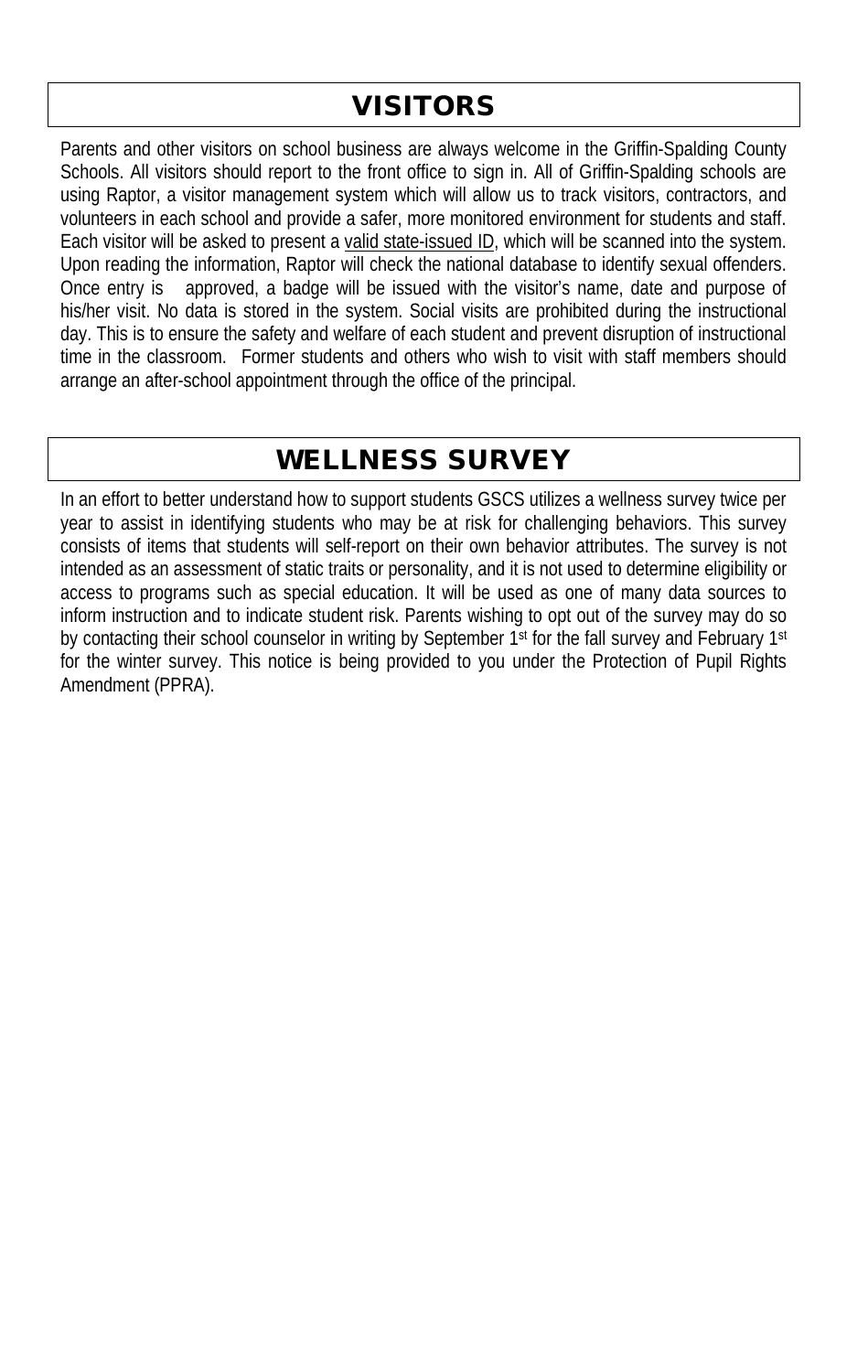# 2020/2021 GSCS CALENDAR

DATES ARE SUBJECT TO CHANGE BASED ON CDC COVID-19 GUIDANCE

| July 30                                  |                                     | Open House                                             |                                                        |                      |  |  |
|------------------------------------------|-------------------------------------|--------------------------------------------------------|--------------------------------------------------------|----------------------|--|--|
| August 3                                 |                                     | District Level Professional Learning Day (no students) |                                                        |                      |  |  |
| August 5                                 |                                     | First Day of School                                    |                                                        |                      |  |  |
| September 7                              |                                     | Labor Day Holiday                                      |                                                        |                      |  |  |
| October 8                                |                                     | Elementary Student Showcase Night                      |                                                        |                      |  |  |
| October 9                                |                                     |                                                        | District Level Professional Learning Day (no students) |                      |  |  |
| October 12 - 16                          |                                     | <b>Fall Break</b>                                      |                                                        |                      |  |  |
| October 22                               |                                     |                                                        | Middle School Student Showcase Night                   |                      |  |  |
| October 27                               |                                     | High School Student Showcase Night                     |                                                        |                      |  |  |
| November 23 - 27                         |                                     | Thanksgiving Break                                     |                                                        |                      |  |  |
| December 16 -18                          | Early Release Days for High Schools |                                                        |                                                        |                      |  |  |
| December 21 - January 5                  |                                     | Christmas Break                                        |                                                        |                      |  |  |
| January 4                                |                                     | Teacher Planning Day (no students)                     |                                                        |                      |  |  |
| January 5                                |                                     | School Level Professional Learning Day (no students)   |                                                        |                      |  |  |
| January 6                                |                                     | Students Return to School                              |                                                        |                      |  |  |
| January 18                               |                                     | Martin Luther King Jr. Holiday                         |                                                        |                      |  |  |
| February 12                              |                                     | District Level Professional Learning Day (no students) |                                                        |                      |  |  |
| February 15 - 19                         |                                     | President's Day Holiday / Winter Break                 |                                                        |                      |  |  |
| February 25                              |                                     | High School Student Showcase Night                     |                                                        |                      |  |  |
| April 5 - 9                              |                                     | Spring Break                                           |                                                        |                      |  |  |
| May 24 - 26                              |                                     | Early Release Days for High Schools                    |                                                        |                      |  |  |
| May 26<br>Last Day of School             |                                     |                                                        |                                                        |                      |  |  |
| May 27                                   |                                     |                                                        | School Level Professional Learning Day (no students)   |                      |  |  |
| May 28                                   |                                     | District Level Professional Learning Day (no students) |                                                        |                      |  |  |
| May 31                                   |                                     | Memorial Day Holiday                                   |                                                        |                      |  |  |
| June 1 - 2                               |                                     | Post-Planning for Teachers (no students)               |                                                        |                      |  |  |
| <b>School Level</b>                      |                                     | <b>Instructional Day</b>                               | <b>Staff Work Hours</b>                                | <b>Building Open</b> |  |  |
| <b>Elementary Schools</b>                |                                     | $8:00$ AM $- 2:50$ PM                                  | 7:30 AM - 3:30 PM                                      | $7:15$ AM            |  |  |
| <b>Middle Schools</b>                    | 8:30 AM - 4:00 PM                   |                                                        | 8:15 AM - 4:15 PM                                      | 8:00 AM              |  |  |
| <b>High Schools</b><br>7:40 AM - 3:20 PM |                                     |                                                        | 7:30 AM - 3:30 PM                                      | 7:00 AM              |  |  |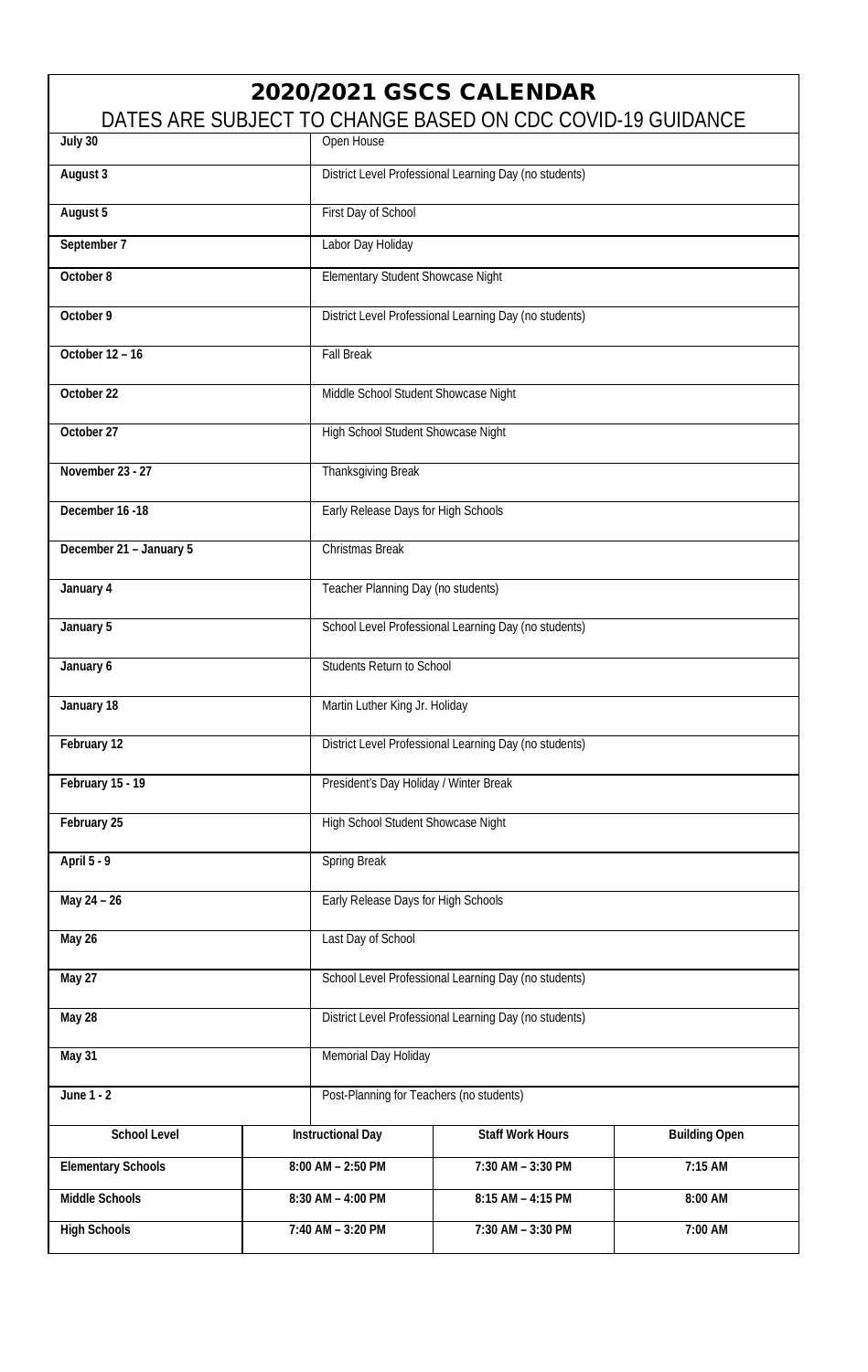#### ACKNOWLEDGEMENT OF RECEIPT OF PARENT OCCUPATIONAL SURVEY

I hereby acknowledge the receipt of the GaDOE Parent Occupational Survey. I understand the form must be completed and returned to determine eligibility of additional services under Title I, Part C.

\_\_\_\_\_\_\_\_\_\_\_\_\_\_\_\_\_\_\_\_\_\_\_\_\_\_\_\_\_\_\_\_ \_\_\_\_\_\_\_\_\_\_\_\_\_\_\_\_\_\_\_\_\_\_\_\_\_\_\_\_\_\_\_

Parent/Guardian Signature Student Signature Student Signature

### ACKNOWLEDGEMENT OF RECEIPT OF STUDENT HANDBOOK/CODE OF CONDUCT

I hereby acknowledge receipt of the Student/Parent Handbook, which included the Student Code of Conduct. I have read the Handbook and understand the school's operational procedures and the rules that apply to students who attend the school.

\_\_\_\_\_\_\_\_\_\_\_\_\_\_\_\_\_\_\_\_\_\_\_\_\_\_\_\_\_\_\_\_ \_\_\_\_\_\_\_\_\_\_\_\_\_\_\_\_\_\_\_\_\_\_\_\_\_\_\_\_\_\_\_

Parent/Guardian Signature Student Signature Student Signature

### ACKNOWLEDGEMENT OF RECEIPT OF COMPULSORY ATTENDANCE LAW REQUIREMENTS

I hereby acknowledge receipt of the Compulsory Attendance Requirements, which included possible consequences and penalties for failure to follow the law. I have read and understand the Compulsory Attendance Law.

\_\_\_\_\_\_\_\_\_\_\_\_\_\_\_\_\_\_\_\_\_\_\_\_\_\_\_\_\_\_\_\_ \_\_\_\_\_\_\_\_\_\_\_\_\_\_\_\_\_\_\_\_\_\_\_\_\_\_\_\_\_\_\_

Parent/Guardian Signature Student Signature Student Signature

My signature acknowledges receipt of this written statement of possible consequences and penalties. I have read this summary and discussed it with my child, who is 10 years of age or older prior to September 1. His or her signature acknowledges receipt of this written statement of possible consequences and penalties:

\_\_\_\_\_\_\_\_\_\_\_\_\_\_\_\_\_\_\_\_\_\_\_\_\_\_\_\_\_\_\_\_ \_\_\_\_\_\_\_\_\_\_\_\_\_\_\_\_\_\_\_\_\_\_\_\_\_\_\_\_\_\_\_

Parent/Guardian Signature Date

## ACKNOWLEDGEMENT OF RECEIPT OF THE SAFE RIDER PROGRAM PROCESSES AND BEHAVIOR EXPECTATIONS FOR ALL BUS RIDERS

I hereby acknowledge receipt of the *Safe Rider Program* processes and procedures and the behavior expectations for all students that utilize GSCS buses. I have reviewed and discussed all materials with my student(s). I understand the importance of safe behavior on and around the school bus. I also understand that continued unsafe behavior by my student on or around the school bus will result in a possible suspension or permanent loss of their bus riding privileges.

\_\_\_\_\_\_\_\_\_\_\_\_\_\_\_\_\_\_\_\_\_\_\_\_\_\_\_\_\_\_\_\_ \_\_\_\_\_\_\_\_\_\_\_\_\_\_\_\_\_\_\_\_\_\_\_\_\_\_\_\_\_\_\_

Parent/Guardian Signature Student Signature Student Signature